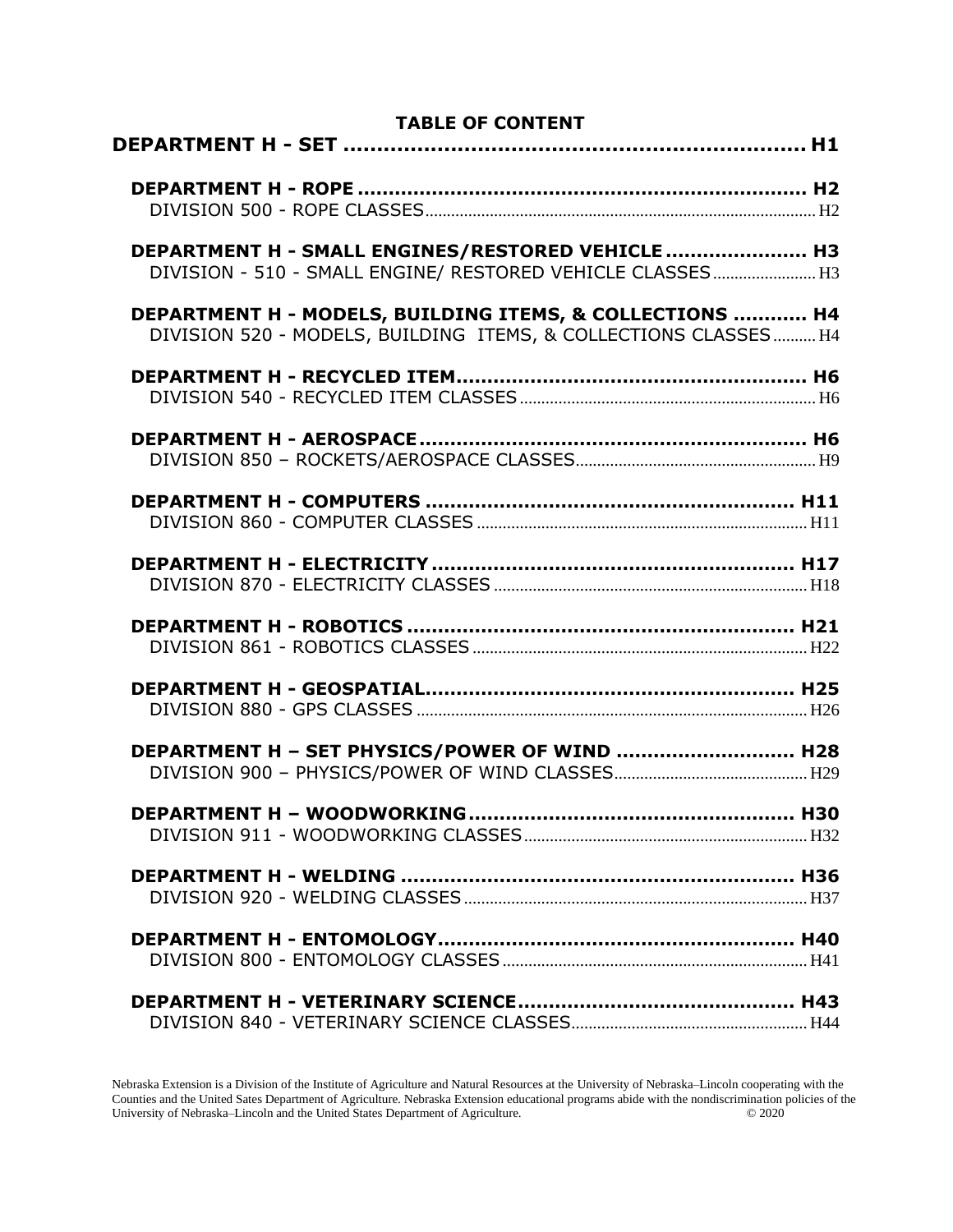# <span id="page-1-0"></span>**DEPARTMENT H - SET SCIENCE, ENGINEERING & TECHNOLOGY**

#### **DRESS CODE -**

**Please follow the dress code for your county as noted in the "General Rules and Regulations" section of this fair book.**

**IMPORTANT –** There is **NOT** a **County Only Section** in the Fair book. There will either be a **CF** or **SF** in front of every **Class Number**.

- **CF**: means that exhibit is **ONLY** eligible to be exhibited at the **C**ounty **F**air.
- **SF**: means that exhibit if **CHOSEN** at County Fair is eligible to advance to **S**tate **F**air.

#### **Eligibility**

All static exhibits must have received a purple ribbon at the county fair to advance to the State Fair.

#### **Quota**

County Fair Quota - For general rules see the [General Rules and Regulations](https://unl.box.com/s/e7w1cmzwit0us89x96k1h2gdrs51dsy2)  [Section of the Fair Book](https://unl.box.com/s/e7w1cmzwit0us89x96k1h2gdrs51dsy2)

State Fair Quota - Refer to general rules for information regarding quota <https://4h.unl.edu/fairbook/general/rules>

#### **State Fair Special Award**

Premier 4-H Science Award - Premier 4-H Science Award is available in this area. Visit here for more details<https://4h.unl.edu/fairbook/premier-science-award>

#### **Resources**

To find the youth and leader resources associated with this project area go to [https://4hcurriculum.unl.edu/.](https://4hcurriculum.unl.edu/) Use the search box to search by curriculum area.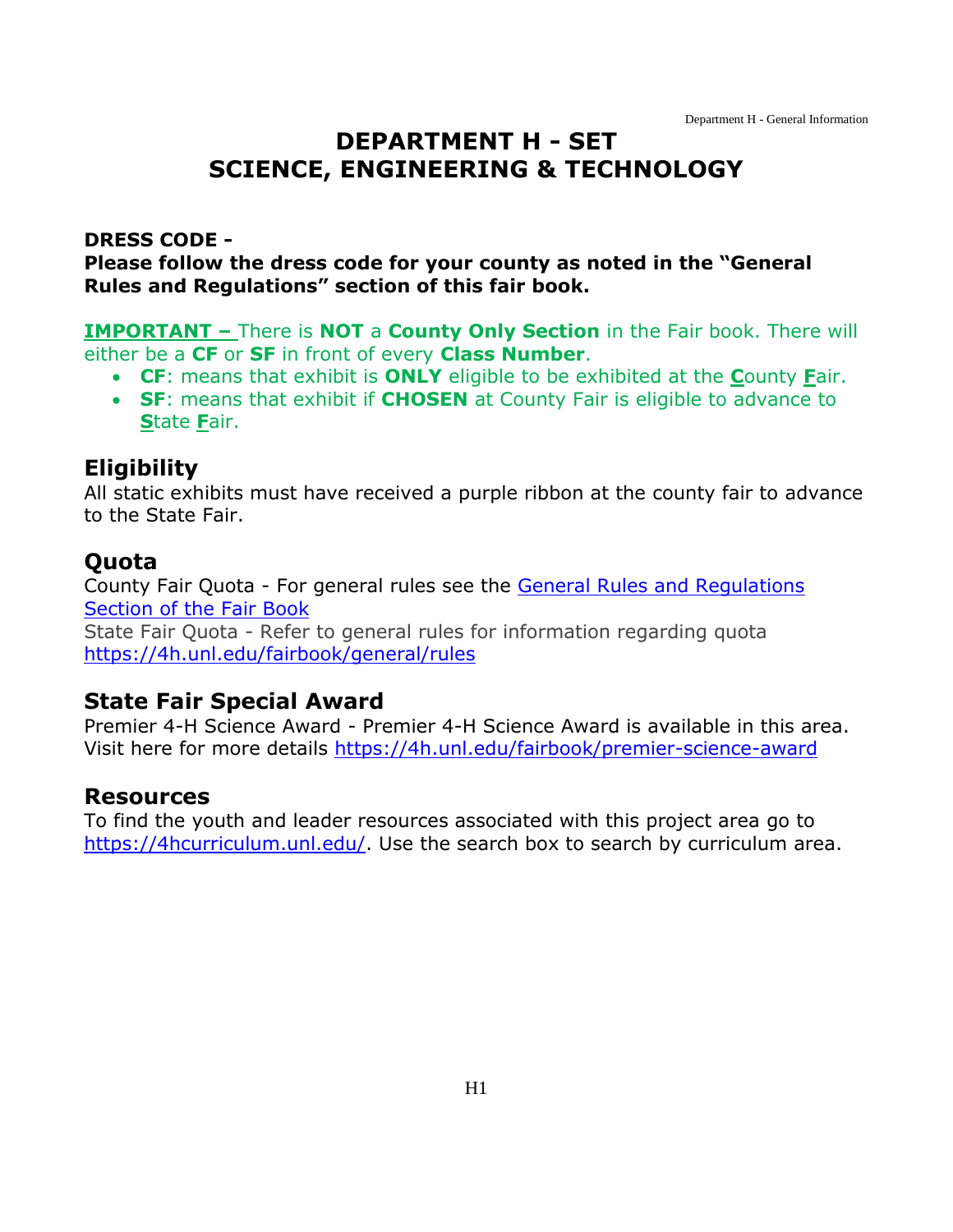### **DEPARTMENT H - ROPE**

<span id="page-2-0"></span>Exhibit Rules

Each rope exhibit must be mounted on a board that is ¼" thick by 24" high by 32" wide. All items placed on demo-boards must be made according to instructions found in the 4-H Rope Manual, EC 7-01-79. Mount the knots in the same position as shown in the 4-H Rope Manual. Either manila or synthetic rope may be used. When halters are exhibited, the tie rope, plus a required second piece of rope must show any three of the following items: 1) end whipping, 2) eye splice, 3) crown splice, 4) rosebud knot, 5) Matthew Walker knot, or 6) diamond knot.

### **DIVISION 500 - ROPE CLASSES**

<span id="page-2-1"></span>**CF-H500900 - Rope Display** - At least 10 and not more than 12 knots, hitches, and splices (include two splices) made of 3%" rope. Include appropriate board title and item labels. The end of all ropes must be whipped. Judging consideration will be given to difficulty of items shown on the board.

**CF-H500901 - Single Loop Halter, Double Loop Halter and/or Halter Designed by Exhibitor** - Single or double loop halter (sheep and goats use  $\frac{3}{8}$ ") rope; cattle and horses use ⅝" or ¾" rope) or Halter that has been designed by the exhibitor using any size rope and for animal of their choice. Document where you got your idea for your halter, animal halter is for and the types of knots used in making your halter. See above requirements for halter exhibits.

**CF-H500902 - Rope - Other** - Exhibit needs to relate to project area. You can add any additional information that you want the judge to know about your exhibit.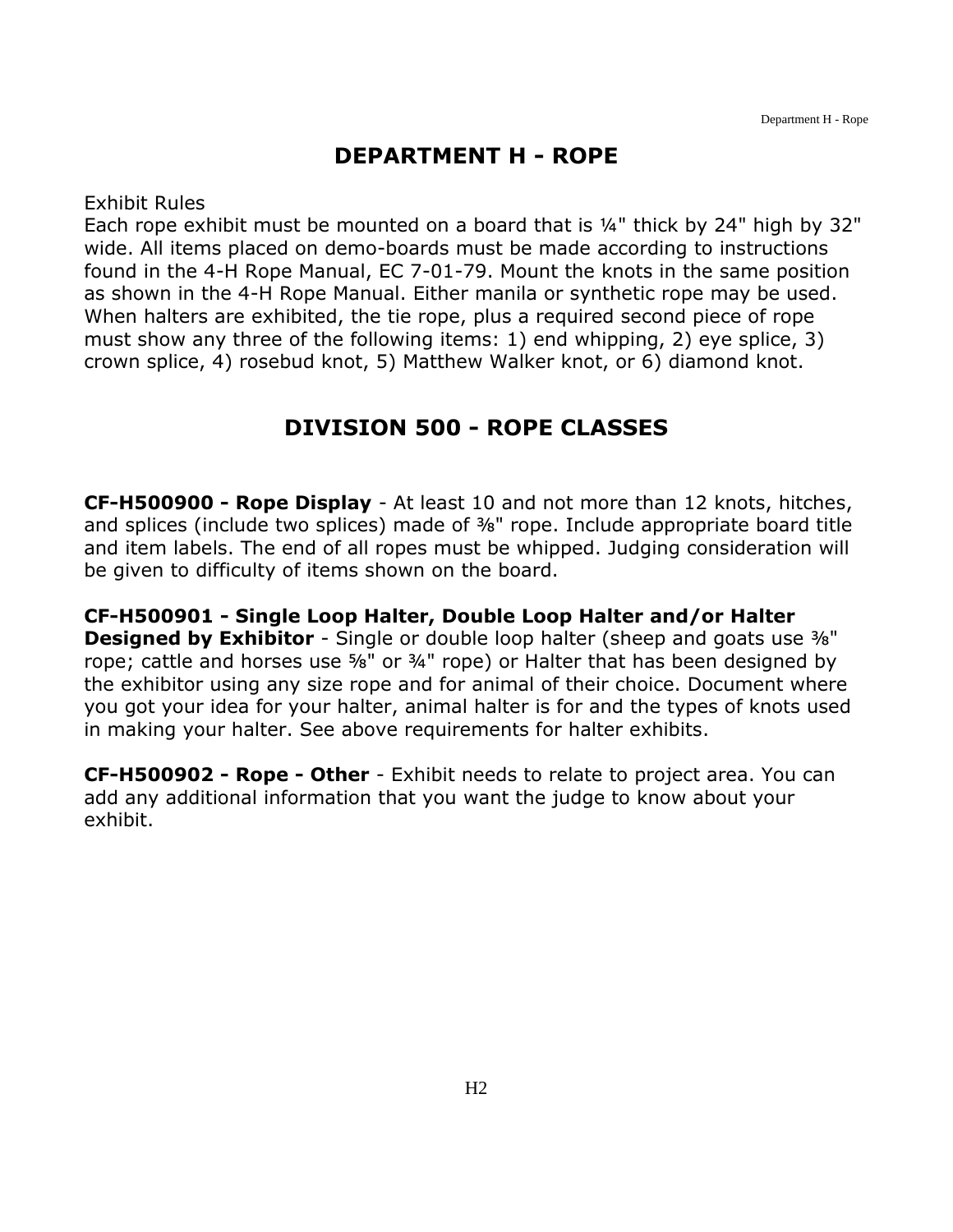#### <span id="page-3-0"></span>**DEPARTMENT H - SMALL ENGINES/RESTORED VEHICLE**

#### <span id="page-3-1"></span>**DIVISION - 510 - SMALL ENGINE/ RESTORED VEHICLE CLASSES**

**CF-H510900 - Small Engine Display/Item** - Show an application from one of the concepts learned in any of the 3 Small Engine Units. State which unit you are exhibiting from. Examples: CRANK IT UP - UNIT 1: identify the parts of a small engine, safety rules for starting a small engine, small engine repair tool identification; WARM IT UP - UNIT 2: comparison of engine oil types, transmissions, or safety related to engines; TUNE IT UP - UNIT 3: diagnostic tools, fuel systems, ignition systems. If a complete engine is exhibited it will not be started. However, display needs to report process of building/rebuilding engine and how/where engine will be utilized (i.e. lawn mower, weed eater, snow blower, etc.). Exhibit could be a poster display, or an actual item.

**CF-H510901 - Restored Vehicle - Detailed Report** - In lieu of bringing a tractor, etc. to the fair, the 4-H'er can submit a detailed report explaining the process used to restore or overhaul. Also include a digital recorded copy of the item and the process used.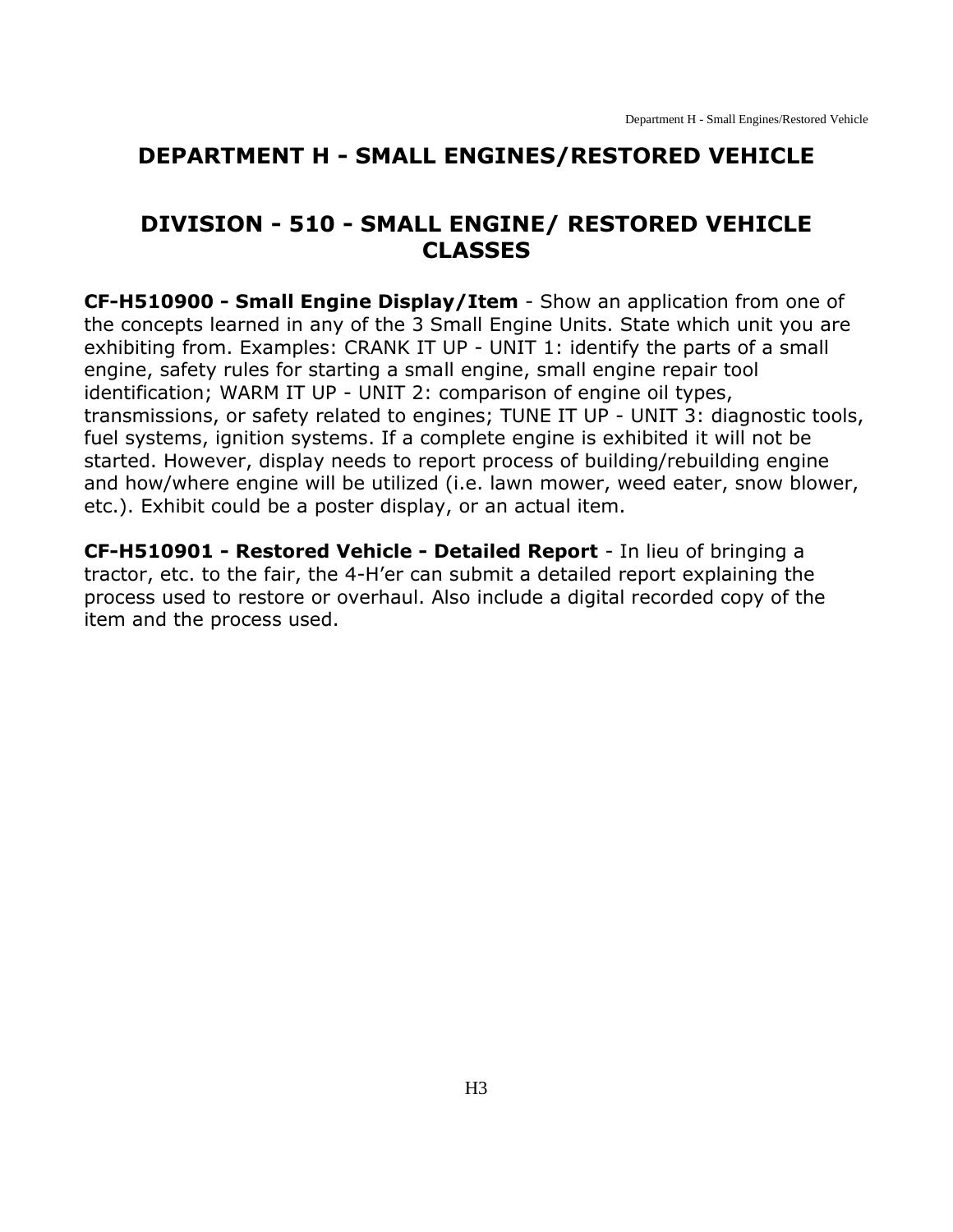Department H – Models, Building Items, Collections & Recycled

#### <span id="page-4-0"></span>**DEPARTMENT H - MODELS, BUILDING ITEMS, & COLLECTIONS**

### **DIVISION 520 - MODELS, BUILDING ITEMS, & COLLECTIONS CLASSES**

<span id="page-4-1"></span>**MODELS INFORMATION** - Any model of the 4-H'ers choice

**CF-H520900 – Models - Snap Together** 

**CF-H520901 – Models - Glued** 

**MODEL HORSE INFORMATION -** No Horse Levels are required. - **Ages - Junior Classes -** 8-11 Years of Age prior to Jan. 1 of the current year; **Senior Classes -** 12 Years and Older prior to Jan. 1 of the current year

**CF-H520902 – Models - Junior Display of Horse or Multiple Horses In Action** - (Example: Trail Class, Jumping, Roping, Barrel Racing, Trail Riding, Working Cattle, Pulling Carts, Wagons, Etc. or Any Display That Shows horses in Action. Displays should be approximately 2 ft.  $\times$  2 ft. to be set up on a table. Judging will based on originality, authenticity, creativity of display. Props, Tack and Equipment can be handmade or manufactured, and may also be judged in Class 904 if handmade. Limited to 2 entries.

**CF-H520903 - Models - Senior Display of Horse or Multiple Horses In Action** - (See examples in Class 902. Props, Tack and Equipment can be handmade or manufactured, and may also be judged in class 905 if handmade. Limited to 2 entries.

**CF-H520904 - For Model Horses - Junior Handmade Tack, Equipment or Accessories** - Items will be judged on Quality of Workmanship, Authenticity, Originality, Creativity, and Proper Fit. Items can be used as part of the model horse display entered by the 4-H'er. Limited to 4 entries.

**CF-H520905 - For Model Horses - Senior Handmade Tack, Equipment or Accessories** - Items will be judged on Quality of Workmanship, Authenticity, Originality, Creativity, and Proper Fit. Items can be used as part of the model horse display entered by the 4-H'er. Limited to 4 entries.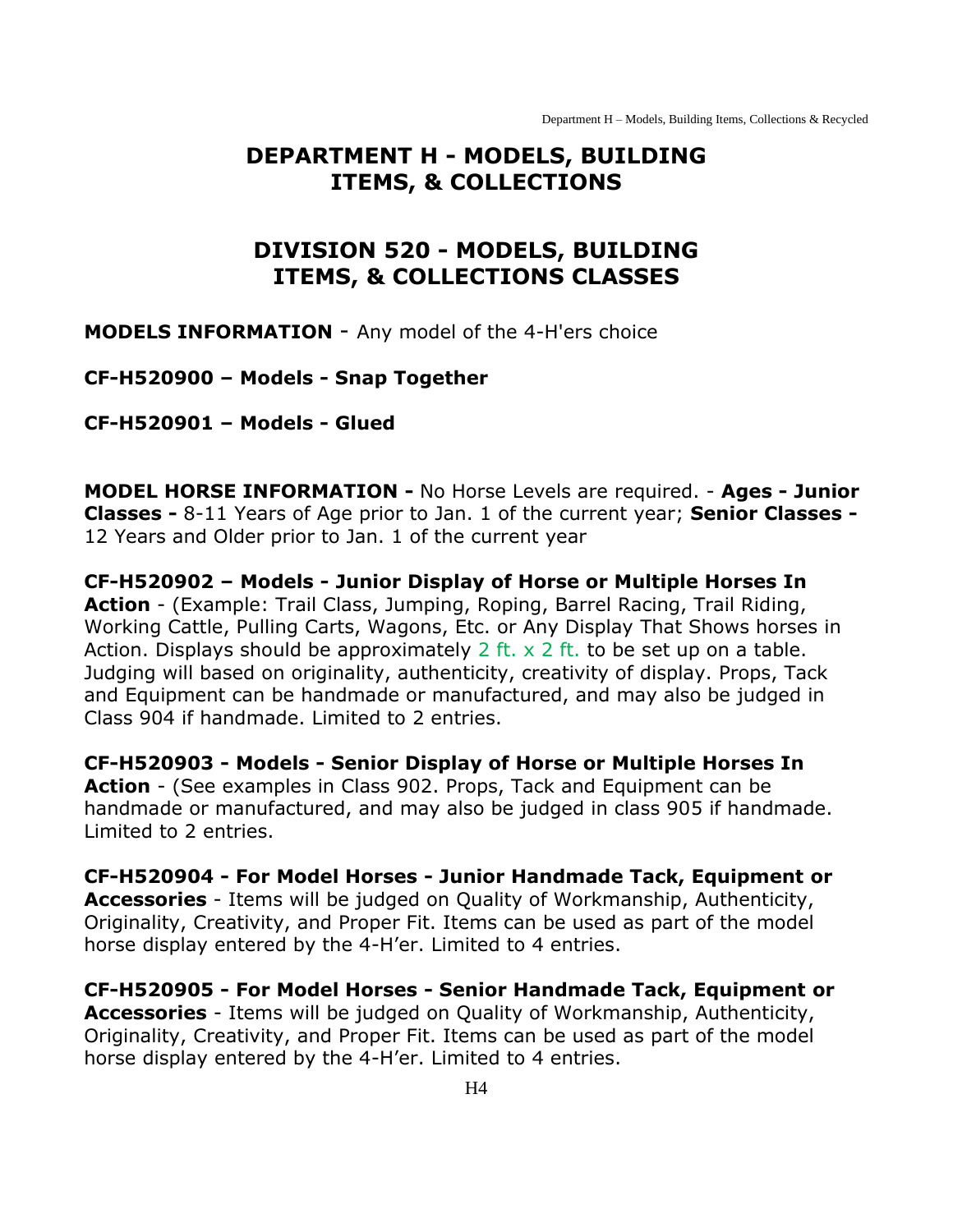**BUILDING ITEMS INFORMATION – Number of Exhibits Per Exhibitor** - Holt County-2; Boyd County- no limits.

#### **CF-H520906 - Building Items - Original Design**

#### **CF-H520907 - Building Items - Made from A Pattern, Bring Pattern to Fair**

#### **CF-H520908 - Building Items - Made from pattern but altered about 25%, bring pattern to Fair**

**CF-H520909 - Building Items - Other** - Exhibit needs to relate to project area. You can add any additional information that you want the judge to know about your exhibit.

**COLLECTIONS INFORMATION** - An exhibit to consist of your collection of baseball cards, stamps, dolls, toys, etc. Included with the display will be a covered report that tells why you collect this item(s); where you found/bought/were given/etc. your items in the display; and what is new this year to your collection. Display your items in a way that does not destroy the value of the collection (for example, don't glue or pin baseball cards onto a backing). Display in a way to keep all pieces of your collection together. If your complete collection is very large it is suggested that you exhibit only a portion of your collection with the rest of the collection displayed as pictures in a photo album.

#### **CF-H520910 - Collection Display**

**FIX A TOY INFORMATION -** This class will involve the refinishing skills for a wood or metal toy as well as a doll. The exhibit must be accompanied by a supporting information card (suggested size:  $4" \times 6"$ ). The card should describe and/or show by a photograph condition of toy before refinishing, steps taken to refinish and if any part of refinishing was done by someone other than exhibitor. If you wish to donate this toy to the Nebraska Department of Social Services at O'Neill please note this on your information card. The toys will be given to needy families in Holt and Boyd Counties at Christmas.

#### **CF-H520911 - Fix a Toy**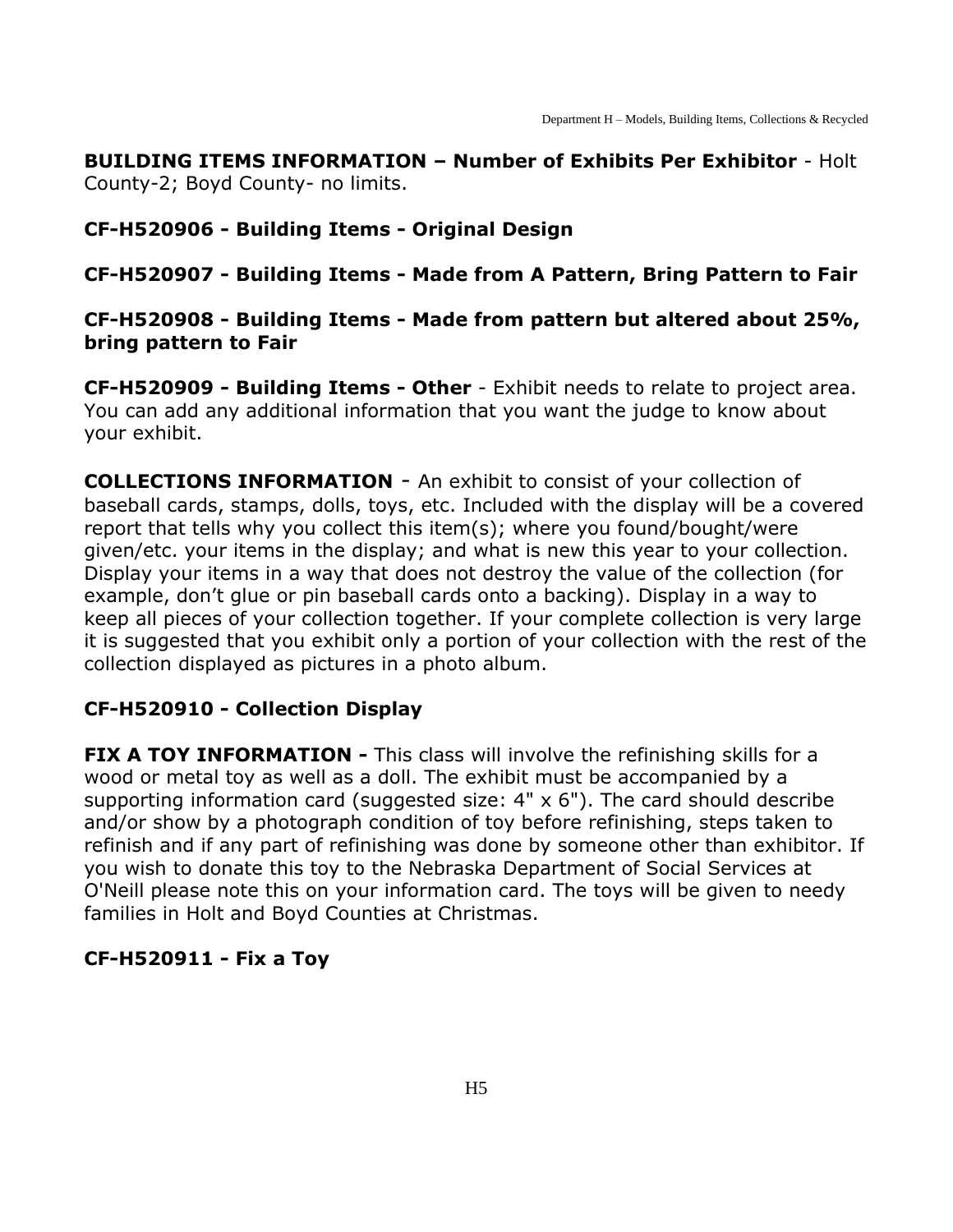#### **DEPARTMENT H - RECYCLED ITEM**

#### **DIVISION 540 - RECYCLED ITEM CLASSES**

<span id="page-6-1"></span><span id="page-6-0"></span>**Recycled Item** - This exhibit can be as simple or elaborate as you like. Exhibit must be able to be carried in your hands. No project enrollment or record books are necessary. You will need to identify how/why the item is a "recycled item".

**CF-H540900 - Recycled Item - Metal**

- **CF-H540901 - Recycled Item - Wood**
- **CF-H540902 - Recycled Item - Plastic**
- **CF-H540903 - Recycled Item - Glass**
- <span id="page-6-2"></span>**CF-H540904 - Recycled Item – Other**

#### **DEPARTMENT H - AEROSPACE (ROCKETS/DRONES)**

This category gives 4-H'ers a chance to display the rockets and drones they have created. Through participation in this category 4-H'ers will show judges what they learned about and how they adapted their exhibit throughout this project. Involvement in SET Aerospace gives participants a first-hand experience in modern technology. For help getting started with this project contact your county 4-H office.

#### **Rules**

1. The name and county of each exhibitor should appear separately on the back of each board, poster, or article and on the front cover of the notebooks so owner of the exhibit may be identified if the entry tag is separated from the exhibit.

2. Several classes require a display board which should be a height of 24 inches and not to exceed 1/4-inch thickness. A height of 24 7/8 inches is acceptable to allow for the saw kerf (width) if two 24 inch boards are cut from one end of a 4 foot by 8-foot sheet of plywood. Nothing should be mounted within 3/4 inch of the top or bottom of the board. (Example: Woodworking & Electricity.)

3. Fabricated board such as plywood, composition board, or particle-type lumber may be used for demonstration displays.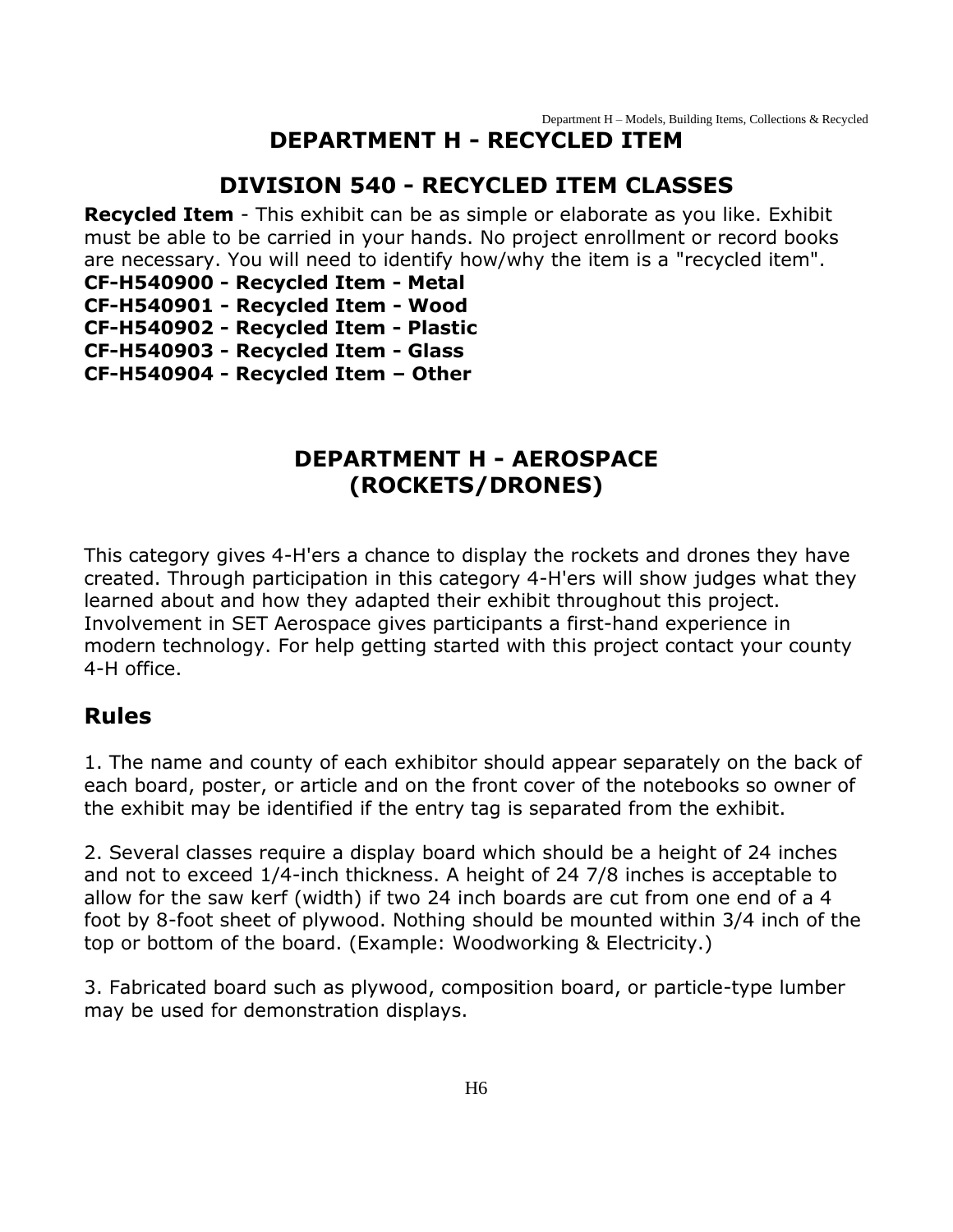4. Demonstration boards should be sanded and finished to improve their appearance. The finish on a demonstration board will be judged as a woodworking exhibit.

5. Demonstration boards should include an overall title for the display, plus other necessary labeling.

6. Reports should be written using the scientific method whenever possible (Background, the Question or hypothesis, what you plan to do and what you did, Method used and observations, Results: what you learned. All reports should be computer generated and enclosed in a clear plastic cover. The reports should be attached securely to the display.

7. Reports should be written using the scientific method whenever possible (Background, The question or hypothesis, What you plan to do and what you did, Method used and observations. Results: What you learned. All reports should be computer generated and enclosed in a clear, plastic cover. The reports should be attached securely to the display.

8. Premier 4-H Science Award is available in this area. Please see General Rules for more details.

9. Rockets must be supported substantially to protect the rocket from breakage. Rockets are to be mounted on a base that has dimensions equal or less than 12" x 12" and the base should be 3/4" thick. No metal bases. If the rocket fins extend beyond the edges of the required base  $(12'' \times 12'')$ , then construct a base that is large enough to protect the fins. The base size is dictated by the size of the rocket fins.

10. The rockets must be mounted vertically. Please do not attach sideboards or backdrops to the displays. In addition, a used engine or length of dowel pin is to be glued and/or screwed into the board and extended up into the rockets engine mount to give added stability.

11. Rockets must be equipped as prepared for launching, with wadding and parachute or other recovery system. Rockets entered with live engines, wrong base size or sideboards will be disqualified.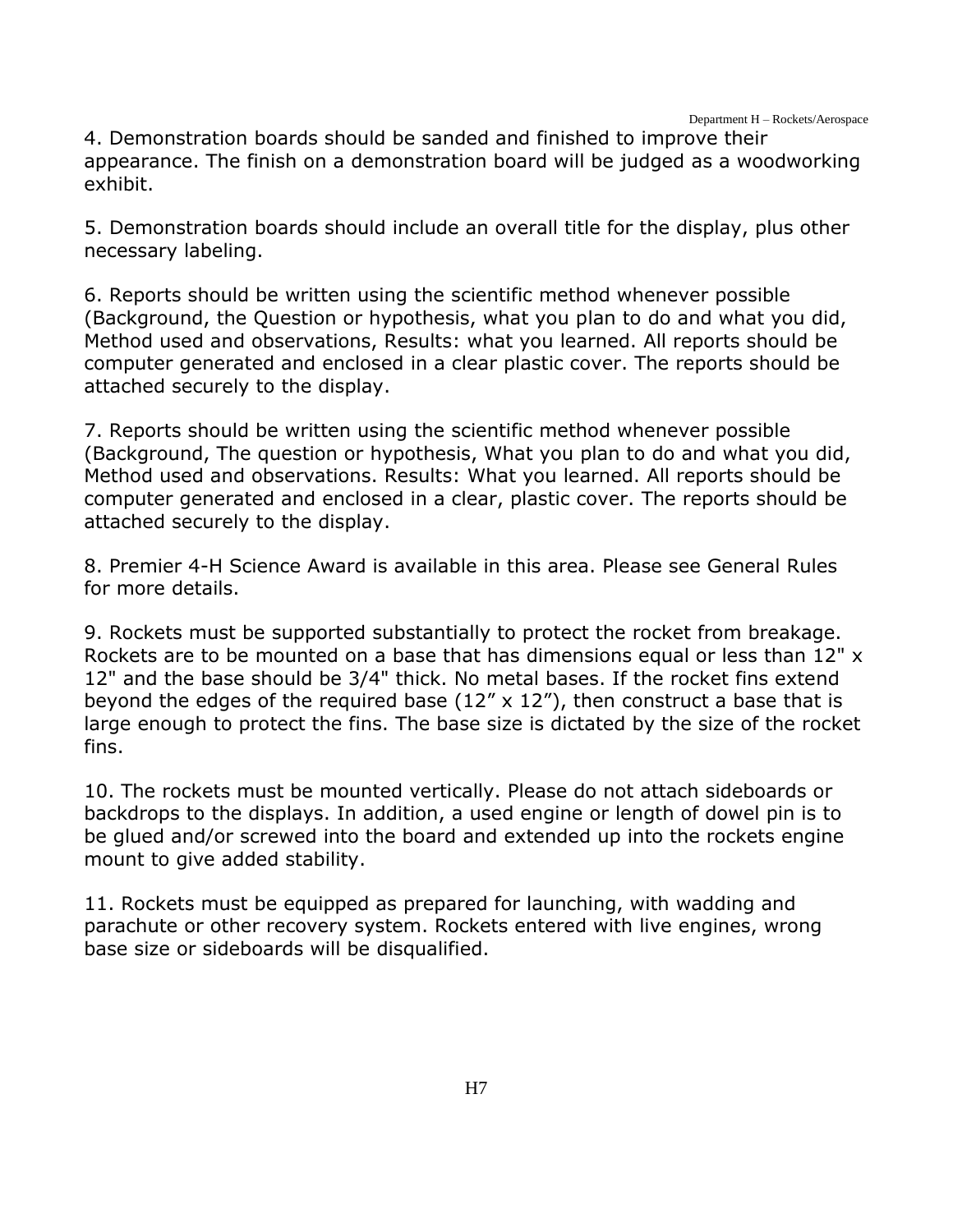12. A report, protected in a clear plastic cover, must include: 1) rocket specification (include original or photo of manufacture packaging stating rocket skill level), 2) a flight record for each launching (weather, distance, flight height), 3) number of launchings, 4) flight pictures 5) Safety (how did you choose your launch site? Document safe launch, preparations, and precautions)6 objectives learned and 7) conclusions.

13. The flight record should describe engine used, what the rocket did in flight and recovery success. Points will not be deducted for launching, flight or recovery failures described. This includes any damage that may show on the rocket. Complete factory assembled rockets will not be accepted at the State Fair.

14**.** Judging is based upon display appearance, rocket appearance, workmanship, design or capabilities for flight, number of times launched and report. Three launches are required to earn the maximum launch points given on the score sheets. For scoring for the State Fair, only actual launches count, misfires will not count towards one of the required three launches.

- For self-designed rockets only, please include digital recorded copy of one flight. In the documentation please include a description of stability testing before the rocket was flown.
- Skill level of project is not determined by number of years in project. Skill level is determined by the level listed on the manufacturing packaging.
- 4-H Rocket project levels are not intended to correspond to National Association of Rocketry model rocket difficulty ratings or levels.
- High power rockets (HPR) is similar to model rocketry with differences that include the propulsion power and weight increase of the model. They use motors in ranges over "G" power and/or weigh more than laws and regulations allow for unrestricted model rockets. These rockets are NOT appropriate for 4-H projects and will be disqualified.

For general rules see the General Rules and [Regulations Section of the Fair Book](https://unl.box.com/s/e7w1cmzwit0us89x96k1h2gdrs51dsy2)

# **Eligibility**

All static exhibits must have received a purple ribbon at the county fair to advance to the State Fair. Entry level rockets, made with PLASTIC FINS and PLASTIC BODY TUBES, are COUNTY ONLY projects.

### **Quota**

County Fair Quota - For general rules see the [General Rules and Regulations](https://unl.box.com/s/e7w1cmzwit0us89x96k1h2gdrs51dsy2)  [Section of the Fair Book](https://unl.box.com/s/e7w1cmzwit0us89x96k1h2gdrs51dsy2)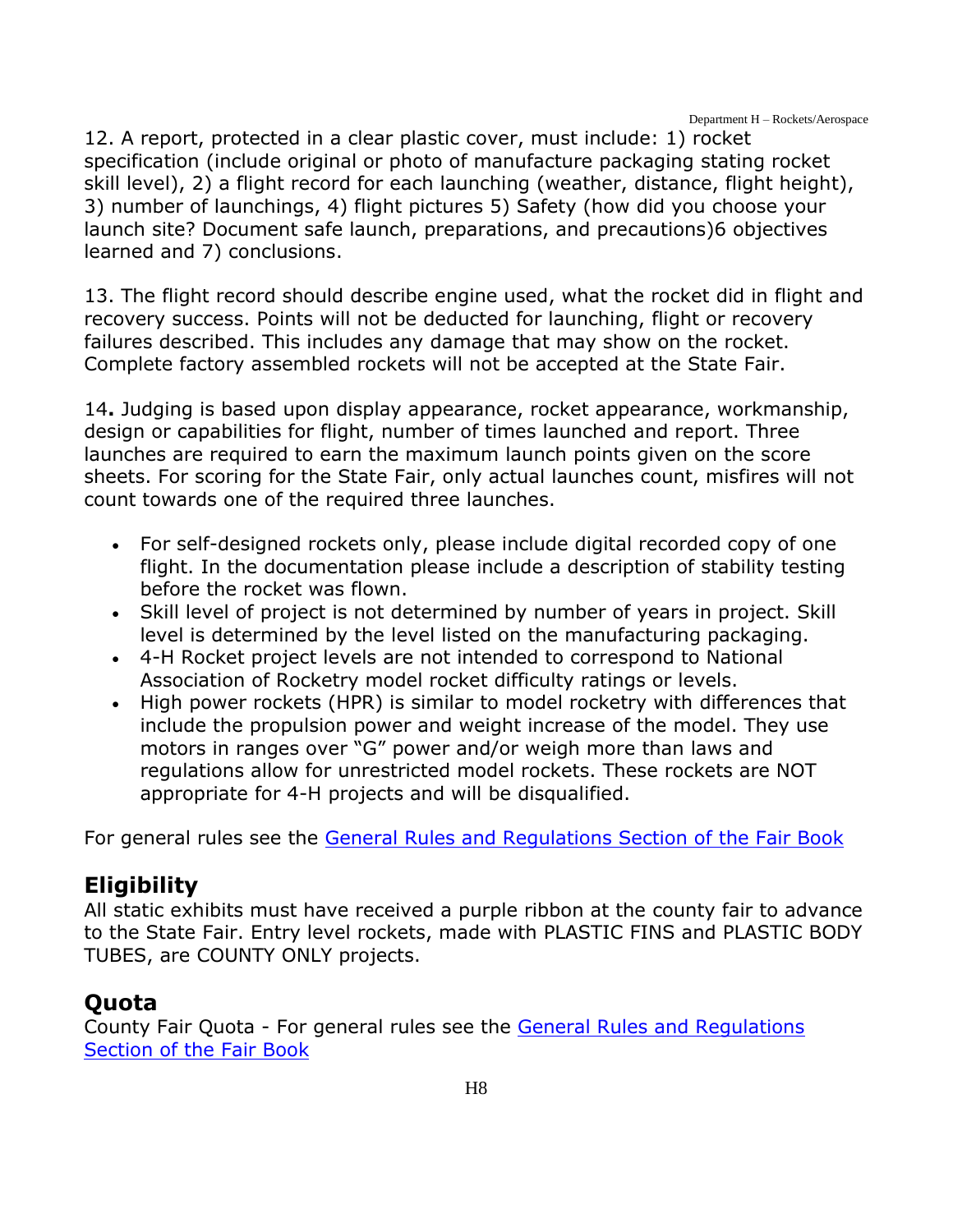State Fair Quota - Refer to general rules for information regarding quota <https://4h.unl.edu/fairbook/general/rules>

#### **Scoresheets, Forms, and Contest Study Materials**

Scoresheets, forms, contest study materials, and additional resources can be found at [https://go.unl.edu/ne4haerospace.](http://go.unl.edu/ne4haerospace)

### **Special Awards**

<span id="page-9-0"></span>Premier 4-H Science Award is available in this area. Visit here for more details <https://4h.unl.edu/fairbook/premier-science-award>

# **DIVISION 850 – ROCKETS/AEROSPACE CLASSES**

### **UNIT 1**

**CF-H850900 - Space Buggy – Unit 1** – Design and make a spacecraft from household items or items that could be re-used instead of being thrown away. Materials list: scissors, glue, assorted clean household materials such as; paper towel tubes, tissue boxes, plastic bottles, etc. Draw a picture design of your buggy on a sheet of paper. On another separate sheet of paper briefly explain the job/jobs your space buggy can do.

**CF-H850901 - Space Station – Unit 1** - Draw a design of what you think an International Space Station of the future might look like. Using household items build a model of that station. On a sheet of paper briefly describe how scientist would use your Space Station.

**CF-H850902 – Wooden Fins Rocket – Unit 1** - Any Skill Level 1 Rocket with wooden fins.

# **AEROSPACE UNIT 2, 3, or 4**

#### **Exhibit Rules**

1. Youth enrolled in Aerospace 2, 3, or 4 may exhibit in any class within this division.

**SF-H850001 - Rocket - (SF92) -** Any Skill Level Rocket with **wooden fins and cardboard body tubes** painted by hand or air brush.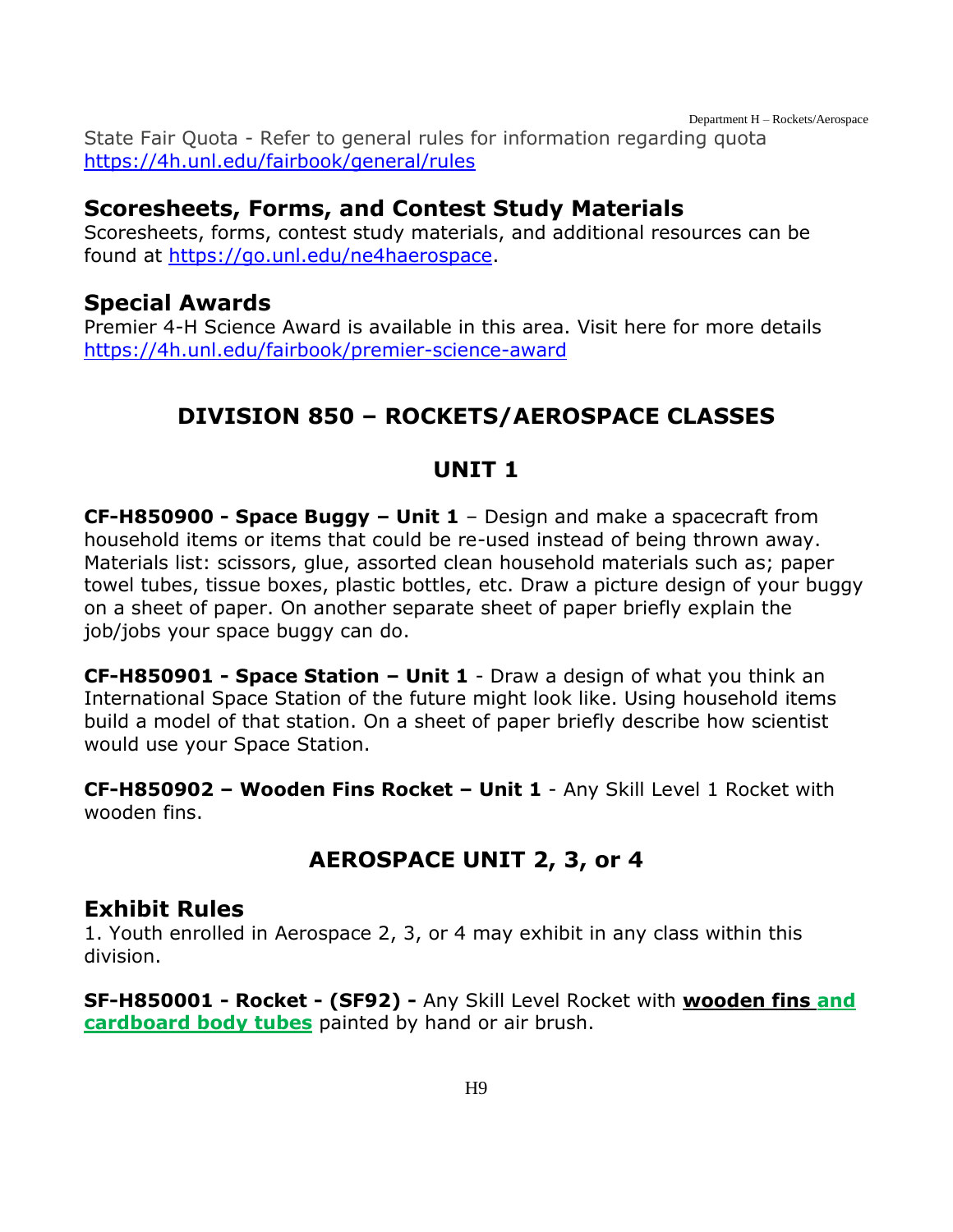**SF-H850002 - Aerospace Display - (SF93) -** Poster or display board that displays or exemplifies one of the principles learned in the Lift Off project. Examples include display of rocket parts and purpose, explains the parts of a NASA rocket or shuttle, interview of someone in the aerospace field, or kite terminology. Include notebook containing terminology (definition), and what was learned. Display can be any size up to 28" by 22".

**SF-H850003 - Rocket - (SF92) -** Any Skill Level Rocket with **wooden fins and cardboard body tubes** painted using commercial application, for example: commercial spray paint.

#### **DRONES**

#### **Exhibit Rules**

**1.** Youth enrolled in Aerospace 2, 3, or 4 may exhibit in any class within this division.

**H850005- Drone Poste**r—Exhibit must be designed to educate yourself and others on one or more of the following topics: drone technologies, uses of drones, the different types of drones, types of training needed to operate drones, and the laws and regulations users must follow. Posters can be any size up to 28" by 22".

**H850006-Drone Video**-Exhibit must demonstrate how the drone interacts with the outside world. Examples include field scouting, surveying damage from natural disasters, drones used in commercial applications and settings, and drones used for structural engineering. Video should not exceed 5 minutes. Videos should be submitted to Amy Timmerman at atimmerman2@unl.edu by August 17th, 2020.

### **SELF-DESIGNED ROCKET**

#### **Exhibit Rules**

**1.** Youth enrolled in Aerospace 2, 3, or 4 may exhibit in any class within this division.

**SF-H850004 - Rocket (SF92)** Any self-designed rocket with **wooden fins and cardboard body tubes**.

# **ROCKET/AEROSPACE - ANY UNIT**

**CF-H850903 - Rocket** - Any Skill Level Rocket with plastic fins.

**CF-H850904 - Rocket - Other** - Exhibit needs to relate to project area. You can add any additional information that you want the judge to know about your exhibit.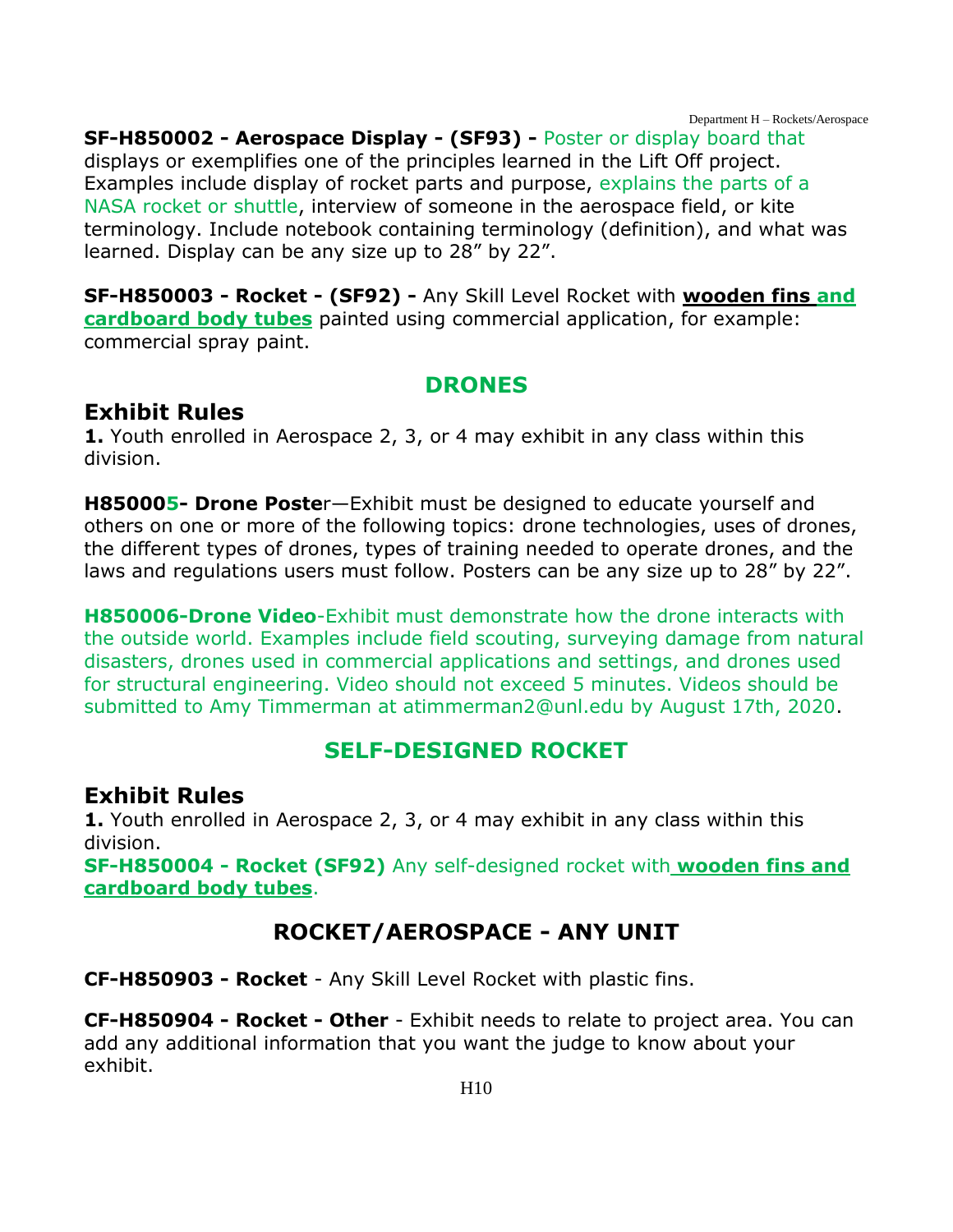# **DEPARTMENT H - COMPUTERS**

# **DIVISION 860 - COMPUTER CLASSES**

<span id="page-11-1"></span><span id="page-11-0"></span>This category gives 4-H'ers a chance to display their knowledge of computers. Through participation in this category 4-H'ers will develop presentations that show judges their knowledge in the different aspects of computer science. Involvement in SET Computers gives participants a first-hand experience in modern technology. For help getting started with this project contact your county 4-H extension office.

### **Rules**

**1.** The name and county of each exhibitor should appear separately on the back of each board, poster, or article and on the front cover of the notebooks so owner of the exhibit may be identified if the entry tag is separated from the exhibit.

**2.** Demonstration boards should include an overall title for the display, plus other necessary labeling.

**3.** Reports should be written using the scientific method whenever possible (Background, the Question or hypothesis, what you plan to do and what you did, Method used and observations, Results: what you learned.) All reports should be computer generated and enclosed in a clear plastic cover. The reports should be attached securely to the display.

**4.** Reports should be written using the scientific method whenever possible (Background, the Question or hypothesis, what you plan to do and what you did, Method used and observations. Results: What you learned. All reports should be computer generated and enclosed in a clear, plastic cover. The reports should be attached securely to the display.

**5.** Please refer to the General Rules for the policy regarding firearms, items with a blade, and other related items.

**6.** Premier 4-H Science Award is available in this area.

**7. Team Entries:** To qualify for entry at the Nebraska State Fair team materials entered in H860008 - Digital Fabrication must clearly be the work of a team instead of an individual, and must have at least 50% of all team members enrolled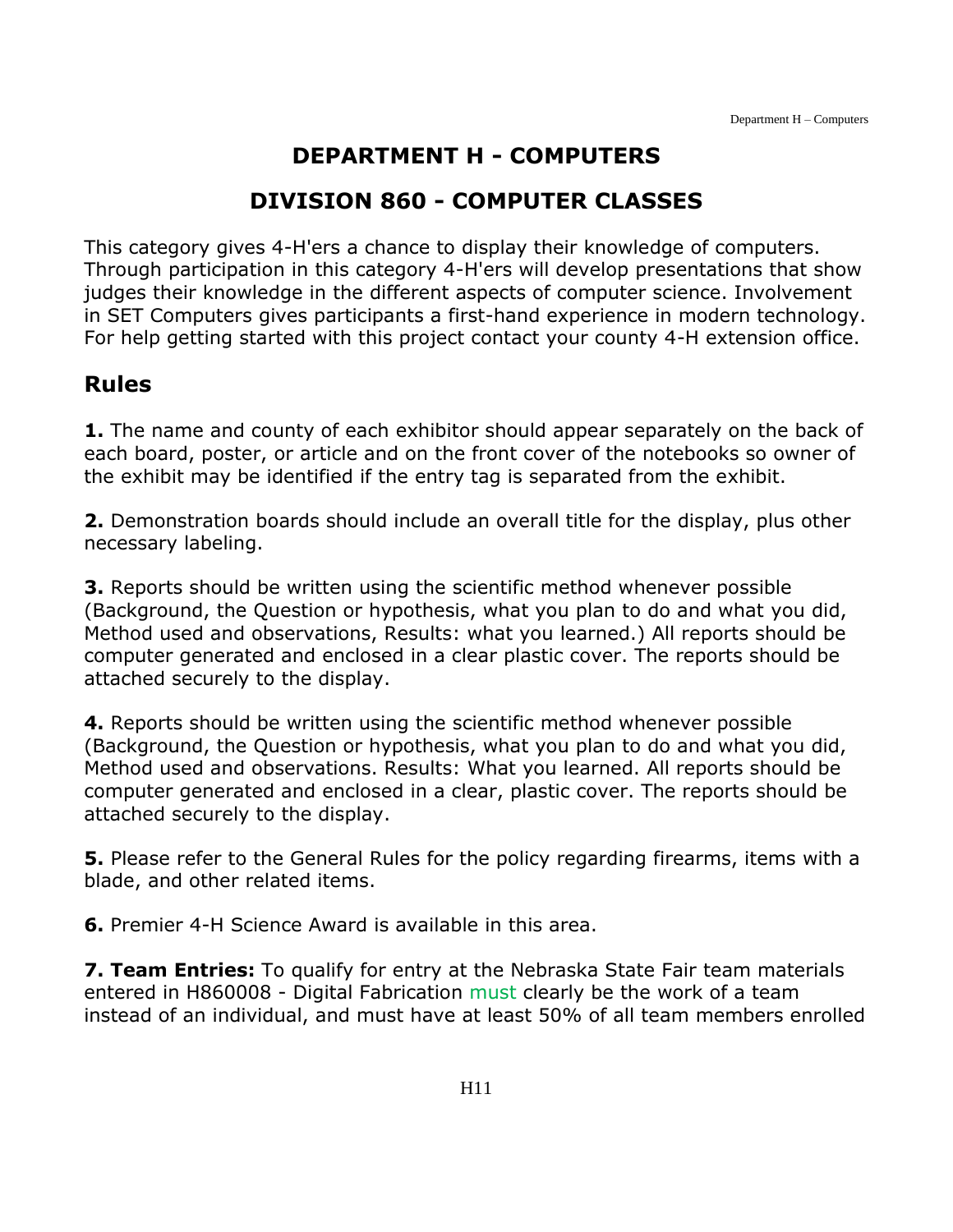Department H – Computers

in 4-H. Additionally, all enrolled 4-H members on the team should complete and attach an entry tag to the materials. A supplemental page documenting the individual contributions to the project should be included. The entry will be judged as a team, with all team members receiving the same ribbon placing.

For general rules see the [General Rules and Regulations Section of the Fair Book](https://unl.box.com/s/e7w1cmzwit0us89x96k1h2gdrs51dsy2)

### **Eligibility**

All static exhibits must have received a purple ribbon at the county fair to advance to the State Fair.

### **Quota**

County Fair Quota - For general rules see the [General Rules and Regulations](https://unl.box.com/s/e7w1cmzwit0us89x96k1h2gdrs51dsy2)  [Section of the Fair Book](https://unl.box.com/s/e7w1cmzwit0us89x96k1h2gdrs51dsy2) State Fair Quota - Refer to general rules for information regarding quota <https://4h.unl.edu/fairbook/general/rules>

### **Scoresheets, Forms, and Contest Study Materials**

Scoresheets, forms, contest study materials, and additional resources can be found at [http://go.unl.edu/ne4hcomputers.](http://go.unl.edu/ne4hcomputers)

### **State Fair Special Award**

Premier 4-H Science Award - Premier 4-H Science Award is available in this area. Visit here for more details<https://4h.unl.edu/fairbook/premier-science-award>

#### **Resources**

**To find the youth and leader resources associated with this project area go to [https://4hcurriculum.unl.edu/.](https://4hcurriculum.unl.edu/) Use the search box to search by curriculum area.**

#### **BOOTING UP - UNIT 1**

**CF-H860910 - Poster – Unit 1** - Create a poster on a lesson learned in Booting Up Unit 1. Examples might include: hardware, software programs, how to take care of a computer and operating systems. See General Information under Posters for size and other requirements.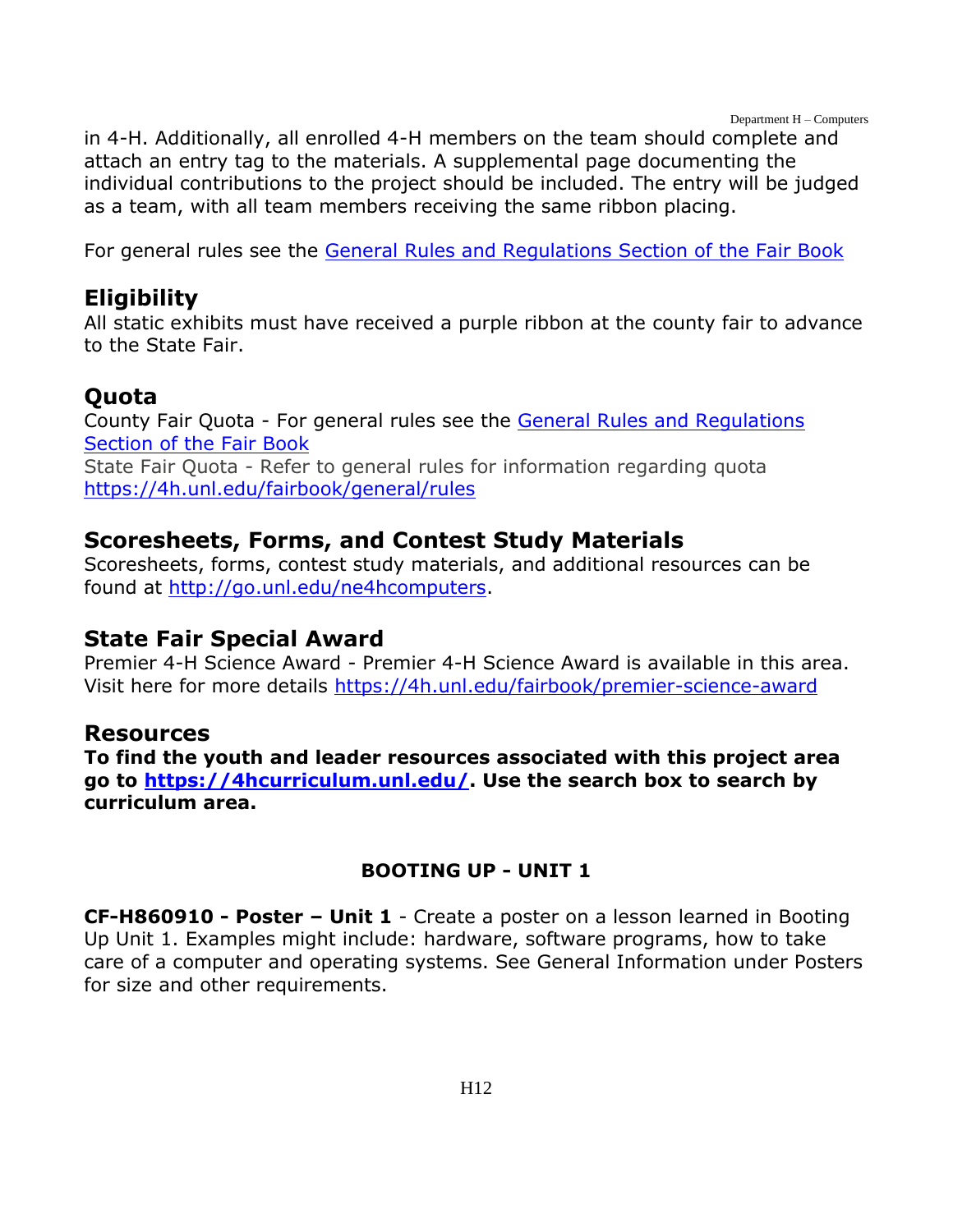#### **COMPUTER MYSTERIES - UNIT 2**

**SF- H860001 - Computer Application Poster** - (SF277) - 4-H exhibitor should use computer application to create a graphic notebook utilizing computer technology. 4-H'er may create any of the following: greeting card (5 different cards such as a birthday, wedding, anniversary, sympathy get well or other); a business card (3 cards for 3 different individuals and businesses); menu (minimum of 2 pages including short description of foods and pricing); book layout (I-book); promotional flyer (3 flyers promoting 3 different events); newsletter (minimum 2 pages); or other: examples such as precision farming or family business logo etc. This exhibit consists of a notebook (8.5x11 inches) which should include a (1) a detailed report describing: (a) the task to be completed, (b) the computer application software required to complete the task, (c) specific features of the computer application software necessary for completing the task (2) print out of your project. Project may be in color or black and white.

**SF- H860002 - Produce a Computer Slideshow Presentation** - (SF276) - Using presentation software. All slide shows for state fair should be emailed to Amy Timmerman [atimmerman2@unl.edu](mailto:atimmerman2@unl.edu) before August 15. Files must be saved in a PC compatible format with county name and last name of participant before emailing. A notebook with a printout of all the slides should be submitted. Slideshow should include a minimum of 10 slides and no more than 25. Incorporate appropriate slide layouts, graphics, animations, and audio (music or voice and transition sounds do not count). Each slide should include notes for a presenter. All slideshows must be uploaded.

#### **COMPUTER MYSTERIES - UNIT 3**

**SF-H860003 - Produce an Audio/Video Computer Presentation - Unit 3** – (SF276) - Using presentation software a 4-H exhibitor designs a multimedia computer presentation on one topic related to youth. The presentation should be at least 2 minutes in length and no more than 5 minutes in length, appropriate graphics, sound and either a video clip, animation or voice over and/or original video clip. The presentation must be able to be played and viewed on a PC using Windows Media Player, Real Player, iTunes or QuickTime Player.

**SF-H860004 - How to STEM (Science, Technology, Engineering and Math) Presentation - Unit 3** – (SF276) - Youth design a fully automated 2 to 5 minute 4-H "how to" video. Submissions should incorporate a picture or video of the 4- H'er, as well as their name (first name only), age (as of January 1 of the current year), years in 4-H, and their personal interests or hobbies. Videos should be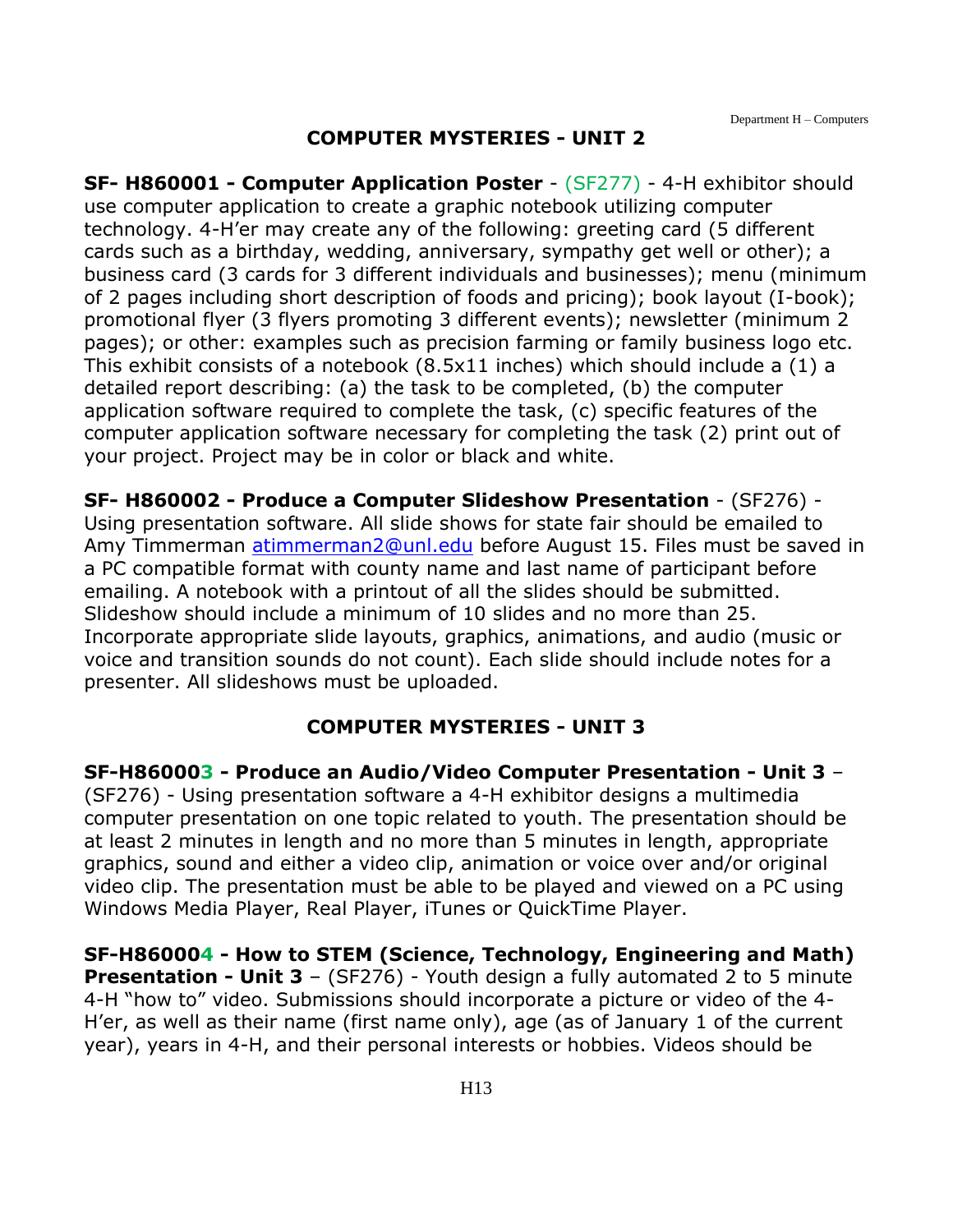designed for web viewing. Any of the following formats will be accepted: .mpeg, .rm, .wmv, .mp4, .mov, .ppt, or .avi.

**SF-H860005 - Create a Web Site/Blog or App - Unit 3** – (SF275) - Design a simple Web site/blog or app for providing information about a topic related to youth using either software programs such as an HTML editor like Microsoft's FrontPage or Macromedia's Dreamweaver, and image editor like IrfanView or GIMP OR online using a WIKI such as Google Sites. If the Web site, Blog, or App isn't live include all files comprising the Web site, Blog or App should be submitted on a CD-ROM in a plastic case along with the explanation of why the site was created. If developed using a WIKI or other online tool include a link to the website in the explanation of why the site was created.

**SF-H860006 - 3D PRINTING** - **Unique Items - Unit 3** – (SF1050) - 3D printing uses plastic or other materials to build a three-dimensional (3D) object for a digital design. Youth may use original designs or someone else's they have re-designed in a unique way. Exhibits will be judged based on the motivation and/or problem identified. For example, 3D objects printed as part of the design process for robot or other engineering project or cookie cutter. Must include design notebook with motivation or problem statement the prototype was 3D printing will include a notebook with the following:

- 1. Define motivation/problem solved
- 2. Software used
- 3. Document purpose of material and print settings
- 4. Material choice (PLA, PVA, ABS, etc.)
- 5. In-fill density
- 6. Moving parts

**SF-H860007** - **3D Pen Creation - Unit 3** – (SF1050) - 3D pens rapidly melt and cool plastic filament allowing the 4-Her to draw in 3D. Youth may use original designs or use a template to create their 3D item. Exhibits will be judged based on the complexity of the design and shape. 3D pen creation will include a notebook with the following:

- 1. Copy of the template if used and description of any changes the youth created.
- 2. If no template used an explanation of how the creation was built.
- 3. Must include paragraph of what the youth learned while creating their project (i.e. way to improve their next creation)
- 4. Paragraph on how 3D pens impact Science Engineering and Technology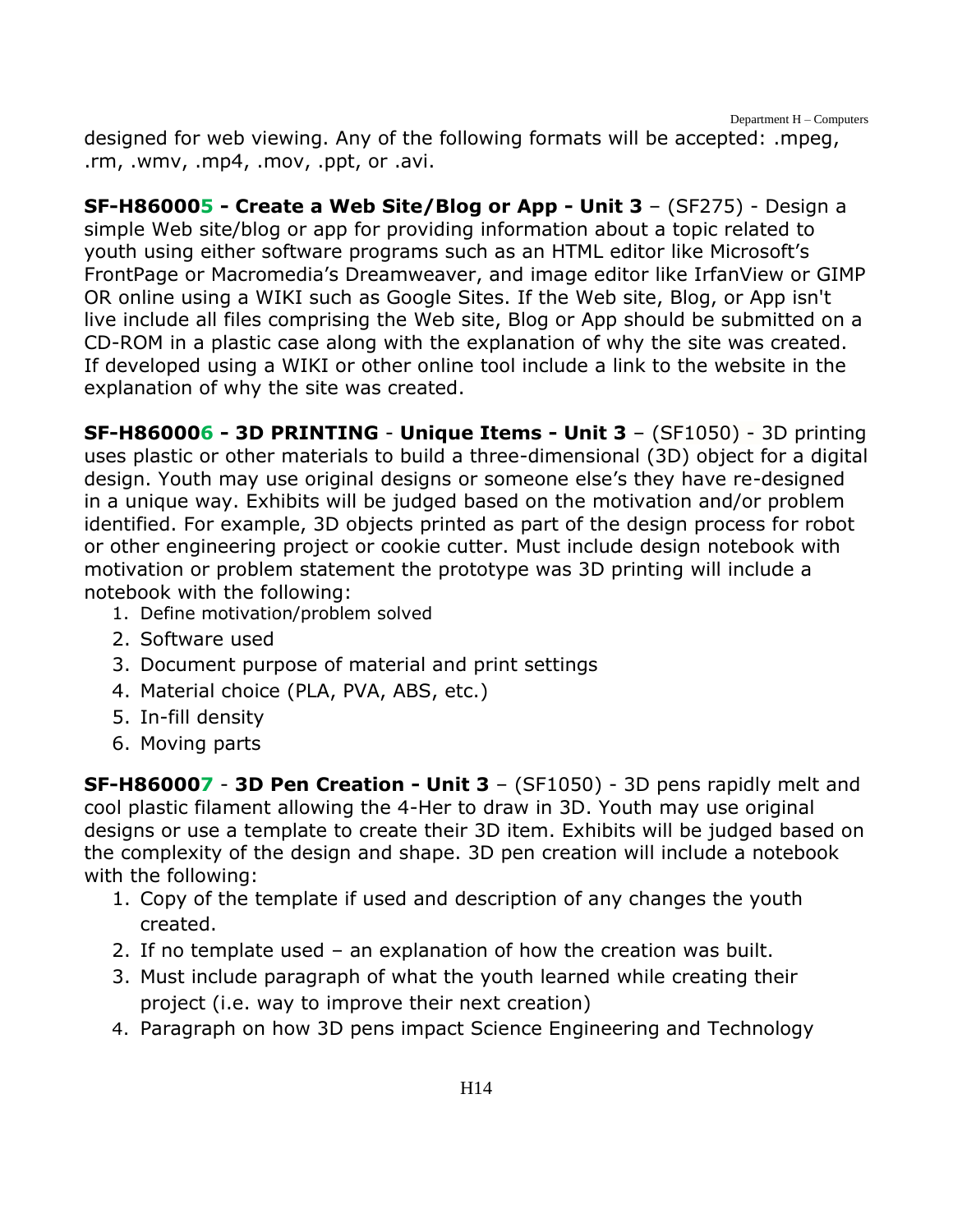Department H – Computers

#### **SF-H860008 – Maker Space/Digital Fabrication - Unit 3** – (SF1050) - This

project is a computer generated projected created using a laser cutter, vinyl cutter, heat press or CNC router. Vector or 3D based software such as CorelDRAW or Fusion 360 would be an example of an appropriate software used to create your finished project. Project should include a notebook with the following:

- 1. What motivated you to create this project
- 2. Software and equipment used
- 3. Directions on how to create the project
- 4. Prototype of plans
- 5. Cost of creating project
- 6. Iterations or modifications made to original plans
- 7. Changes you would make if you remade the project

#### **COMPUTERS - ANY UNIT**

**CF-H860900 - Digital Photo - Enhanced and/or Manipulated Photo – Any Unit -** entry will consist of either digital photo or scanned photo with both before and after photos showing enhancement OR **Manipulated Photo**. A series of at least 3 photos that you have manipulated of either digital photo or scanned photo. Ask for permission if you are using a photo of a person or a photo that you did not take. Include under a plastic cover information stating what you did to enhance/manipulate the picture. Avoid the use of copyright materials.

**CF-H860901 - E-Mail; E-Mail with Attachment; and/or E-Mail with Digital Photo Attachment – Any Unit -** Exhibit should include the steps taken to send the e-mail and how you can benefit by using e-mail. Photo may be printed on computer paper - does not need to be printed on photo quality paper.

**CF-H860902 - Internet Exploration – Any Unit -** Compare 3 different internet sites to see if the information is correct; is it researched, cited, etc. Highlight the different information on the sites; explain how this will change the way you look at sites and the information.

**CF-H860903 - Build Your Own Computer – Any Unit -** (one component only) Exhibit will be a notebook (8.5x11 inches) that includes a (1) cover page, (2) detailed report (2-3 pages) describing a specific computer component, (a) describe the component's purpose (b) how it is used, (c) the location (d) why components were chosen (e) cost of component from more than one source, and (3) pictures and supporting materials.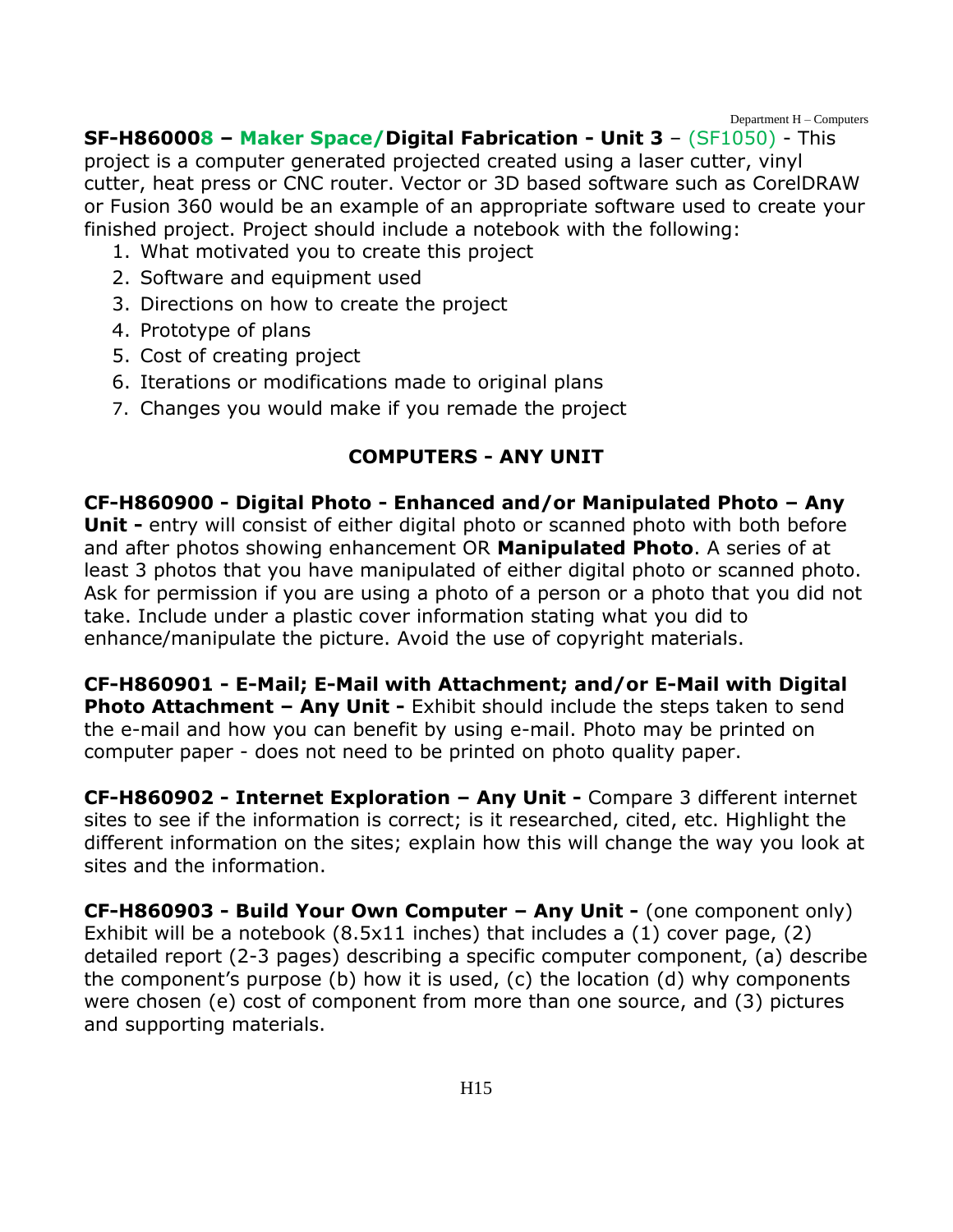Department H – Computers

**CF-H860904 - Write A Software Program – Any Unit -** This project allows a 4-H'er to demonstrate his or her skills in writing a computer program using a common programming language. The program must demonstrate the use of data files and subroutines. It should demonstrate a high degree of organization and quality suitable for distribution to the general public. This exhibit consists of a notebook (8.5x11) which should include these parts: (1) a cover page, (2) a report including: (a) what the software can do, (b) why you wrote the software, (c) what features are included in the software, (d) how you will use the program in the future, (3) a flow chart in block diagram form, and (4) an example of input and output.

**CF-H860905 - App Smashing – Any Unit -** Create a description (poster or report) of the app's used and how they were combined to feature the final product through print or digital media. If using digital media, bring the device and poster/report to demonstrate to the judge.

**CF-H860906 - What's Up with Smart Phones – Any Unit -** Create a report or poster that addresses one or more of the following questions: 1) What features do you use on your phone and why? 2) What are commonly used apps?

**CF-H860907 - Social Media – Any Unit -** Create a report or poster that addresses one or more of the following questions: 1) What are the risks/dangers associated with using social media? 2) What are the advantages of using social media? 3) Why do you choose certain social media over others?

**CF-H860908 - Take the Technology to Fair – Any Unit -** Create a QR code, Aurasma Aura or similar interactive technology to be displayed at the county fair highlighting a 4-H project area. For example: an overview of the horse project, entomology project etc. Please provide the code or Aurasma image and your title in a 5x7 inch photo frame (without the glass but with a hinged easel backing for display).

**CF-H860909 - Computers - Other** - Examples include: Original Story with Original or Clipart Illustrations - printed in book format; 6 Original Designed Greeting Cards (for Different Occasions/Holidays with a variety of folds and designs in a protective cover); Original Drawing (either black and white or color); Poster (either black and white or color); Promotional Flyer (either black and white or color; whole page or folded); Vacation Plans; Power Point (or similar program) Presentation; Internet Web Site Creation; Teaching Aids; Computer Designed T-Shirt. Create on paper no larger than 8½ x 11 inches in size. Remember to give credit when needed. Include a report explaining how you made your exhibit; program used, etc.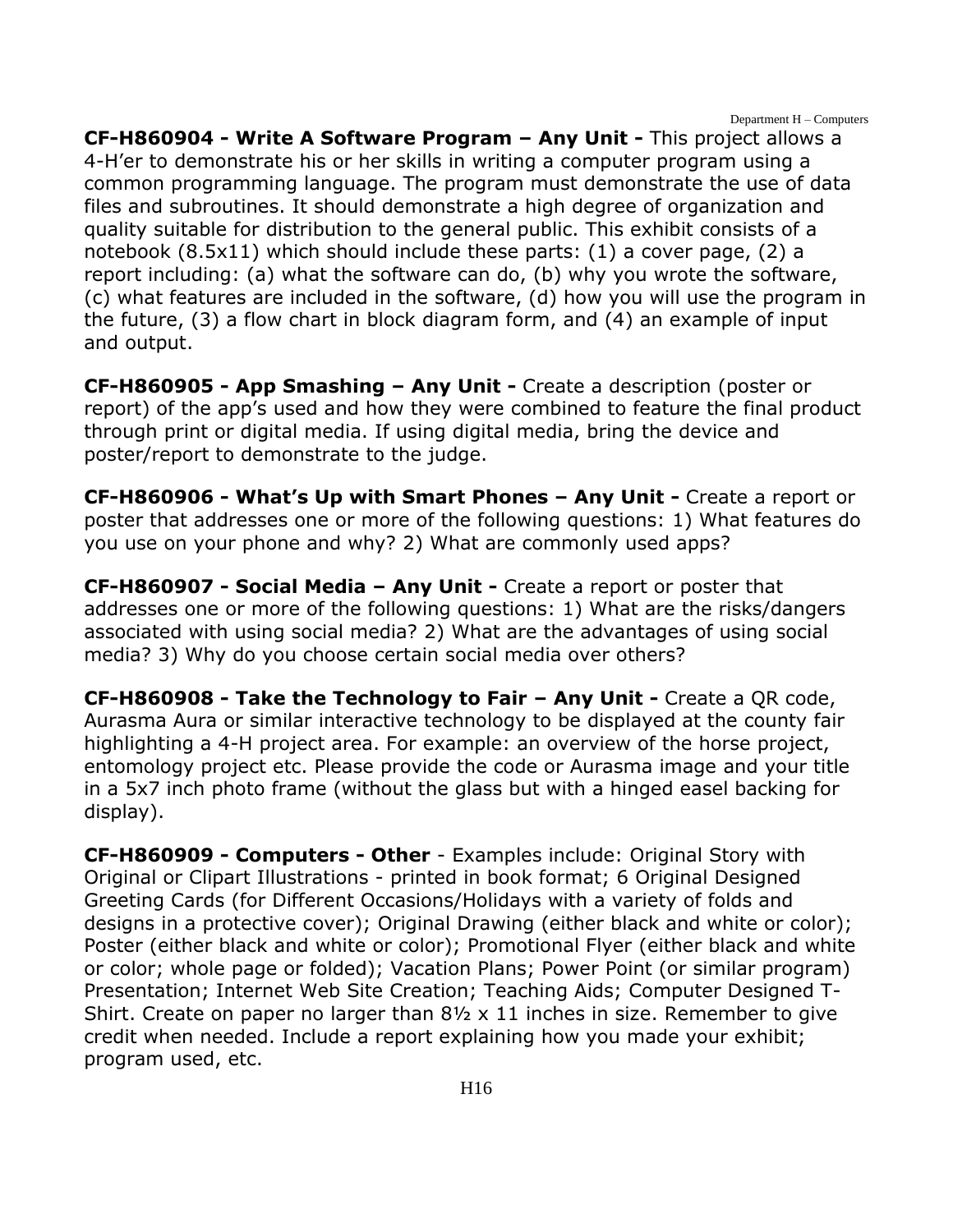# **DEPARTMENT H - ELECTRICITY**

<span id="page-17-0"></span>In this category 4-H'ers have the opportunity to create informational exhibits about the different aspects of electricity. Through involvement in this category 4-H'ers will be better educated about electricity and be able to present their knowledge to others. For more resources and materials in this category refer to the resource section at the bottom of the page.

# **Rules**

**1.** The name and county of each exhibitor should appear separately on the back of each board, poster, or article and on the front cover of the notebooks so owner of the exhibit may be identified if the entry tag is separated from the exhibit.

**2.** Several classes require a display board which should be a height of 24 inches and not to exceed 1/4-inch thickness. A height of 24 7/8 inches is acceptable to allow for the saw kerf (width) if two 24 inch boards are cut from one end of a 4 foot by 8-foot sheet of plywood. Nothing should be mounted within 3/4 inch of the top or bottom of the board. (Example: Woodworking & Electricity.)

- Fabricated board such as plywood, composition board, or particle-type lumber may be used for demonstration displays.
- Demonstration boards should be sanded and finished to improve their appearance. The finish on a demonstration board will be judged as a woodworking exhibit.
- Demonstration boards should include an overall title for the display, plus other necessary labeling.
- Reports should be written using the scientific method whenever possible (Background, the Question or hypothesis, what you plan to do and what you did, Method used and observations, Results: what you learned. All reports should be computer generated and enclosed in a clear plastic cover. The reports should be attached securely to the display.

For general rules see the General [Rules and Regulations Section of the Fair Book](https://unl.box.com/s/e7w1cmzwit0us89x96k1h2gdrs51dsy2)

# **Eligibility**

Exhibits must have received a purple ribbon at the county fair to advance to State Fair.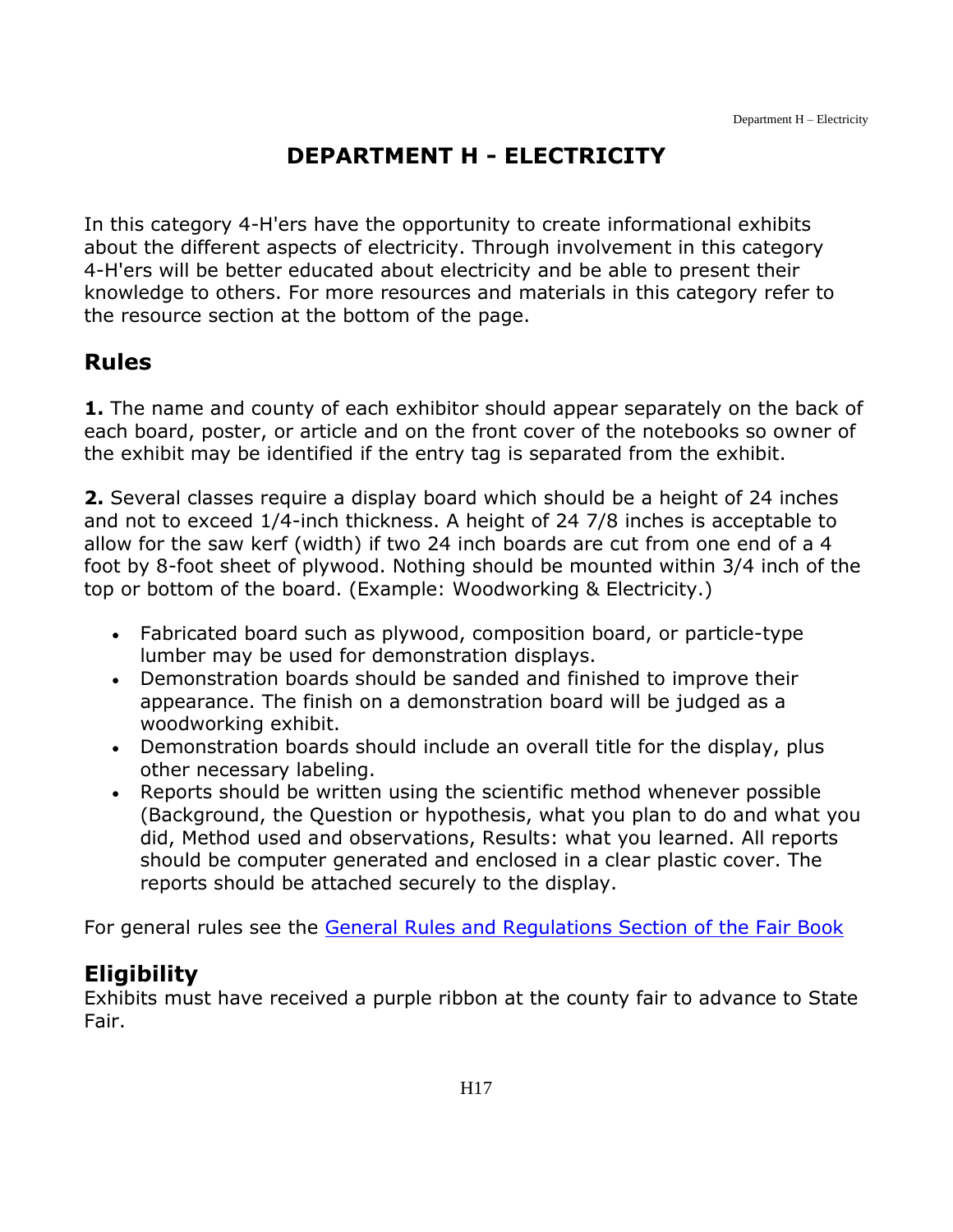# **Quota**

County Fair Quota - For general rules see the [General Rules and Regulations](https://unl.box.com/s/e7w1cmzwit0us89x96k1h2gdrs51dsy2)  [Section of the Fair Book](https://unl.box.com/s/e7w1cmzwit0us89x96k1h2gdrs51dsy2) State Fair Quota - Refer to general rules for information regarding quota <https://4h.unl.edu/fairbook/general/rules>

### **Scoresheets, Forms, and Contest Study Materials**

Scoresheets, forms, contest study materials, and additional resources can be found at [https://go.unl.edu/ne4helectricity.](https://go.unl.edu/ne4helectricity)

# **Special Awards**

Premier 4-H Science Award is available in this area. Visit here for more details <https://4h.unl.edu/fairbook/premier-science-award> Resources

<span id="page-18-0"></span>To find the youth and leader resources associated with this project area go to **[https://4hcurriculum.unl.edu/.](https://4hcurriculum.unl.edu/)** Use the search box to search by curriculum area.

# **DIVISION 870 - ELECTRICITY CLASSES**

### **MAGIC OF ELECTRICITY - UNIT 1**

**CF-H870900 - Bright Lights** - Create your own flashlight using items found around your house. Flash lights should be made out of items that could be recycled or reused. No kits please.

**CF-H870901 - Control the Flow –** Make a switch. Use the following items: D cell battery, battery holder, insulated wire, 2 or 2.5 volt light bulb, bulb holder, paper clip, cardboard, and two brass paper fasteners to create a circuit that you can open and close.

**CF-H870902 - Conducting Things –** Make a circuit with a switch and a light bulb that can be used to test different household items for their ability to act as an insulator or conductor. You must find five items that are conductors and five items that are insulators. Create a table that illustrates your results.

**CF-H870903 - Is There a Fork in the Road –** Use the following items to construct one parallel and one series circuit. Items: D cell battery, battery holder, insulated wire, bulb holder and a 2 or 2.5 volt light bulb.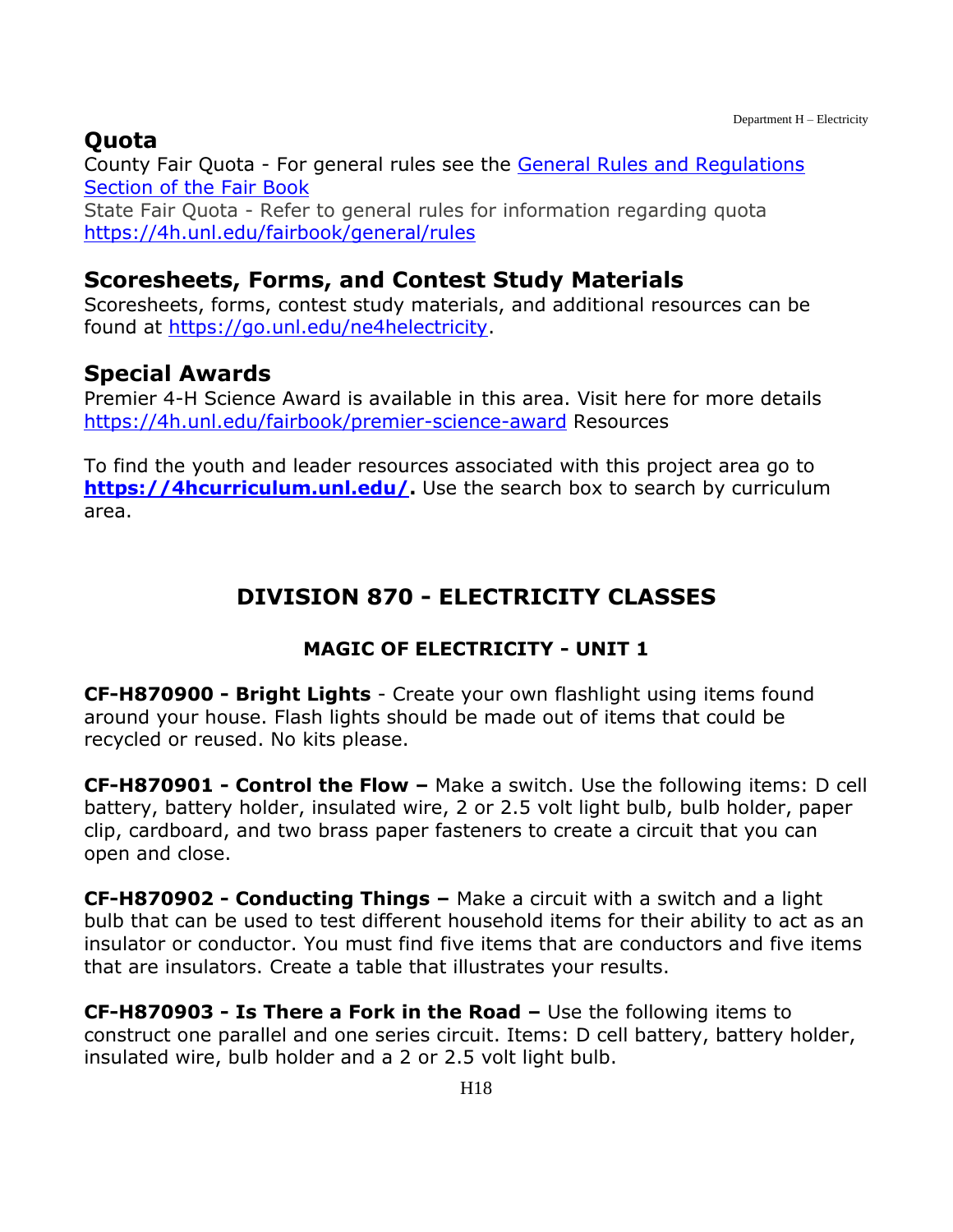Department H – Electricity

**CF-H870904 - Electricity Unit 1 - Other** - Exhibit needs to relate to project area. You can add any additional information that you want the judge to know about your exhibit.

#### **INVESTIGATING ELECTRICITY - UNIT 2**

**CF-H870905 - Case of the Switching Circuit –** Use the following items: two D cell batteries, two battery holders, light bulb, bulb holder, a 3 inch by 6 inch piece of cardboard, six brass paper fasteners and approx. two feet of 24 gauge insulated wire to build a three way switch. Write a short essay or create a poster that illustrates how three way switches function.

**CF-H870906 - Rocket Launcher –** Construct a rocket launcher out of the following materials: a plastic pencil box that is at least 4 inches by 8 inches, single pole switch, single throw switch, normally-open push button switch, 40 feet of 18 or 22 gauge stranded wire, 4 alligator clips, 2- by 6- board 6inches long, 1/8 inch diameter metal rod, rosin core solder, soldering iron or gun, wire stripper, small crescent wrench, pliers, small Phillips and straight blade screwdrivers, drill, 1/8 inch and ¼ inch drill bits, rocket engine igniters, additional drill bits matched to holes for two switches. You must successfully build a rocket launcher and light two rocket igniters with your launcher. You DO NOT have to actually fire a rocket off of the launcher. Create a poster using photographs to show the "step by step process" you used to build your launcher.

**CF-H870907 - Stop the Crime –** Build an ALARM using the following materials: On-off push button switch, mercury switch, buzzer-vibrating or piezoelectric, 9 volt battery, 9-volt battery holder, 4 inch by 4 inch by 1/8 inch Plexiglas board to mount circuit on; rosin core solder, soldering gun/iron, two feet of 22 gauge wire, wire strippers, hot glue sticks, hot glue gun and a plastic box with a lid to mount your alarm circuit on. Create a poster using photographs to show the "step by step process" you used to build your alarm.

**CF-H870908 - Electricity Unit 2 - Other** - Exhibit needs to relate to project area. You can add any additional information that you want the judge to know about your exhibit.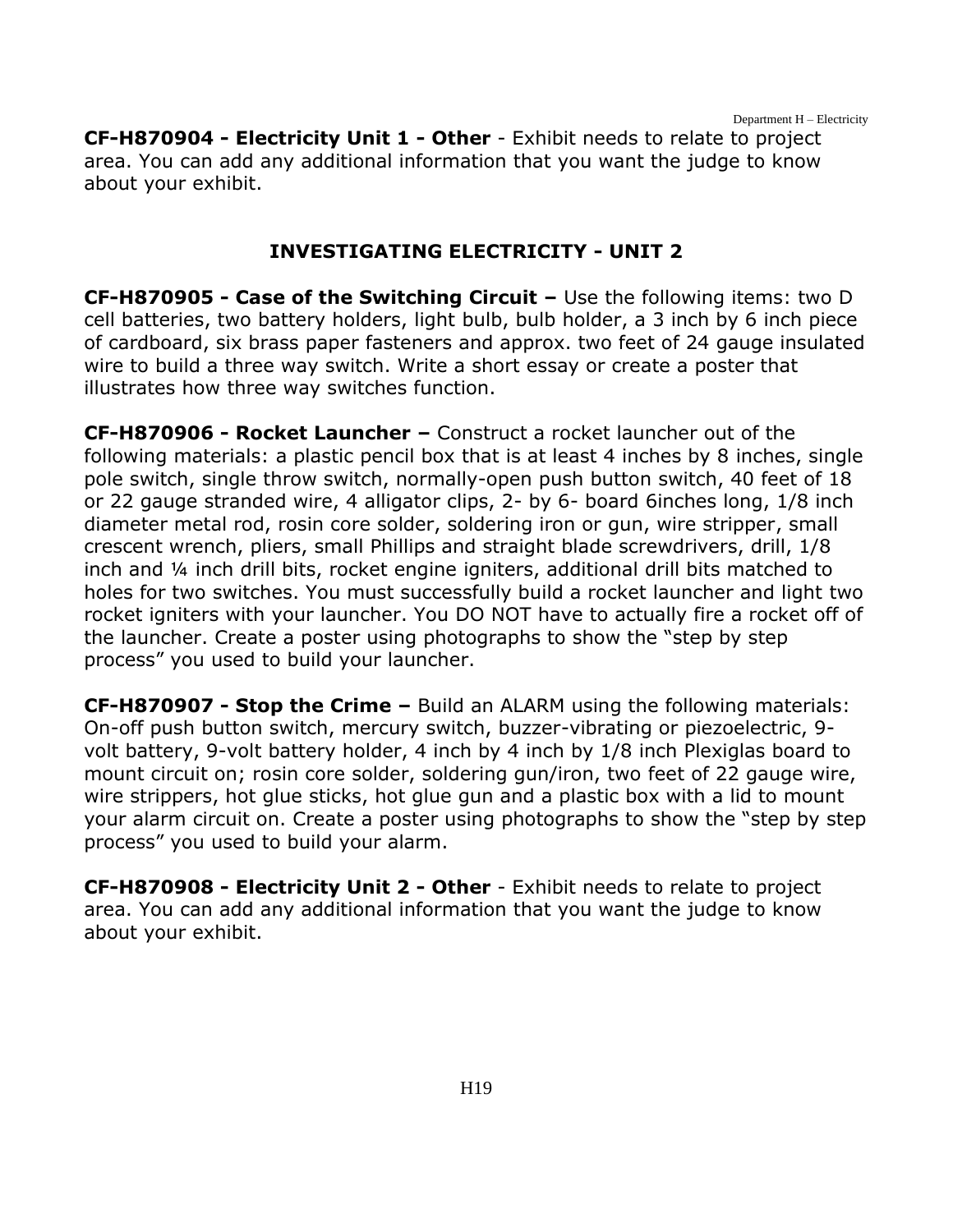#### **WIRED FOR POWER – UNIT 3**

**SF-H870001 - Electrical Tool/Supply Kit –** (SF224) - Create an electrical supply kit to be used for basic electrical repair around the house. Include a brief description of each item and its use. Container should be appropriate to hold items.

**SF-H870002 - Lighting Comparison –** (SF225) - Display studying the efficiency of various lighting (incandescent, fluorescent, halogen, Light Emitting Diodes, etc.). Exhibit could be a poster display, or an actual item.

**SF-H870003 - Electrical Display/Item –** (SF226) - Show an application of one of the concepts learned in the Wired for Power project. Examples include: rewiring or building a lamp, re-wiring or making a heavy duty extension cord or developing an electrical diagram of a house. Exhibit could be a poster display, or an actual item.

**SF-H870004 - Poster** - (SF227) - Poster should exemplify one of the lessons learned in the Wired for Power Project. Posters can be any size up to 28" by 22".

**CF-H870909 - Electricity Unit 3 - Other** - Exhibit needs to relate to project area. You can add any additional information that you want the judge to know about your exhibit.

#### **ELECTRONICS - UNIT 4**

**SF-H870005 - Electrical/Electronic Part Identification –** (SF228) - Display different parts used for electrical/electronic work. Exhibit should show the part (either picture or actual item) and give a brief description, including symbol of each part and its function. Display should include a minimum of 10 different parts.

**SF-H870006 - Electronic Display** – (SF229) - Show an application of one of the concepts learned in the Electronics project. Examples include: components of an electronic device (refer to p. 35 of the Electronic manual).

**SF-H870007 - Electronic Project –**(SF230) - Exhibit an electronic item designed by the 4-H'er or from a manufactured kit that shows the electronic expertise of the 4-H'er. Examples include: a radio, a computer, or a volt meter.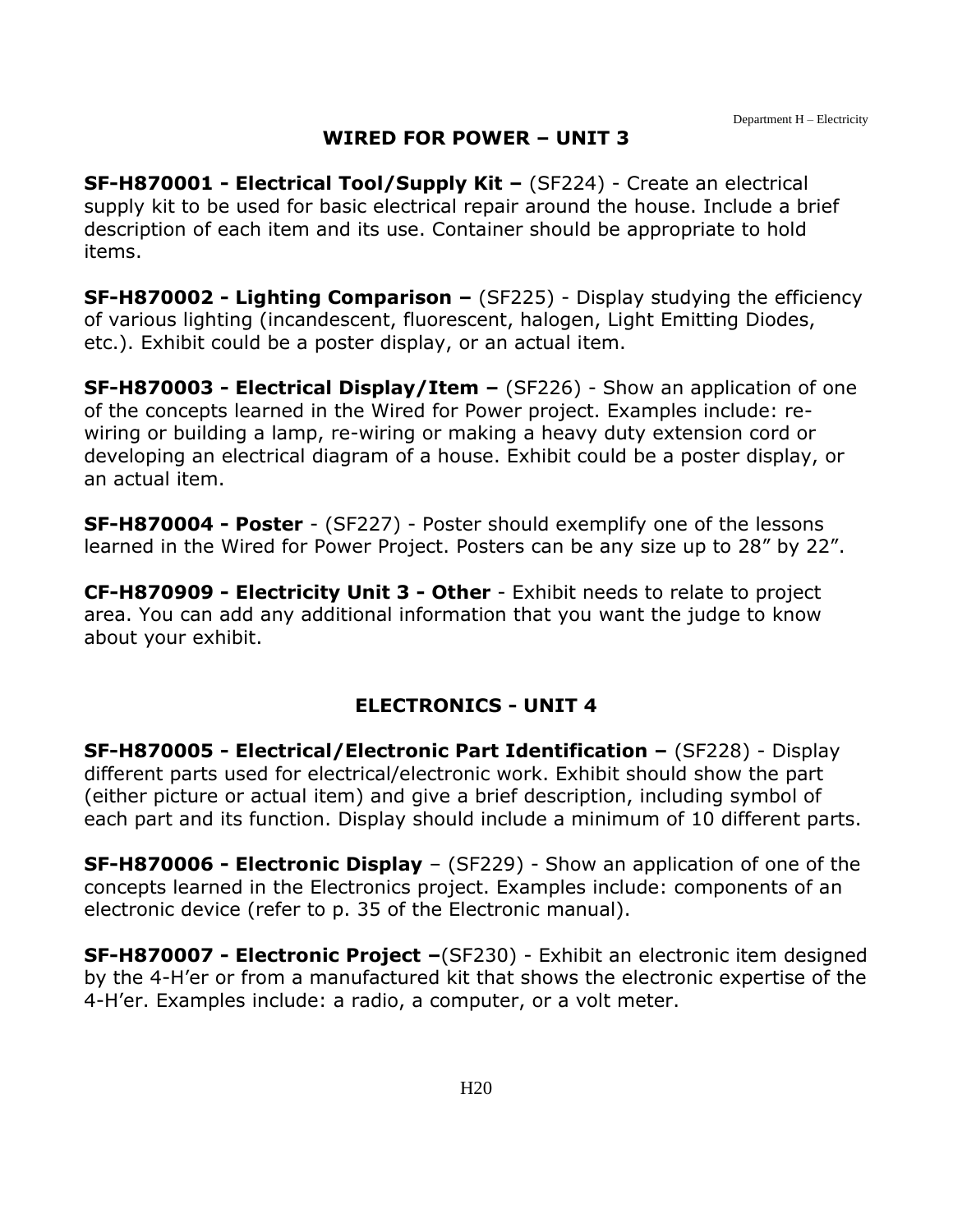Department H – Robotics

**SF-H870008 – Poster –** (SF231) - Poster should exemplify one of the lessons learned in the Entering Electronics Project. Posters can be any size up to 28" by 22".

**CF-H870910 - Electricity Unit 4 - Other** - Exhibit needs to relate to project area. You can add any additional information that you want the judge to know about your exhibit.

# **DEPARTMENT H - ROBOTICS**

<span id="page-21-0"></span>This category involves the many different aspects of Robotics. Participants will learn more about how robots are designed and developed as well as the mechanical and electronic elements of robots. Involvements in SET Robotics gives participants a first-hand experience in modern technology. For more resources and materials in this category refer to the resource section.

#### **Rules**

1**.** The name and county of each exhibitor should appear separately on the back of each board, poster, or article and on the front cover of the notebooks so the owner of the exhibit may be identified if the entry tag is separated from the exhibit.

2. Several classes require a display board which should be a height of 24 inches and not to exceed 1/4-inch thickness. A height of 24 7/8 inches is acceptable to allow for the saw kerf (width) if two 24 inch boards are cut from one end of a 4 foot by 8-foot sheet of plywood. Nothing should be mounted within 3/4 inch of the top or bottom of the board. (Example: Woodworking & Electricity.)

3. Fabricated board such as plywood, composition board, or particle-type lumber may be used for demonstration displays.

4. Demonstration boards should be sanded and finished to improve their appearance. The finish on a demonstration board will be judged as a woodworking exhibit.

5. Demonstration boards should include an overall title for the display, plus other necessary labeling.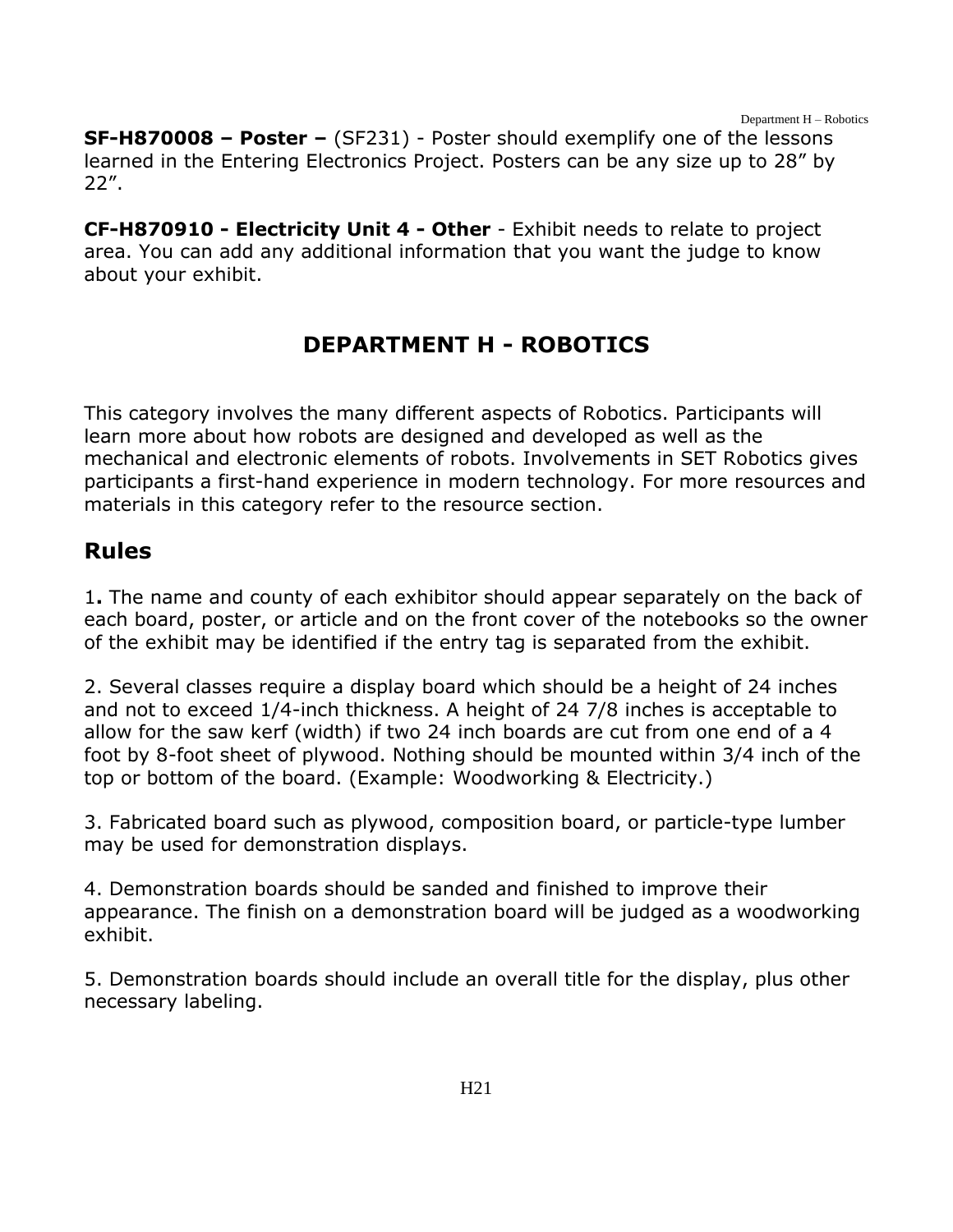Department H – Robotics

6. Reports should be written using the scientific method whenever possible (Background, the Question or hypothesis, what you plan to do and what you did, Method used and observations, Results: what you learned. All reports should be computer generated and enclosed in a clear plastic cover. The reports should be attached securely to the display.

For general rules see the [General Rules and Regulations Section of the Fair Book](https://unl.box.com/s/e7w1cmzwit0us89x96k1h2gdrs51dsy2)

# **Eligibility**

All static exhibits must have received a purple ribbon at the county fair to advance to the State Fair.

# **Quota**

County Fair Quota - For general rules see the [General Rules and Regulations](https://unl.box.com/s/e7w1cmzwit0us89x96k1h2gdrs51dsy2)  [Section of the Fair Book](https://unl.box.com/s/e7w1cmzwit0us89x96k1h2gdrs51dsy2) State Fair Quota - Refer to general rules for information regarding quota <https://4h.unl.edu/fairbook/general/rules>

# **Scoresheets, Forms, and Contest Study Materials**

Scoresheets, forms, contest study materials, and additional resources can be found at [http://go.unl.edu/ne4hrobotics.](http://go.unl.edu/ne4hrobotics)

# **Special Awards**

Premier 4-H Science Award is available in this area. Visit here for more details <https://4h.unl.edu/fairbook/premier-science-award>

### **Resources**

To find the youth and leader resources associated with this project area go to [https://4hcurriculum.unl.edu/.](https://4hcurriculum.unl.edu/) Use the search box to search by curriculum area.

# **DIVISION 861 - ROBOTICS CLASSES**

# <span id="page-22-0"></span>**Exhibit Rules**

1**.** Youth enrolled in Virtual Robotics, Junk Drawer Robotics (Levels 1, 2, or 3), or Robotics Platforms may exhibit in any class within this division.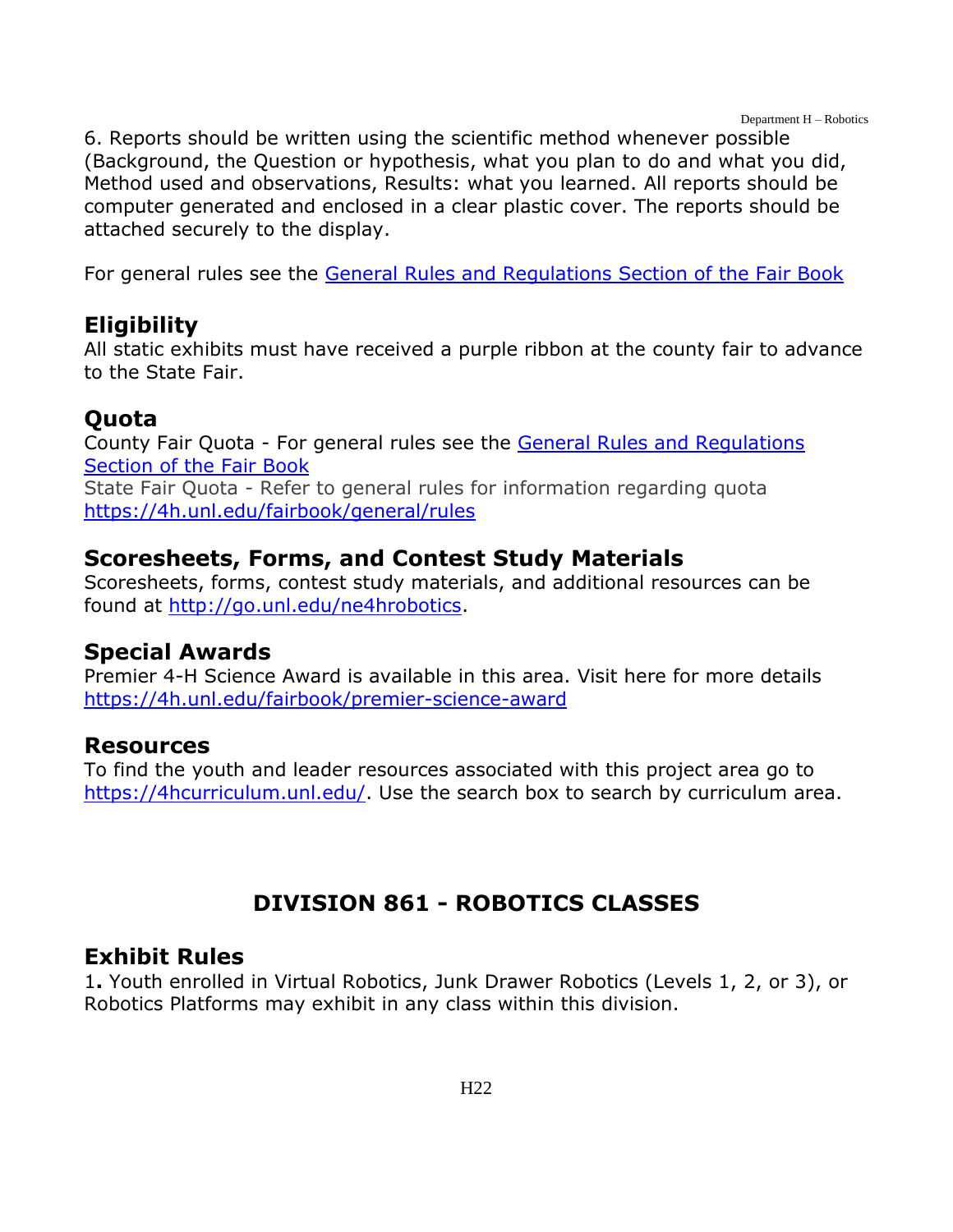2. **Team Entries:** To qualify for entry at the Nebraska State Fair team materials entered in robotics classes that are clearly the work of a team instead of an individual must have at least 50% of all team members enrolled in 4-H. Additionally, all enrolled 4-H members on the team should complete and attach an entry tag to the materials. A supplemental page documenting the individual contributions to the project should be included. The entry will be judged as a team, with all team members receiving the same ribbon placing.

3. Creating a video of your robot in action would be helpful for the judges but is not mandatory. Present as a CD Rom with your robot entry.

**SF-H861001 - Robotics Poster** – (SF236) - Create a poster (14" X 22") communicating a robotics theme such as "Robot or Not", "Pseudocode", "Real World Robots", "Careers in Robots", "Autonomous Robotics", "Precision Agriculture" or a robotic topic of interest to the 4-H'er

**SF-H861002 - Robotics Notebook** – (SF237) - Explore a robotics topic in-depth and present your findings in a notebook. Documentation should include any designs, research, notes, pseudocode, data tables or other evidence of the 4-H'ers learning experience. The notebook should contain at least three pages. Topics could include a programming challenge, a programming skill, calibration, sensor exploration, or any of the topics suggested in Class 1.

**SF-H861003 - Robotics Video** – (SF238) - This class should be displayed in a notebook. The notebook should include a video clip on a CD/DVD that demonstrates the robot performing the programmed function. Include your pseudo code and screenshots of the actual code with a written description of the icon/command functions. All videos for state fair should be emailed to Amy Timmerman [atimmerman2@unl.edu](mailto:atimmerman2@unl.edu) before August 15. Files must be saved in a PC compatible format with county name and last name of participant before emailing.

**SF-H861004 - Robotics /Careers Interview** – (SF239) - Interview someone who is working in the field of robotics and research the career in robotics. Interviews can either be written or in a multimedia format (CD/DVD). Written interviews should be in a notebook. Written reports should be 3 to 5 pages, double spaced, 12 point font, and 1" margins. Multimedia reports should be between 3 to 5 minutes in length.

**SF-H861005 - Robotics Sensor Notebook** – (SF241) - Write pseudo code which includes at least one sensor activity. Include the code written and explain the code function.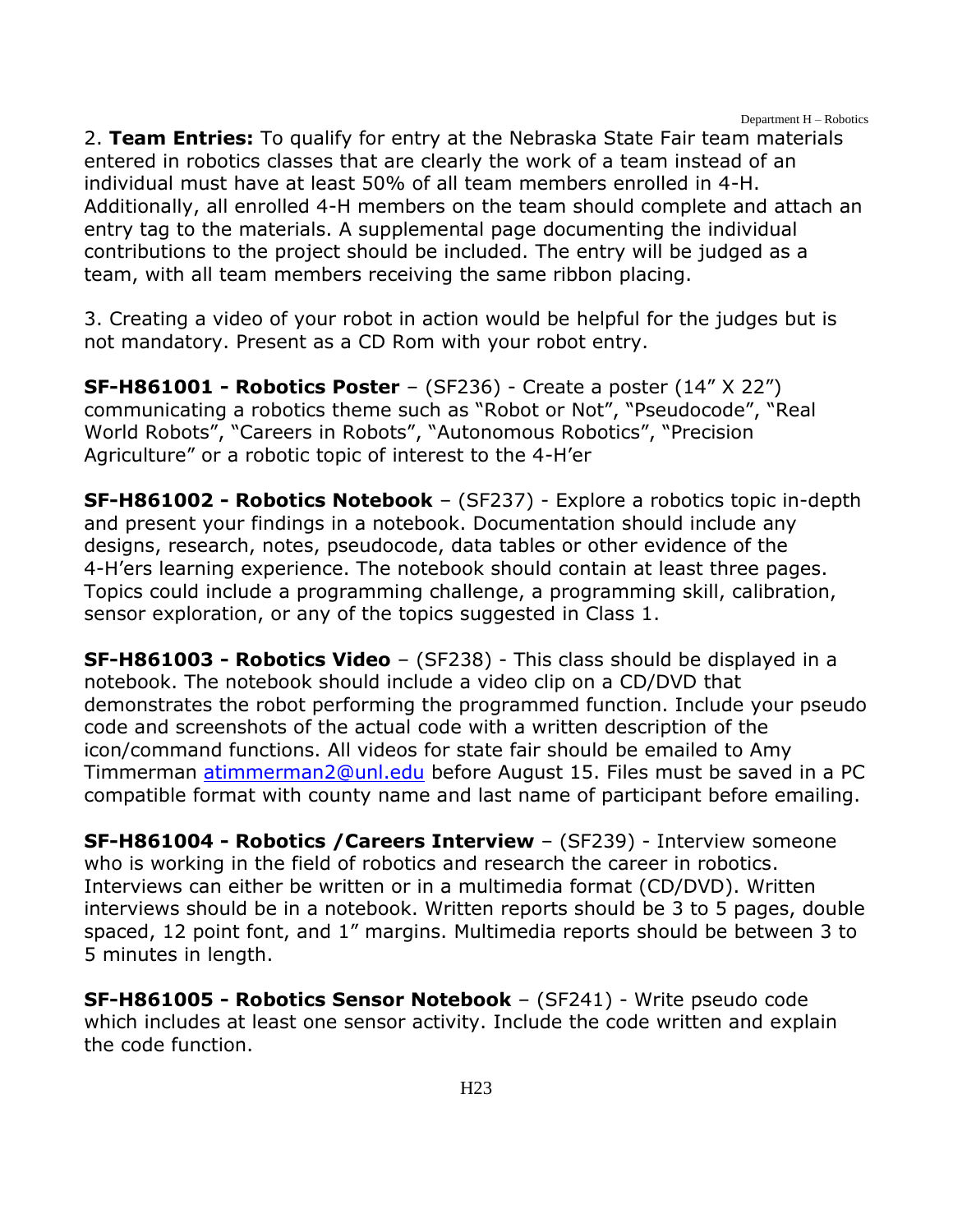Department H – Robotics

**SF-H861006 - Build a Robot** (may use kit) – (SF243) - Include a robot and notebook including the pseudocodes for at least one program you have written for the robot, the robots purpose, and any challenges or changes you would make in the robot design or programming. If robot is more than 15" inches wide and 20" inches tall they may not be displayed in locked cases at State Fair. We recommend that you submit the project under SF-H861003 - Robotics Video. Junk Drawer Robotics do not qualify.

**SF-H861007 - Kit Labeled Robot** (cannot be programmed.) - (SF243) - This class is intended for explorations of robotic components such as arms or vehicles OR educational kits marketed as robots that do not have the ability to be programmed to "sense, plan and act." The exhibit should include a project the youth has constructed, a description of what it does and an explanation of how it is similar to and different from a robot. If robot is more than 15" inches wide and 20" inches tall they may not be displayed in locked cases at State Fair. We recommend that you submit the project under SF-H861003 – Robotics Video.

**SF-H861008 - 3D Printed Robotics Parts** - (SF244) - This class is intended for youth to create parts through 3D printing, that help create their robot or aid the robot in completing a coded function. Project should include notebook describing the process used to create the project, describe the success of your designed piece (did it work), intended use of the product and the modifications made to the item.

**CF-H861900 - Robotics - Other** - Exhibit needs to relate to project area. You can add any additional information that you want the judge to know about your exhibit.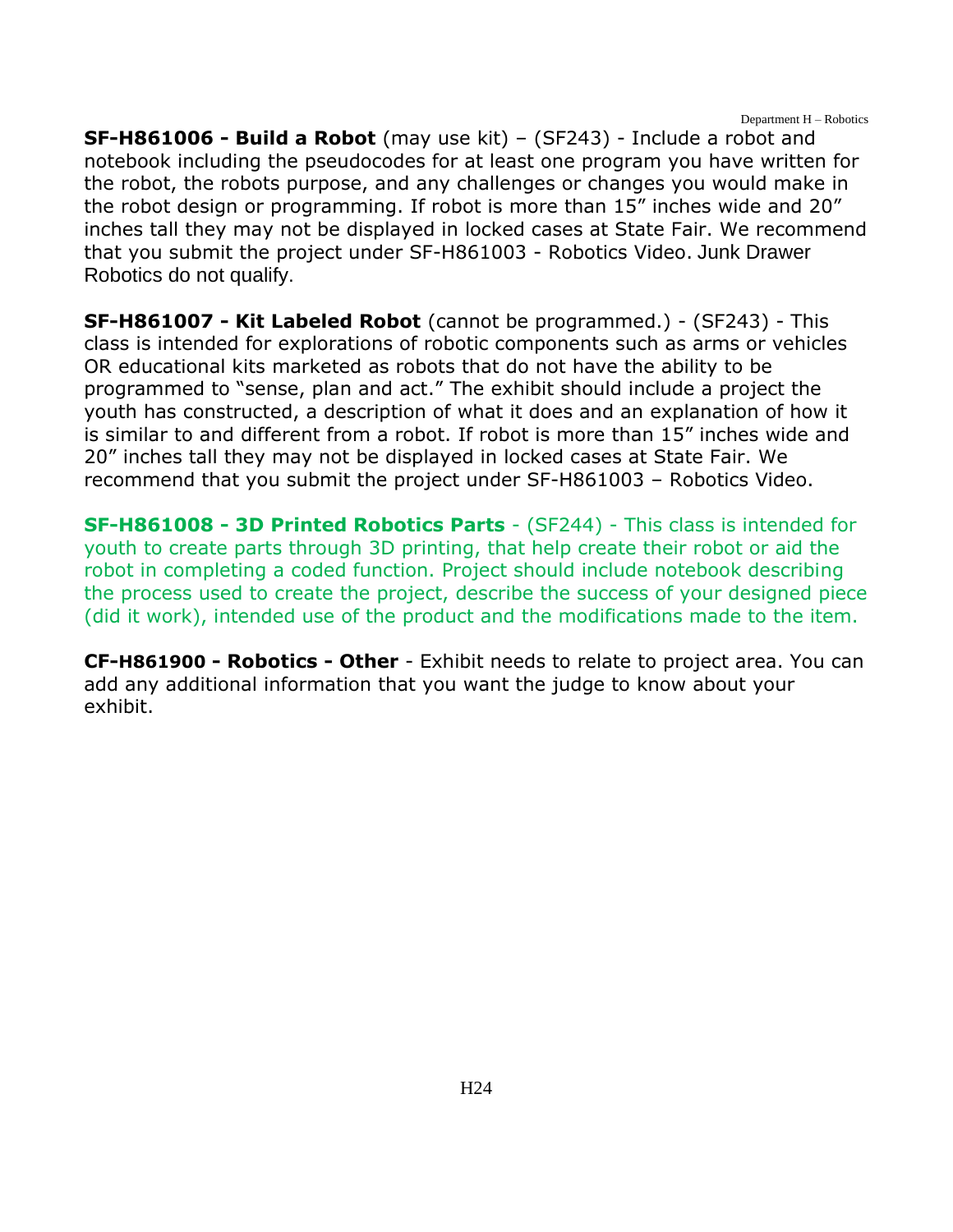# **DEPARTMENT H - GEOSPATIAL**

<span id="page-25-0"></span>SET Geospatial is a diverse category that includes a variety of exhibits 4-H'ers can get involved in. Through participation in this category 4-H'ers will gain more knowledge about Nebraska's rich history and diverse geography. Take close note of the rules to ensure your exhibit qualifies. For more resources and materials in this category refer to the resource section.

### **Rules**

1. The name and county of each exhibitor should appear separately on the back of each board, poster, or article and on the front cover of the notebooks so owner of the exhibit may be identified if the entry tag is separated from the exhibit.

2. Several classes require a display board which should be a height of 24 inches and not to exceed 1/4-inch thickness. A height of 24 7/8 inches is acceptable to allow for the saw kerf (width) if two 24 inch boards are cut from one end of a 4 foot by 8-foot sheet of plywood. Nothing should be mounted within 3/4 inch of the top or bottom of the board. (Example: Woodworking & Electricity.)

3. Fabricated board such as plywood, composition board, or particle-type lumber may be used for demonstration displays.

4. Demonstration boards should be sanded and finished to improve their appearance. The finish on a demonstration board will be judged as a woodworking exhibit.

5. Demonstration boards should include an overall title for the display, plus other necessary labeling.

6. Reports should be written using the scientific method whenever possible (Background, the Question or hypothesis, what you plan to do and what you did, Method used and observations, Results: what you learned. All reports should be computer generated and enclosed in a clear plastic cover. The reports should be attached securely to the display.

7. Reports should be written using the scientific method whenever possible (Background, the Question or hypothesis, what you plan to do and what you did, Method used and observations. Results: What you learned. All reports should be computer generated and enclosed in a clear, plastic cover. The reports should be attached securely to the display.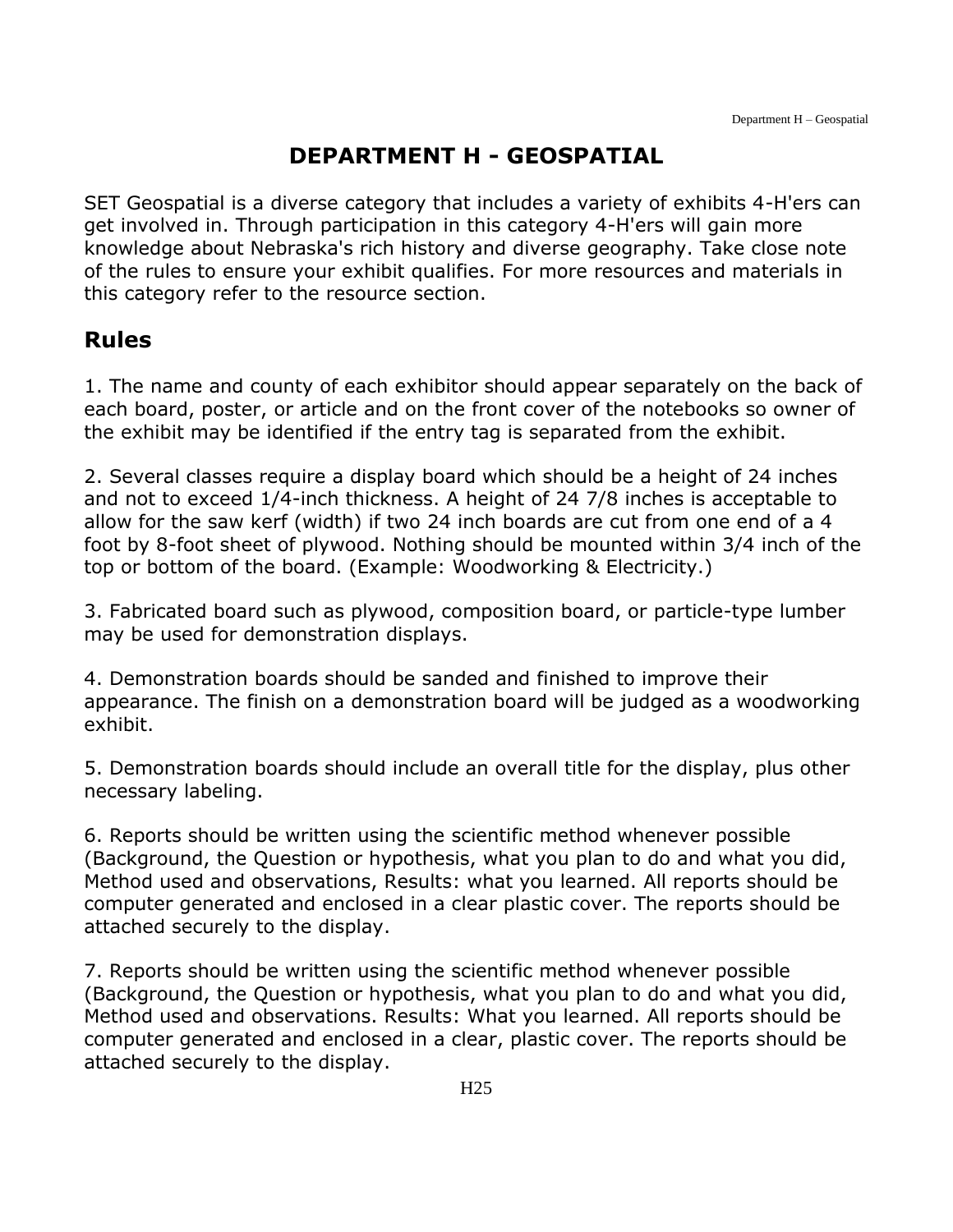Department H – Geospatial

For general rules see the [General Rules and Regulations Section of the Fair Book](https://unl.box.com/s/e7w1cmzwit0us89x96k1h2gdrs51dsy2)

### **Eligibility**

All static exhibits must have received a purple ribbon at the county fair to advance to the State Fair.

# **Quota**

County Fair Quota - For general rules see the [General Rules and Regulations](https://unl.box.com/s/e7w1cmzwit0us89x96k1h2gdrs51dsy2)  [Section of the Fair Book](https://unl.box.com/s/e7w1cmzwit0us89x96k1h2gdrs51dsy2) State Fair Quota - Refer to general rules for information regarding quota <https://4h.unl.edu/fairbook/general/rules>

#### **Scoresheets, Forms, and Contest Study Materials**

Scoresheets, forms, contest study materials, and additional resources can be found at [https://go.unl.edu/ne4hgeo.](https://go.unl.edu/ne4hgeo)

# **Special Awards**

Premier 4-H Science Award is available in this area. Visit here for more details [https://4h.unl.edu/fairbook/premier-science-award.](https://4h.unl.edu/fairbook/premier-science-award)

#### **Resources**

To find the youth and leader resources associated with this project area go to **[https://4hcurriculum.unl.edu/.](https://4hcurriculum.unl.edu/)** Use the search box to search by curriculum area.

# **DIVISION 880 - GPS CLASSES**

### <span id="page-26-0"></span>**Exhibit Rules**

**1.** Youth enrolled in Geospatial may exhibit in any class within this division.

**SF-H880001 - Poster** – (SF299) - Create a poster (not to exceed 14" x 22") communicating a GPS theme such as How GPS or GIS works, Careers that use GPS or GIS, How to use GPS, What is GIS, GPS or GIS in Agriculture, Precision Agriculture, or a geospatial topic of interest.

**SF-H880002 - 4-H Favorite Places or Historical Site Poster** – (SF272) - The 4-H exhibitor identifies a favorite place or historical site (including grave sites) in Nebraska. Exhibit should include latitude and longitude, digital picture, and local area map. Poster size should not exceed 14" X 22".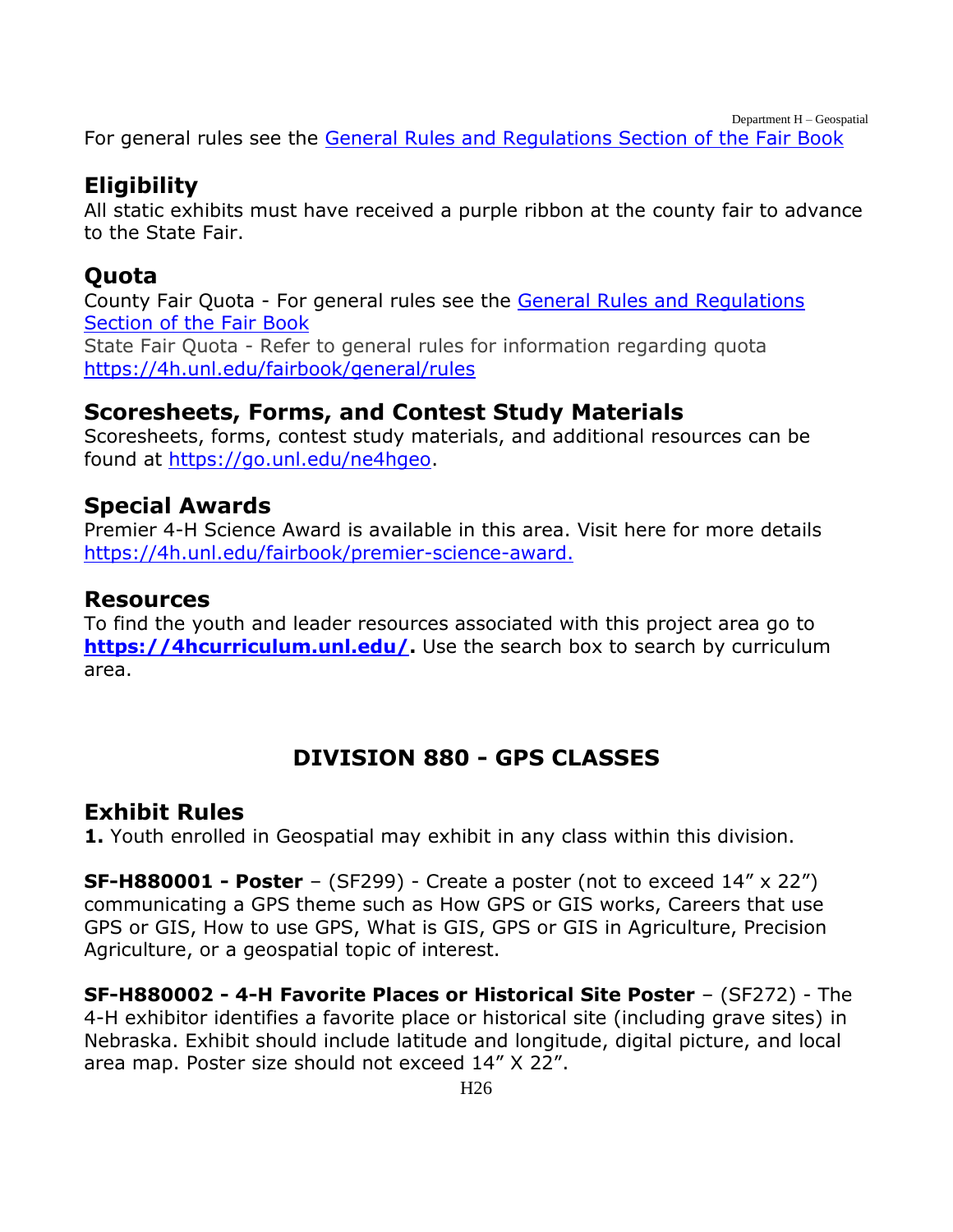Department H – Geospatial

**SF-H880003 - GPS Notebook** – (SF300) - Keep a log of at least 5 places visited using a GPS enabled device. At least one site should be from a community other than where you live. For each site, record the latitude, longitude and elevation. Also include a description of the site, a paragraph explaining what was interesting about the site or finding it. Photos of each site and/or cache are optional but encouraged.

**SF-H880004 - Geocache** - . (SF301) - Assemble a themed geocache. Each geocache should be a water-tight container. It should include a log book and pencil for finders to log their visits and may include small trinket, geocoins, etc. for the finders to trade. Documentation should include a title, teaser description and the geographic coordinates of intended placement. **Register the site at [geocaching.com,](http://www.geocashing.com/) [geocaching.com,](http://www.geocaching.com/) include a print-out of its registry.** The entry may include a photograph of the cache in its intended hiding place

**SF-H880005 - Agriculture Precision Mapping** – (SF302) - 4-Hers will assemble a notebook that will include a minimum of 2 digital copies of various data layers that can be used in precision agriculture to identify spatial patterns and/or correlations (printed copies of websites were applications can be purchased is acceptable) A report of how the analysis of the various data will be used to make a management decision.

**SF-H880006 - 4-H History Map/Preservation** - Preserve 4-H History: Nominate a Point of Interest for the 4-H History Map Project. Include copy of submitted form in folder or notebook. To nominate a site for the 4-H history map please go to: [http://arcg.is/1bvGogV.](http://arcg.is/1bvGogV) For more information about 4-H history go to [http://4hhistorypreservation.com/History\\_ Map/.](http://4hhistorypreservation.com/History_%20Map/)For a step by step video on nominating a point, please go to this link:<http://tinyurl.com/nominate4h> Write a brief description of historical significance of 4-H place or person (a minimum of one paragraph).

**SF-H880007 - GIS Thematic Map** – Using any GIS software, create a thematic map. Thematic maps can utilize any subject of interest to the 4-H'er. Example map would be Amelia Earhart's or Sir Francis Drake's voyage population density maps, water usage "x 11" maps or 4-H project in Nebraska. Create GIS Map using data from books, and or internet. Use reliable data, (U.S. Center or U.S. Census Bureau etc.) Map any size from  $8.5'' \times 11''$  up to 36" x 24", which should include Title, Base Map, Neat Line, North Arrow, and Legend. Identify the source of your information on the back of the map.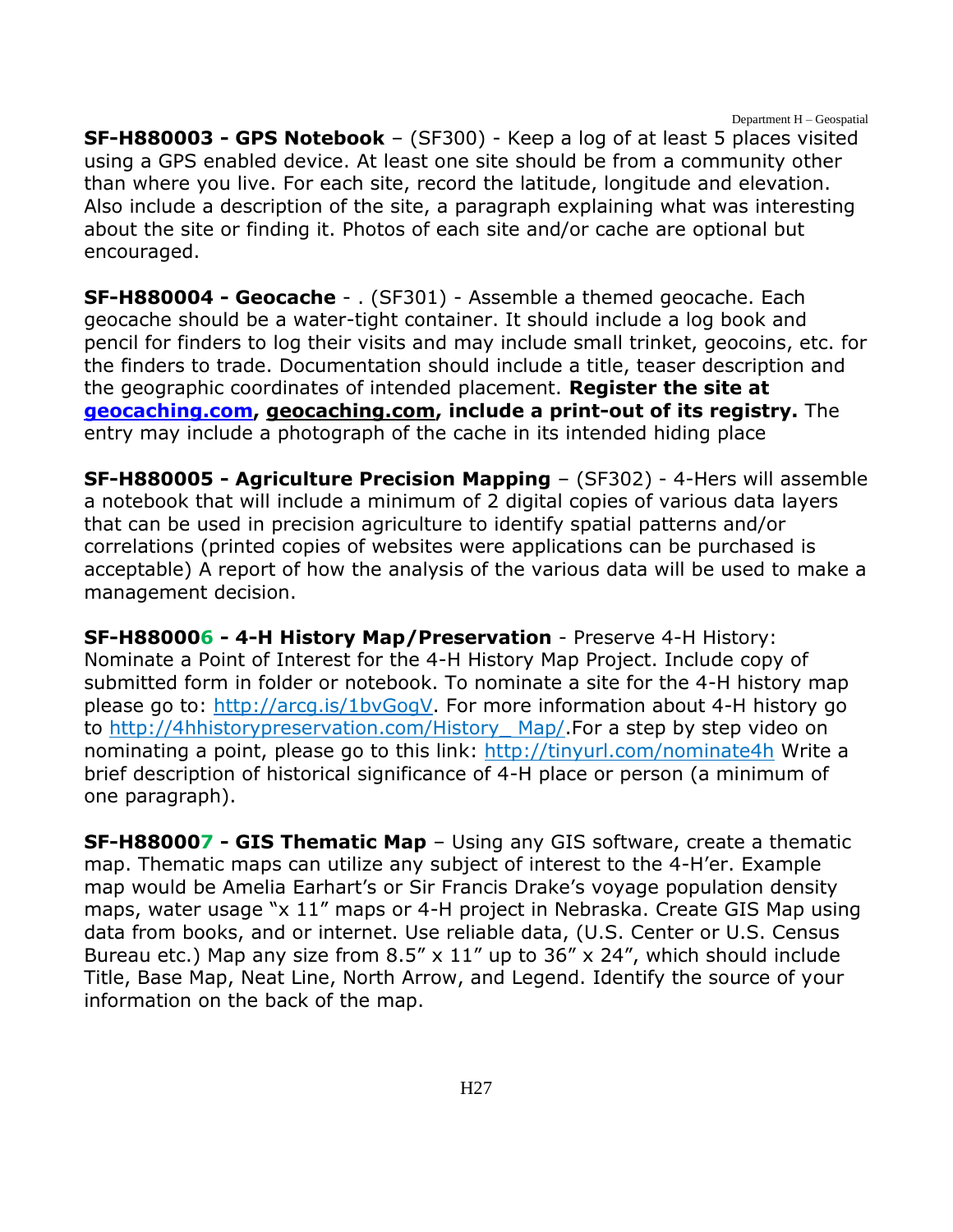Department H – Set Physics/Power of Wind

**SF-H880900 - Geospatial - Other** - Exhibit needs to relate to project area. You can add any additional information that you want the judge to know about your exhibit.

# **DEPARTMENT H – SET PHYSICS/POWER OF WIND**

<span id="page-28-0"></span>This category provides 4-H'ers a way to present their ideas about energy. Through participation in this category 4-H'ers will learn more about physics, friction, energy, and elasticity. In addition, participants will make a display to go along with their findings. For more resources and materials in this category refer to the resource section. For help getting started with this project contact your county 4-H office.

### **Rules**

1. The name and county of each exhibitor should appear separately on the back of each board, poster, or article and on the front cover of the notebooks so owner of the exhibit may be identified if the entry tag is separated from the exhibit.

2. Several classes require a display board which should be a height of 24 inches and not to exceed 1/4-inch thickness. A height of 24 7/8 inches is acceptable to allow for the saw kerf (width) if two 24 inch boards are cut from one end of a 4 foot by 8-foot sheet of plywood. Nothing should be mounted within 3/4 inch of the top or bottom of the board. (Example: Woodworking & Electricity.)

3. Fabricated board such as plywood, composition board, or particle-type lumber may be used for demonstration displays.

4. Demonstration boards should be sanded and finished to improve their appearance. The finish on a demonstration board will be judged as a woodworking exhibit.

5. Demonstration boards should include an overall title for the display, plus other necessary labeling.

6. Reports should be written using the scientific method whenever possible (Background, the Question or hypothesis, what you plan to do and what you did, Method used and observations, Results: what you learned. All reports should be computer generated and enclosed in a clear plastic cover. The reports should be attached securely to the display.

For general rules see the [General Rules and Regulations Section of the Fair Book](https://unl.box.com/s/e7w1cmzwit0us89x96k1h2gdrs51dsy2)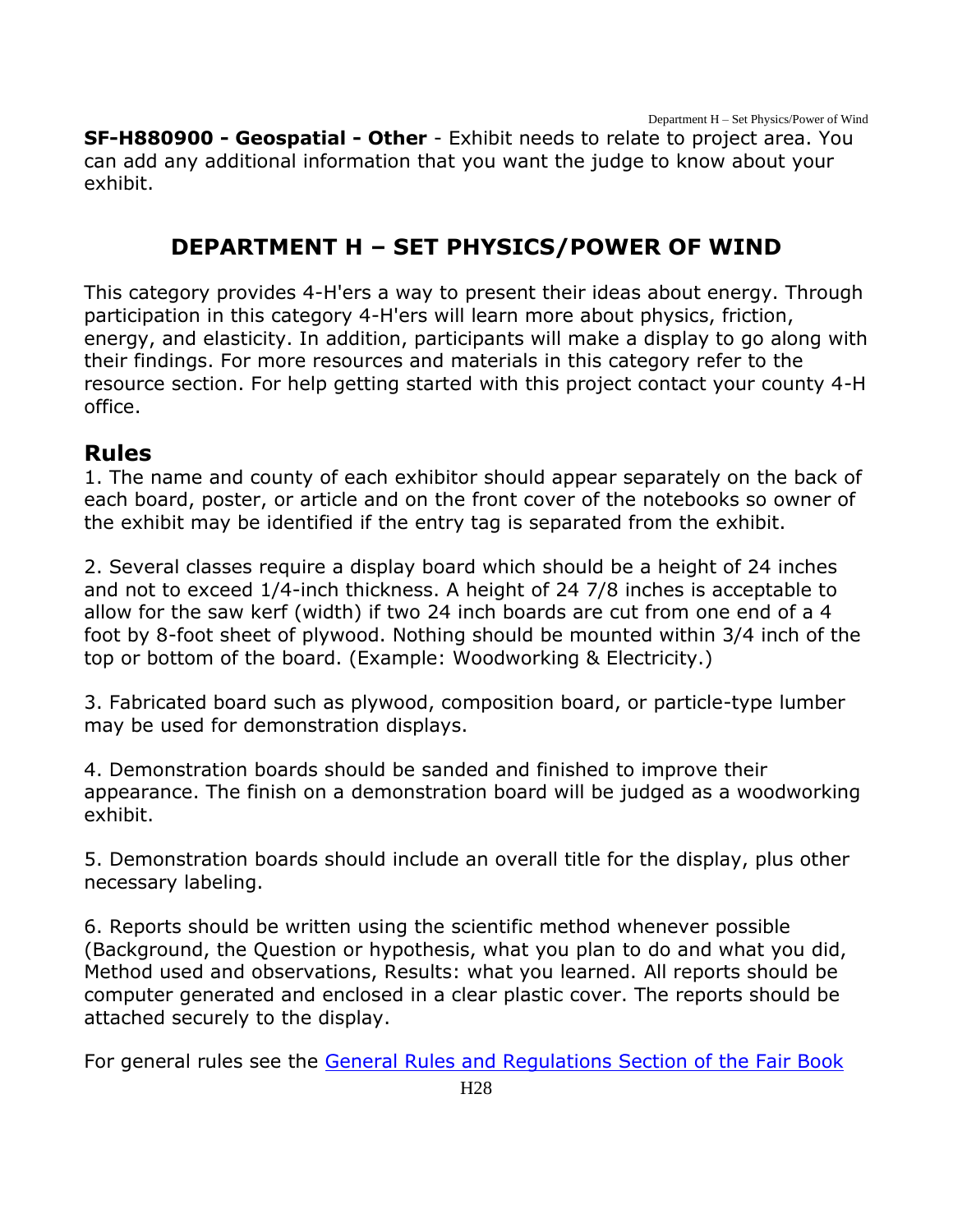### **Eligibility**

All static exhibits must have received a purple ribbon at the county fair to advance to the State Fair.

#### **Scoresheets, Forms, and Contest Study Materials**

Scoresheets, forms, contest study materials, and additional resources can be found at [https://go.unl.edu/ne4hphysics-powerofwind.](https://go.unl.edu/ne4hphysics-powerofwind)

### **Special Awards**

Premier 4-H Science Award is available in this area. Visit here for more details <https://4h.unl.edu/fairbook/premier-science-award>

#### **Resources**

To find the youth and leader resources associated with this project area go to [https://4hcurriculum.unl.edu/.](https://4hcurriculum.unl.edu/) Use the search box to search by curriculum area

# <span id="page-29-0"></span>**DIVISION 900 – PHYSICS/POWER OF WIND CLASSES**

**SF-H900001 - Create and Compare Energy Resources Poster** – (SF307) - Poster should explore 2 alternative/renewable energy resources. Compare and contrast the 2 resources including two of the following information: amount of energy created, costs of production, usability of the energy, pros/cons of environmental impacts, etc. Posters can be any size up to 28" by 22."

**SF-H900002 - Experiment Notebook** – (SF305) - Notebook will explore the scientific method involving alternative/renewable energy sources. Information required. 1.) Hypothesis 2.) Research 3.) Experiment 4.) Measure 5.) Report or Redefine Hypothesis.

**SF-H900003 - Solar as Energy Display** – (SF308) - Item should be the original design of the 4-Her. Include the item, or a picture if item is in excess of 6' tall or 2' X 2'. Include a notebook of why the item was designed and how it harnesses the power of sun. Examples include solar ovens, solar panels, etc.

**SF-H900004 - Water as Energy Display** – (SF308) - Item should be the original design of the 4-Her. Include the item, or a picture if item is in excess of 6' tall or 2' X 2'. Include a notebook of why the item was designed and how it harnesses the power of water.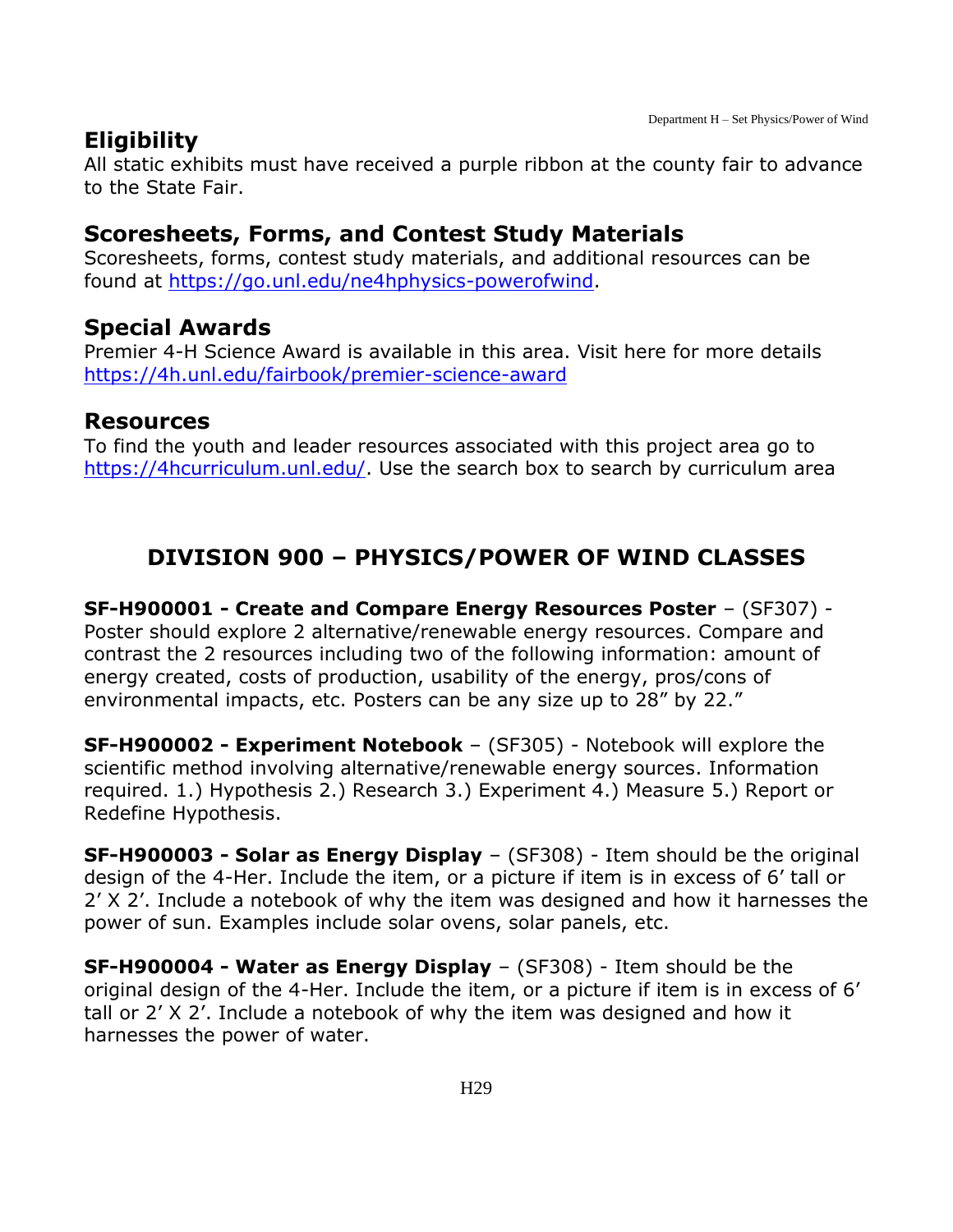Department H – Set Physics/Power of Wind

**SF-H900005 - Wind as Energy Display** – (SF308) - Item should be the original design of the 4-H'er. Include the item, or a picture if item is in excess of 6' tall or 2' X 2'. Include a notebook of why the item was designed and how it harnesses the power of wind.

**SF-H900006 - Other Nebraska Alternative Energy**- (SF306) - Notebook should explore Nebraska an alternative energy source besides wind, water, and solar power. Include information on type of power chosen, infrastructure for distribution, what resources are needed to create this alternative resource, cost of production, and potential uses of bio-products.

**CF-H900900 - Alternative/Renewable Energies - Other** - Exhibit needs to relate to project area. You can add any additional information that you want the judge to know about your exhibit. Examples include wind poster, mini turbine blade energy display, wind art or literature written piece, etc.

### **DEPARTMENT H – WOODWORKING**

<span id="page-30-0"></span>In this category 4-H'ers have the opportunity to create exhibits about varying levels of woodworking. In addition, participants can also create informational exhibits about their woodworking projects. Through involvement in this category 4-H'ers will be better educated about the topic and better their woodworking skills. For more resources and materials in this category refer to the resource section.

### **Rules**

1. The name and county of each exhibitor should appear separately on the back of each board, poster, or article and on the front cover of the notebooks so owner of the exhibit may be identified if the entry tag is separated from the exhibit.

2. Several classes require a display board which should be a height of 24 inches and not to exceed 1/4-inch thickness. A height of 24 7/8 inches is acceptable to allow for the saw kerf (width) if two 24 inch boards are cut from one end of a 4 foot by 8-foot sheet of plywood. Nothing should be mounted within 3/4 inch of the top or bottom of the board. (Example: Woodworking & Electricity.)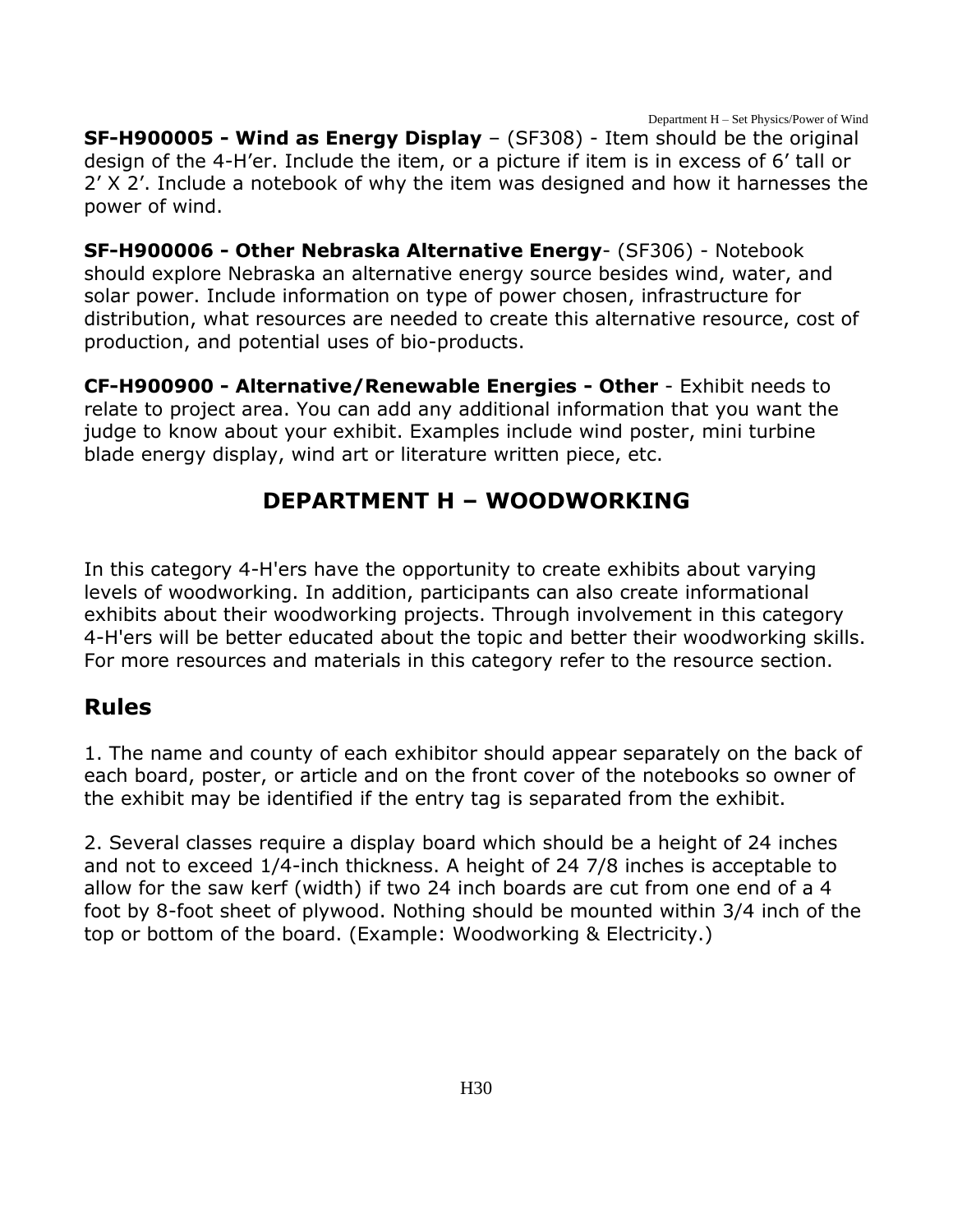3. Fabricated board such as plywood, composition board, or particle-type lumber may be used for demonstration displays.

4. Demonstration boards should be sanded and finished to improve their appearance. The finish on a demonstration board will be judged as a woodworking exhibit.

5. Demonstration boards should include an overall title for the display, plus other necessary labeling.

6. Reports should be written using the scientific method whenever possible (Background, the Question or hypothesis, what you plan to do and what you did, Method used and observations, Results: what you learned. All reports should be computer generated and enclosed in a clear plastic cover. The reports should be attached securely to the display.

### **Eligibility**

All static exhibits must have received a purple ribbon at the county fair to advance to the State Fair.

### **Quota**

County Fair Quota - For general rules see the [General Rules and](https://unl.box.com/s/e7w1cmzwit0us89x96k1h2gdrs51dsy2) Regulations [Section of the Fair Book](https://unl.box.com/s/e7w1cmzwit0us89x96k1h2gdrs51dsy2) State Fair Quota - Refer to general rules for information regarding quota <https://4h.unl.edu/fairbook/general/rules>

### **Scoresheets, Forms, and Contest Study Materials**

Scoresheets, forms, contest study materials, and additional resources can be found at [http://go.unl.edu/ne4hwoodworking.](http://go.unl.edu/ne4hwoodworking)

### **Special Awards**

Premier 4-H Science Award is available in this area. Visit here for more details <https://4h.unl.edu/fairbook/premier-science-award>

### **Resources**

To find the youth and leader resources associated with this project area go to **[https://4hcurriculum.unl.edu/.](https://4hcurriculum.unl.edu/)** Use the search box to search by curriculum area.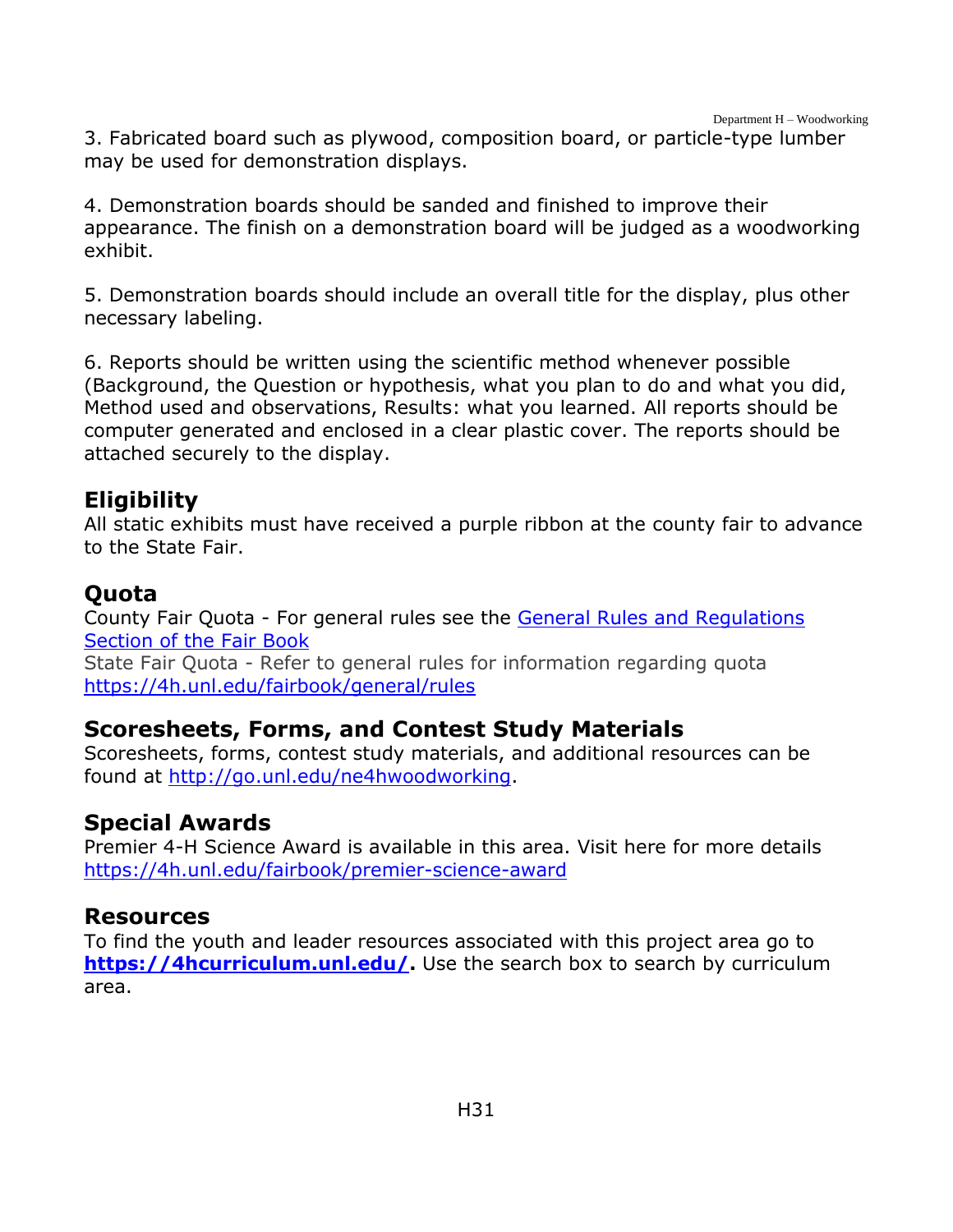# **DIVISION 911 - WOODWORKING CLASSES**

#### **MEASURING UP - UNIT 1**

<span id="page-32-0"></span>**CF-H911900 - Woodworking Article** - **Unit 1** - Item made using skills learned in the Measuring Up Project Guide. Examples include: recipe holder, stilts or other skill level appropriate item. Items should be entered with construction plans.

**CF-H911901 - Woodworking - Unit 1 - Other** - Exhibit needs to relate to project area. You can add any additional information that you want the judge to know about your exhibit.

#### **MAKING THE CUT - UNIT 2**

**CF-H911902 - Woodworking Article – Unit 2** - Item made using skills learned in the Making The Cut project guide. Examples include birdhouse, foot stool, napkin or letter holder. Items should be entered with construction plans.

**CF-H911903 - Woodworking - Unit 2 - Other** - Exhibit needs to relate to project area. You can add any additional information that you want the judge to know about your exhibit.

#### **NAILING IT TOGETHER - UNIT 3**

#### **Exhibit Rules**

1. The ability to build objects as designed by another person is an important life skill. Professional woodworkers often are hired to build objects to exacting specifications as laid out in a written plan.

#### 2. **Requirements:**

- a. All articles exhibited must include a plan (with drawings or sketch or blueprints) stating dimensions and other critical instructions a builder would need to know how to build the project.
- b. Plans may include narrative instructions in addition to the dimension drawings and include any alternations to the original plan. Part of the score depends on how well the project matches the plans. If the plans are modified, the changes from the original need to be noted on the plans.
- c. All plans used for making the article must be securely attached and protected by a clear plastic cover.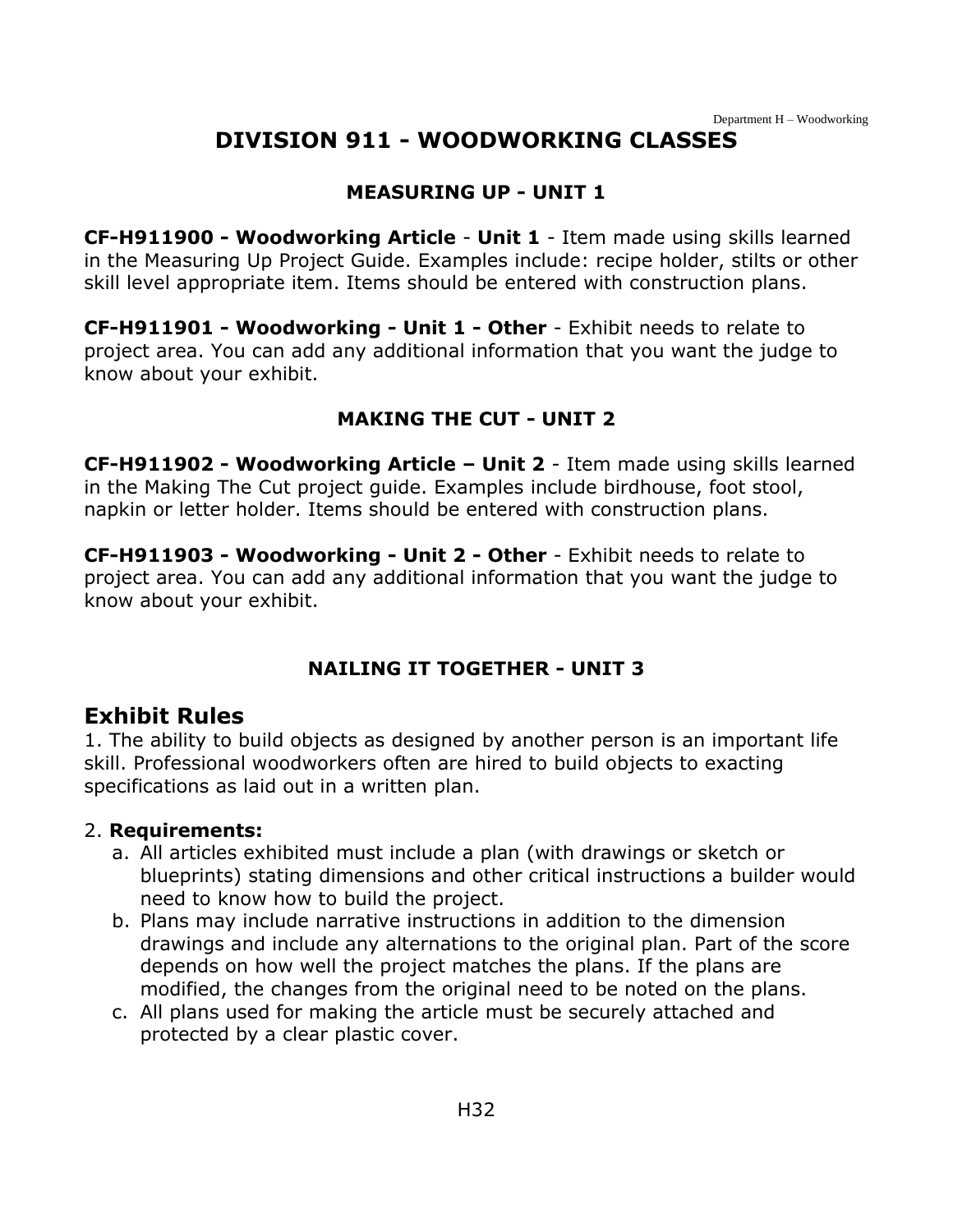- d. 4-H'ers must be in Unit 3 or Unit 4 for the exhibit to be considered for State Fair.
- e. All projects must have appropriate finish. If the project (i.e. picnic tables, wishing wells, swings, chairs, bridges, doghouses, etc.) is designed to be used outside, it will be displayed outside.

#### **All outside projects MUST have entry tag and supporting information placed in a protective bag to prevent damage from weather events such as rain and be ATTACHED to projects with string, zip ties, etc.**

**SF-H911001 - Woodworking Article** – (SF91) - Item should be made using either joints, hinges, dowels, or a dado joining and using skills learned in the Nailing It Together manual. Item is required to be appropriately finished. Examples include: bookcase, coffee table or end table.

**SF-H911002 - Woodworking Display** - (SF91) - Display exemplifying one of the principles learned in the Nailing It Together Project. Examples include: measuring angles, wood lamination and joint types.

**SF-H911003 - Recycled Woodworking Display** (SF91) - Article made from recycled, reclaimed or composite wood. Article must be **appropriately finished and/or sealed** and utilize one or more woodworking techniques **from page 2 of the Unit 3 manual**. Exhibit must include the woodworking plan and a minimum one page report of how the engineering design process was used to develop the woodworking plan.

Engineering Design Process

- 1. State the problem (Why did you need this item?)
- 2. Generate possible solutions (How have others solved the problem? What other alternatives or designs were considered?)
- 3. Select a solution (How does your solution compare on the basis of cost, availability, and functionality?)
- 4. Build the item (What was your woodworking plan, and what processes did you use to build your item?)
- 5. Evaluate (How does your item solve the original need?)
- **6.** Present results (How would you do this better next time?)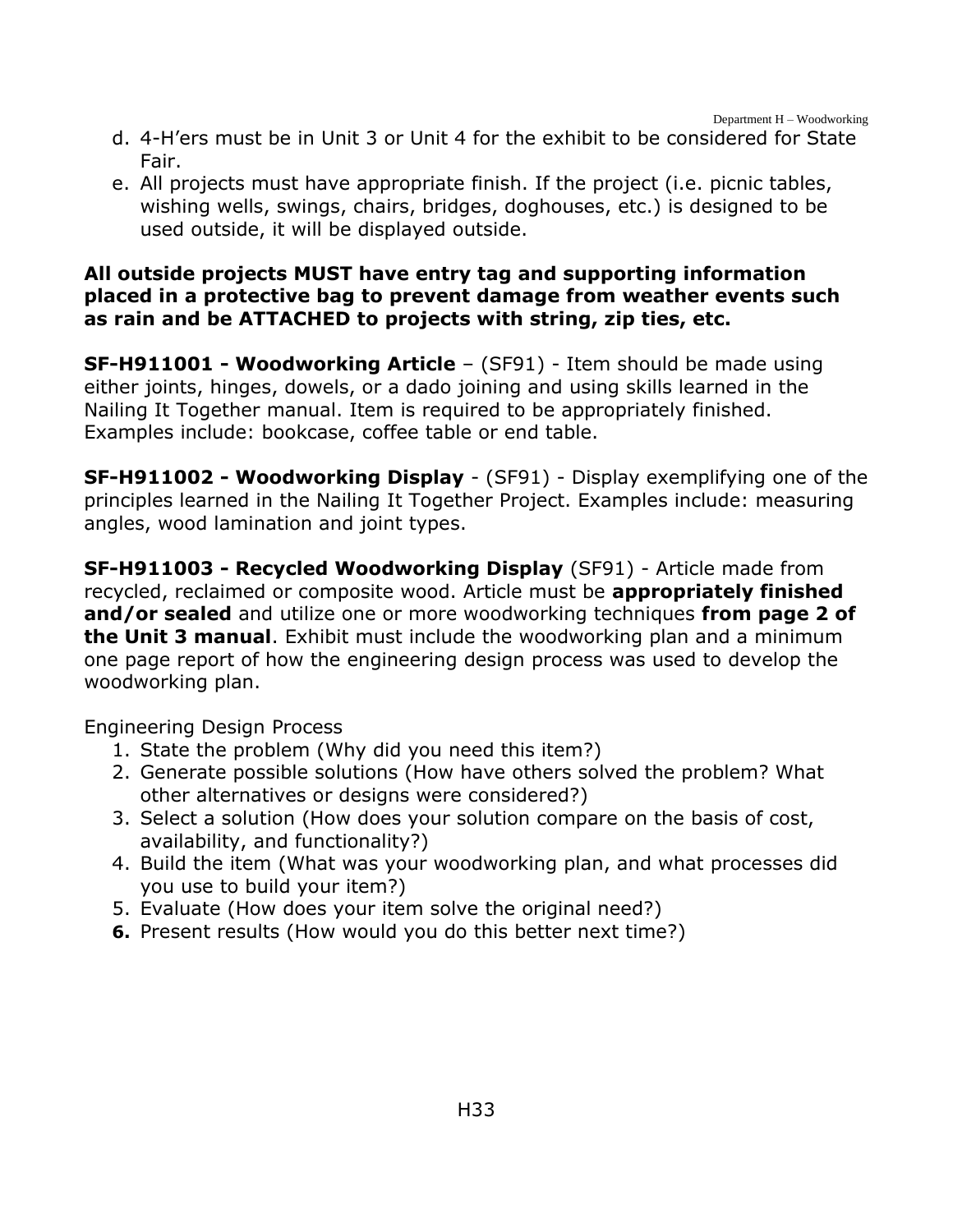Department H – Woodworking

**SF-H911004 - Composite Wood Project** - (SF96) - 60% of the project must be wood and 40% made from other materials such as metal, rubber, resin, etc. All plans and plan alternations must be attached to the article. Protect plans with a cover. If project is designed to be outside, it is required to have appropriate outdoor finish because project may be displayed outside.

**SF-H911005 - Outdoor Wood Project made with Treated Wood** - (SF97) - Treated wood projects DO NOT have to have a finished coating. All plans and plan alternations must be attached to the article. Protect plans with a cover. If project is designed to be outside. Examples include picnic tables, planters, outdoor furniture, etc.

**CF-H911904 - Woodworking Unit 3 - Other** - Exhibit needs to relate to project area. You can add any additional information that you want the judge to know about your exhibit.

#### **FINISHING UP - UNIT 4**

#### **Exhibit Rules**

1. The ability to build objects as designed by another person is an important life skill. Professional woodworkers often are hired to build objects to exacting specifications as laid out in a written plan.

#### 2. **Requirements:**

- a. All articles exhibited must include a plan (with drawings or sketch or blueprints) stating dimensions and other critical instructions a builder would need to know how to build the project.
- b. Plans may include narrative instructions in addition to the dimension drawings and include any alternations to the original plan. Part of the score depends on how well the project matches the plans. If the plans are modified, the changes from the original need to be noted on the plans.
- c. All plans used for making the article must be securely attached and protected by a clear plastic cover.

3. 4-H'ers must be in Unit 3 or Unit 4 for the exhibit to be considered for State Fair. All projects must have appropriate finish.

4. If the project (i.e. picnic tables, wishing wells, swings, chairs, bridges, doghouses, etc.) is designed to be used outside, it will be displayed outside.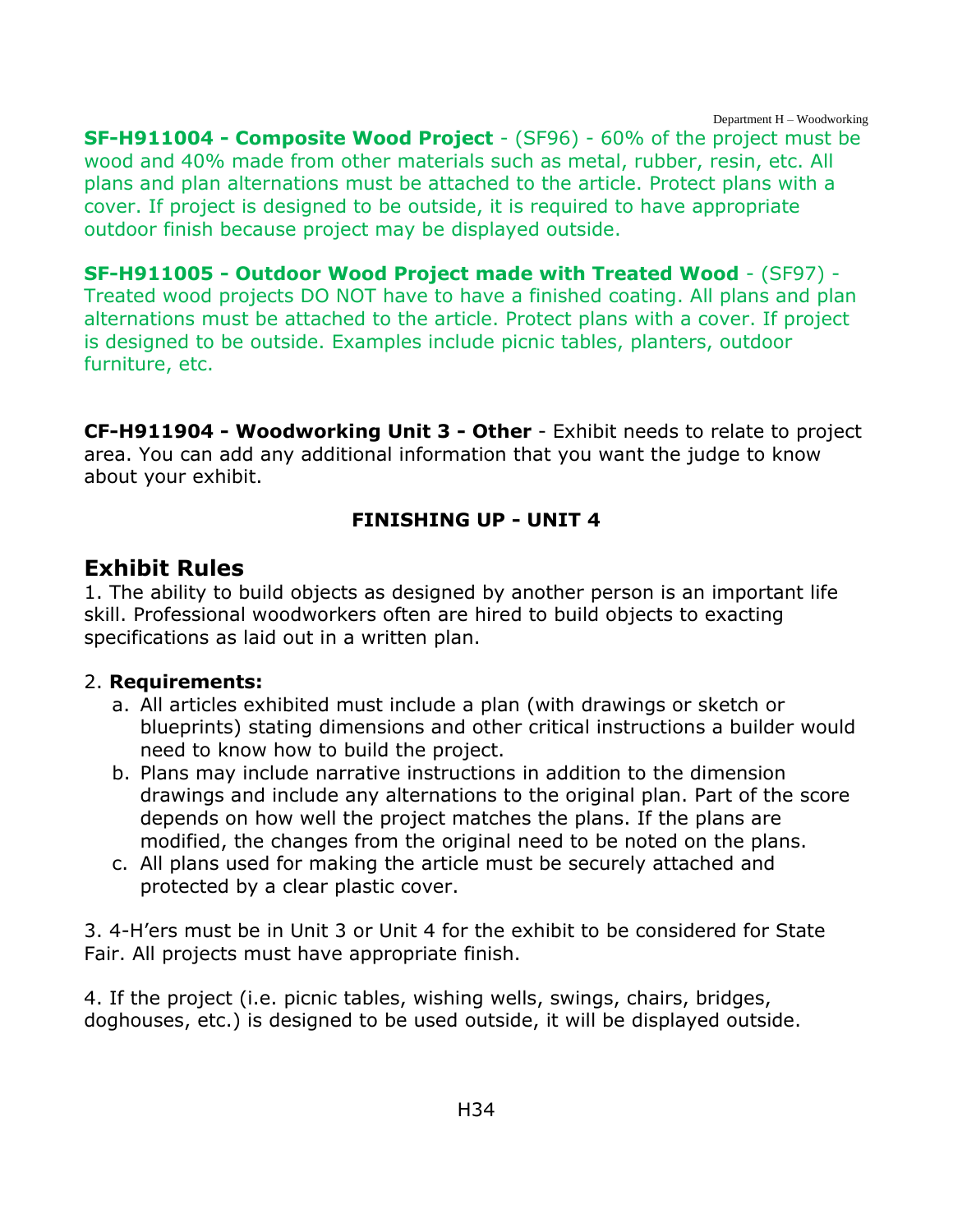Department H – Woodworking

**SF-H911006 - Woodworking Article** – (SF91) - Item made using skills learned in the Finishing It Up Project. Examples include: dovetailing, making a pen using lathe, overlays, using a router, etc. Item is required to be appropriately finished.

**SF-H911007 - Woodworking Display** – (SF91) - Display exemplifying one of the principles learned in the Finishing It Up Project. Examples include: career opportunities, types of finishes, or dovetailing.

**SF-H911008 - Recycled Woodworking Display** – (SF91) - Article made from recycled, reclaimed or composite wood. Article must be appropriately finished and/or sealed and utilize one or more woodworking techniques from page 2 of the Unit 4 manual. Exhibit must include the woodworking plan and a minimum onepage report of how the design and engineering process was used to develop the woodworking plan. 1. State the problem (Why did you need this item?) 2. Generate possible solutions (How have others solved the problem? What other alternatives or designs were considered?) 3. Select a solution (How does your solution compare on the basis of cost, availability, and functionality?) 4. Reason for article finish (What type of finish, how did you finish or why you choose this finish?) 5. Build the item (What was your woodworking plan, and what processes did you use to build your item?) 6. Evaluate (How does your item solve the original need?) 7. Present results (How would you do this better next time?)

**CF-H911905 - Woodworking Unit 4 - Other** - Exhibit needs to relate to project area. You can add any additional information that you want the judge to know about your exhibit.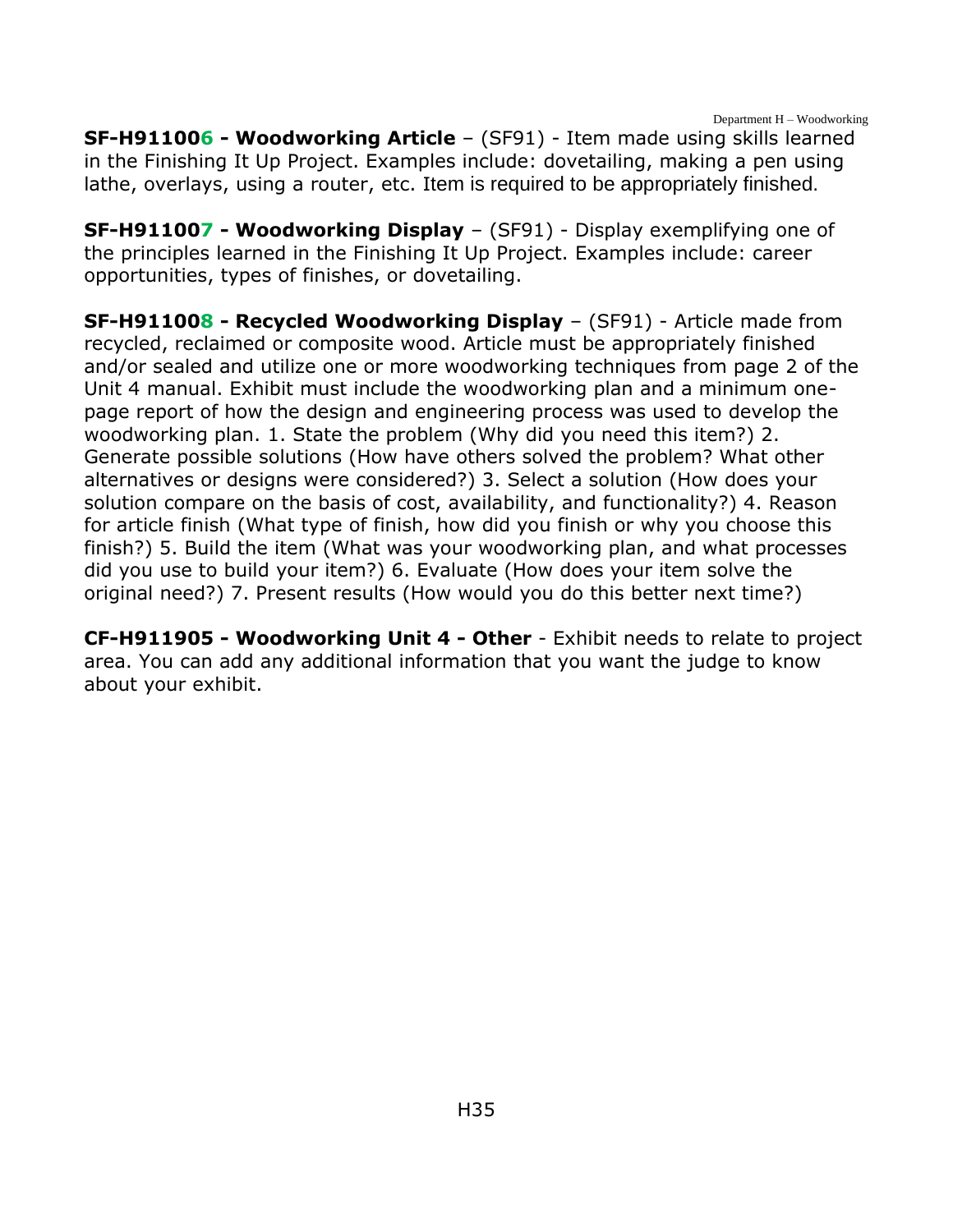# **DEPARTMENT H - WELDING**

<span id="page-36-0"></span>This category helps 4-H'ers learn the basics of welding. In addition, 4-H'ers get the opportunity to present their knowledge on the topic and display what they have made. Involvement in SET Welding gives participants a first-hand experience in a skill that can be used for a lifetime. For help getting started with this project contact your county 4-H office.

#### **Rules**

1. The name and county of each exhibitor should appear separately on the back of each board, poster, or article and on the front cover of the notebooks so owner of the exhibit may be identified if the entry tag is separated from the exhibit.

2. Several classes require a display board which should be a height of 24 inches and not to exceed 1/4-inch thickness. A height of 24 7/8 inches is acceptable to allow for the saw kerf (width) if two 24 inch boards are cut from one end of a 4 foot by 8-foot sheet of plywood. Nothing should be mounted within 3/4 inch of the top or bottom of the board. (Example: Woodworking & Electricity.)

3. Fabricated board such as plywood, composition board, or particle-type lumber may be used for demonstration displays.

4. Demonstration boards should be sanded and finished to improve their appearance. The finish on a demonstration board will be judged as a woodworking exhibit.

5. Demonstration boards should include an overall title for the display, plus other necessary labeling.

6. Reports should be written using the scientific method whenever possible (Background, the Question or hypothesis, what you plan to do and what you did, Method used and observations, Results: what you learned. All reports should be computer generated and enclosed in a clear plastic cover. The reports should be attached securely to the display.

For general rules see the [General Rules and Regulations Section of the Fair Book](https://unl.box.com/s/e7w1cmzwit0us89x96k1h2gdrs51dsy2)

# **Eligibility**

All static exhibits must have received a purple ribbon at the county fair to advance to the State Fair.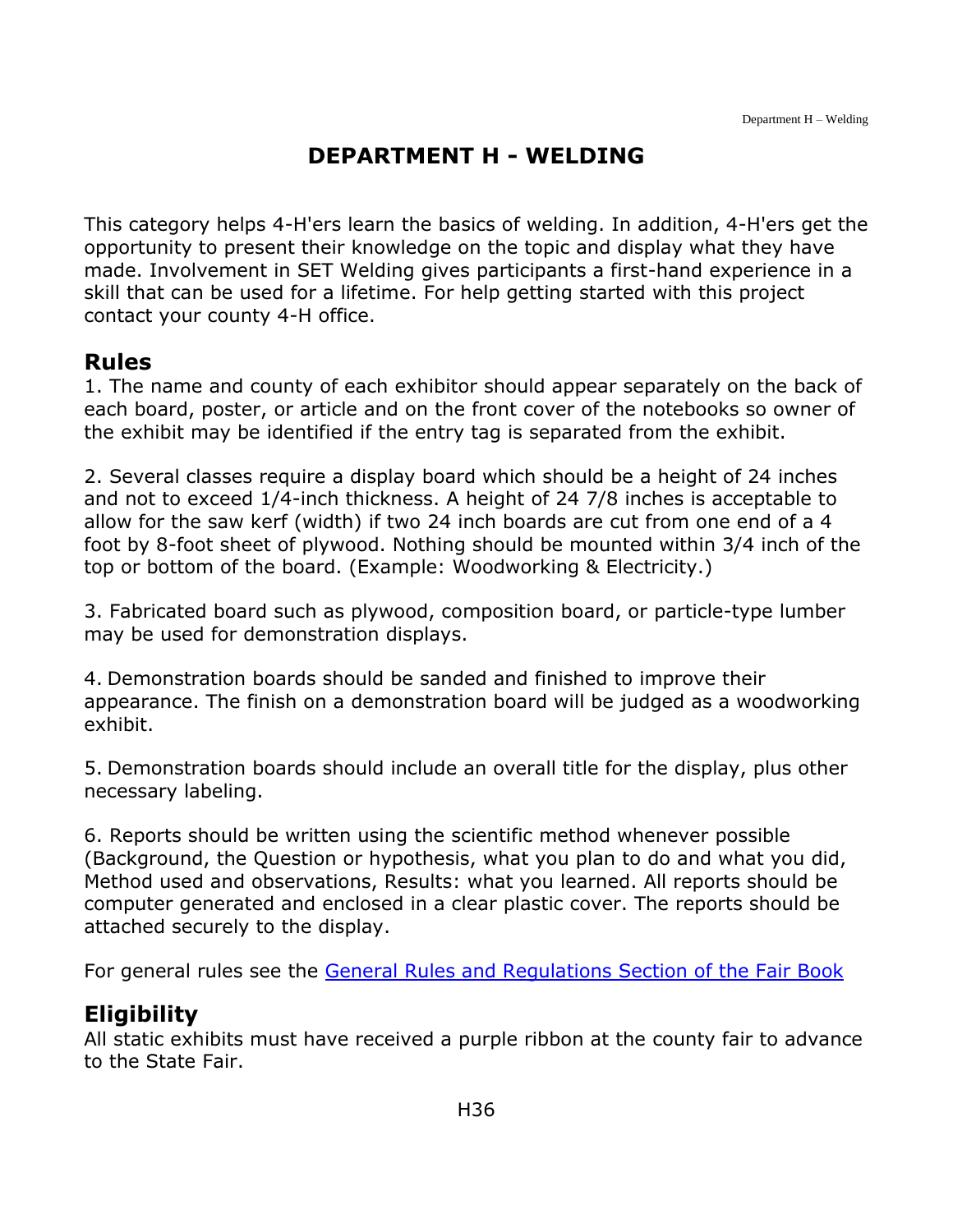# **Quota**

County Fair Quota - For general rules see the [General Rules and Regulations](https://unl.box.com/s/e7w1cmzwit0us89x96k1h2gdrs51dsy2)  [Section of the Fair Book](https://unl.box.com/s/e7w1cmzwit0us89x96k1h2gdrs51dsy2) State Fair Quota - Refer to general rules for information regarding quota <https://4h.unl.edu/fairbook/general/rules>

### **Scoresheets, Forms, and Contest Study Materials**

Scoresheets, forms, contest study materials, and additional resources can be found at [http://go.unl.edu/ne4hwelding.](http://go.unl.edu/ne4hwelding)

# **Special Awards**

Premier 4-H Science Award is available in this area. Visit here for more details <https://4h.unl.edu/fairbook/premier-science-award>

#### **Resources**

To find the youth and leader resources associated with this project area go to **[https://4hcurriculum.unl.edu/.](https://4hcurriculum.unl.edu/)** Use the search box to search by curriculum area.

# **DIVISION 920 - WELDING CLASSES**

### <span id="page-37-0"></span>**Exhibit Rules**

1. All welds exhibited in class 1 or 2 must be mounted on a 12" high x 15" long display board of thickness not to exceed 3/8". Attach each weld on a wire loop hinge or equivalent, so the judge can look at the bottom side of the weld when necessary. Each weld should be labeled with information stated 1) type of welding process (stick, MIG, TIG, Oxy-Acetylene, etc.) 2) kind of weld, 3) welder setting, 4) electrode/wire/rod size, and 5) electrode/wire/rod ID numbers. **Attach a wire to display board so it can be hung like a picture frame. No picture frame hangers accepted.** If no plans are included with welding article or welding furniture, item will be disqualified.

### 2. **4-H Welding Project Tips and Suggestions: Class 1**

1. All welds should be made with the same electrode/wire/rod size and number.

2. Welds should be made only on one side of metal so penetration can be judged.

3. Welds should be cleaned with chipping hammer and wire brush. Apply a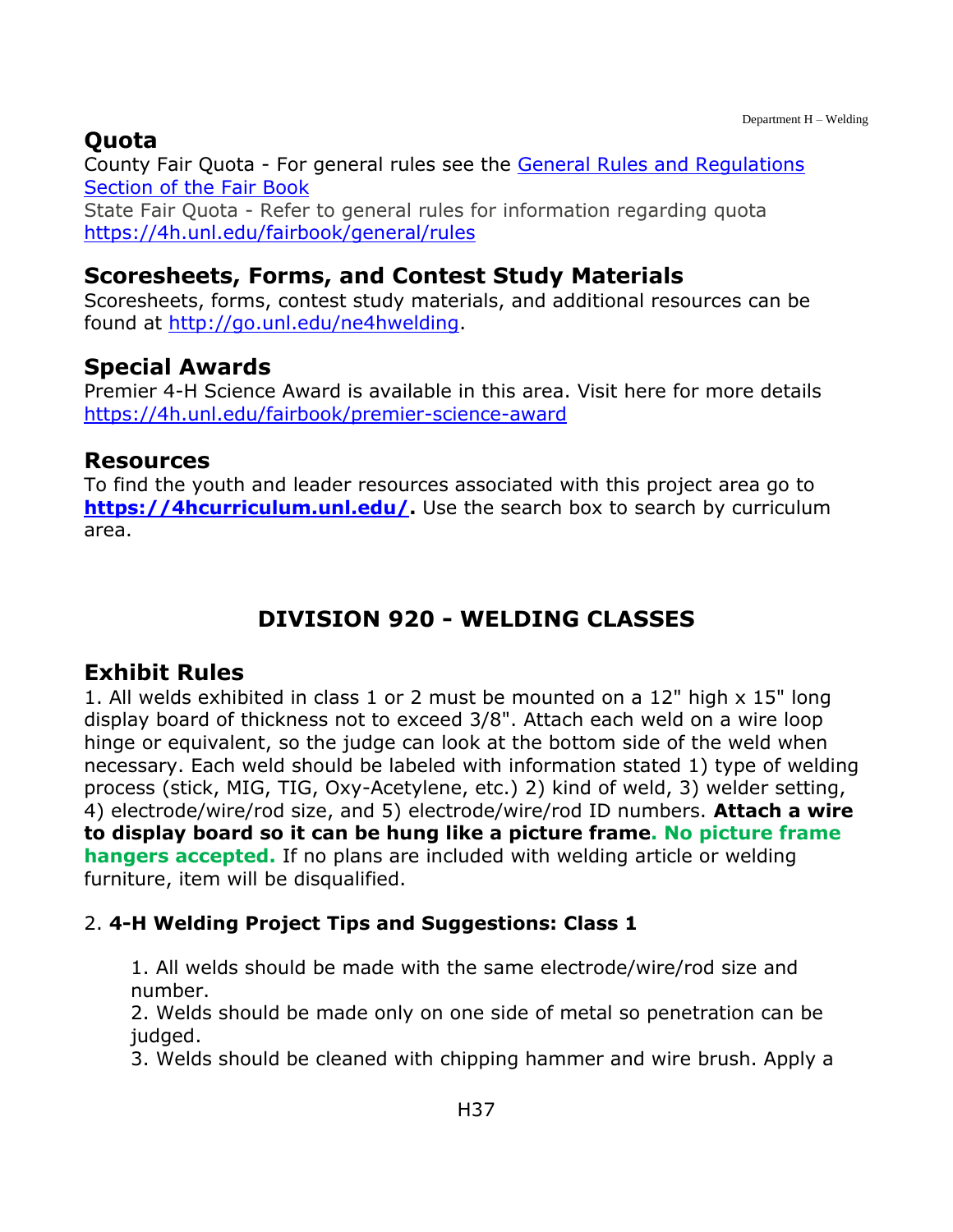Department H – Welding

coat of light oil (penetrating oil) to the metal to prevent rusting. Wipe off excess oil.

4. It is suggested that all welds be on the same size and thickness of metal. These pieces, referred to as coupons, should be 1.5 to 2 inches wide and 3.5 to 4 inches long. A good way to get this size is to buy new cold rolled strap iron and cut to length. The extra width is needed to provide enough metal to absorb the heat from the welding process and prevent the coupons from becoming too hot before the bead is completed. Narrower coupons will become very hot, making an average welder setting too cold at the bead start, just about right in the middle, and too hot at the end. The correct way to weld narrow strips is to make short beads and allow time to cool, however this project requires a full length bead.

5. Stick welding: Suggested coupon thickness - 1/4" if using 1/8" rod. Suggested rod-AC and DC straight or reverse polarity- first E-7014, second E-6013

6. MIG welding: Suggested coupon thickness - 1/4" if using .035 wire and 1/8" if using .023 wire

7. Oxy-Acetylene: Suggested coupon thickness - 1/8". Suggested rod– 1/8" mild steel rod 4-H

#### 3. **Welding Project Tips and Suggestions: Class 2**

1. It is suggested that all welds be on same size and thickness of metal. These pieces are referred to as coupons. The welds can be on one coupon that is about  $4'' \times 4''$  or on individual coupons that are about  $2'' \times 4''$  inch and ¼" thick. Suggested rods for this class of position welds for AC and DC straight or reverse polarity is, first E-6013, second E-7014 and E-6010 for DC reverse polarity only.

2. Welds should be cleaned with a chipping hammer and wire brush. Apply a coat of light oil (penetrating oil) to the metal to prevent rusting. Wipe off excess oil.

#### 4 **Welding Project Tips and Suggestions: Class 3 & 4**

1. All welds should be cleaned and protected from rust with paint or light oil. Plans are to be complete enough that if they were given to a welding shop, the item could be made without further instructions. Bill of materials should include a cost for all items used including steel, electrodes, paint, wheels, etc.

#### **All outside projects MUST have entry tag and supporting information placed in a protective bag to prevent damage from weather events such as rain and be ATTACHED to projects with string, zip ties, etc.**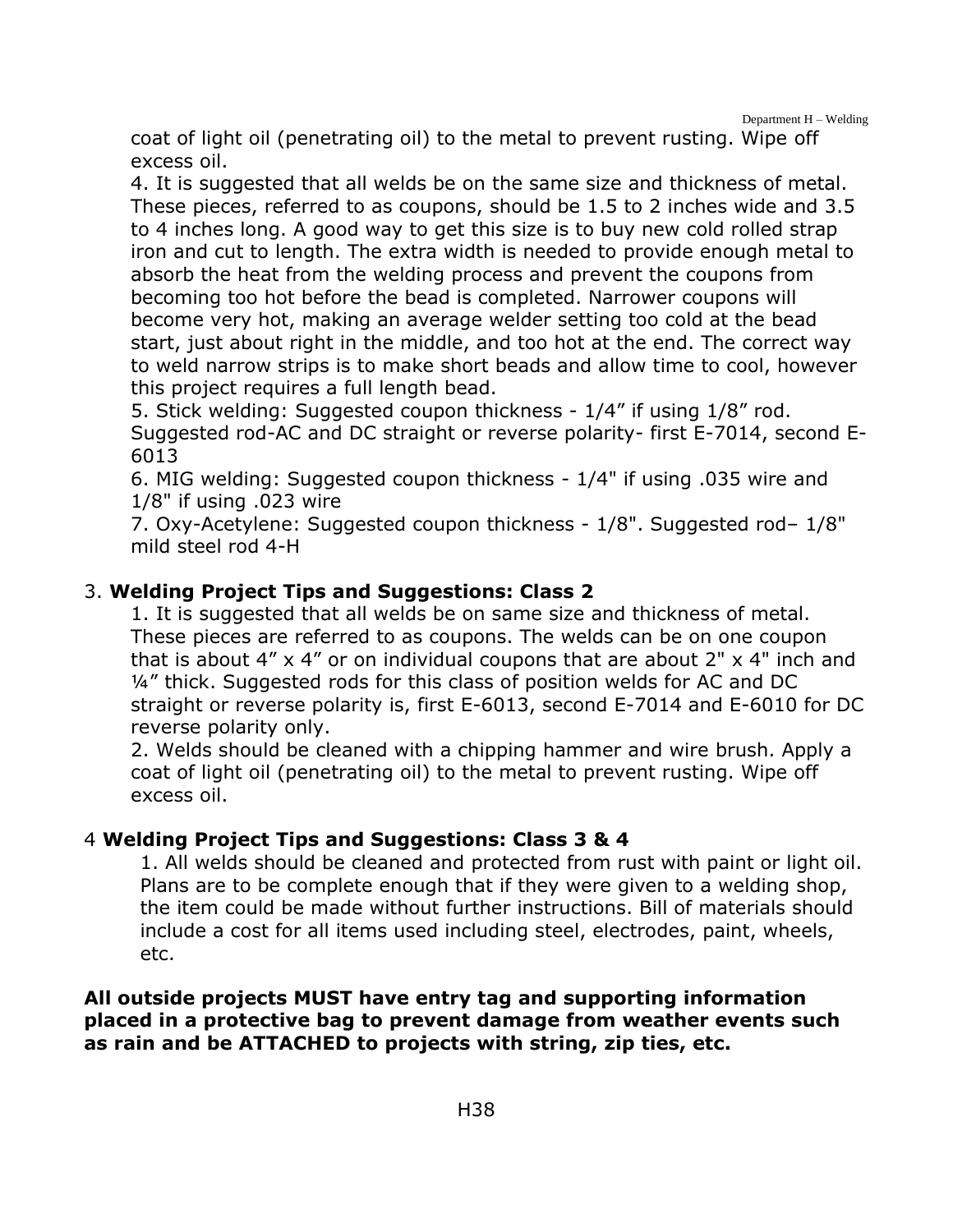**SF-H920001 - Welding Joints** – (SF281) - A display of one butt, one lap and one fillet weld.

**SF-H920002 - Position Welds** – (SF281) - A display showing three beads welded in the vertical down, horizontal, and overhead positions.

**SF-H920003 - Welding Article** – (SF281) - Any shop article or piece of furniture where welding is used in the construction. 60% of item must be completed by 4- Her and notes regarding laser welding or machine welding must be included. All plans, plan alternations, and a bill for materials must be attached to the article. Protect plans with a cover. If project is designed to be outside it is required to have appropriate outdoor finish because project may be displayed outside.

**SF-H92004 Welding Furniture** – (SF281) - Any furniture with 75% welding is used in the construction. 60% of item must be completed by 4-Her and notes regarding laser welding or machine welding must be included. All plans, plan alternations, dimensions and a bill for materials must be attached to the article. Protect plans with a cover. If project is designed to be outside, it is required to have appropriate outdoor finish because project may be displayed outside.

**SF-H920005 - Plasma Cutter/Welder Design** – (SF279) - Plasma cutters/welders allowed for detailed design(s) to butt cut into metal. 4Hers will create a notebook describing the design process to create the "artwork" to butt cut into the metal. This exhibit does not come to the State Fair.

In the notebook include:

- A photo (front and back) of the finished project. Also include detailed photographs of the project to allow judges to examine cuts.
- Instructions on how the design was created, this allows for replication of the project.
- Lessons learned or improvements to the project.

**SF-H92006 - Composite Weld Project -** (SF280) - 60% of the project must be welded and 40% made from other materials such as wood, rubber, etc. All plans, plan alternations, and a bill for materials must be attached to the article. Protect plans with a cover. If project is designed to be outside, it is required to have appropriate outdoor finish because project may be displayed outside.

**CF-H920900 - Welding - Other** - Exhibit needs to relate to project area. You can add any additional information that you want the judge to know about your exhibit.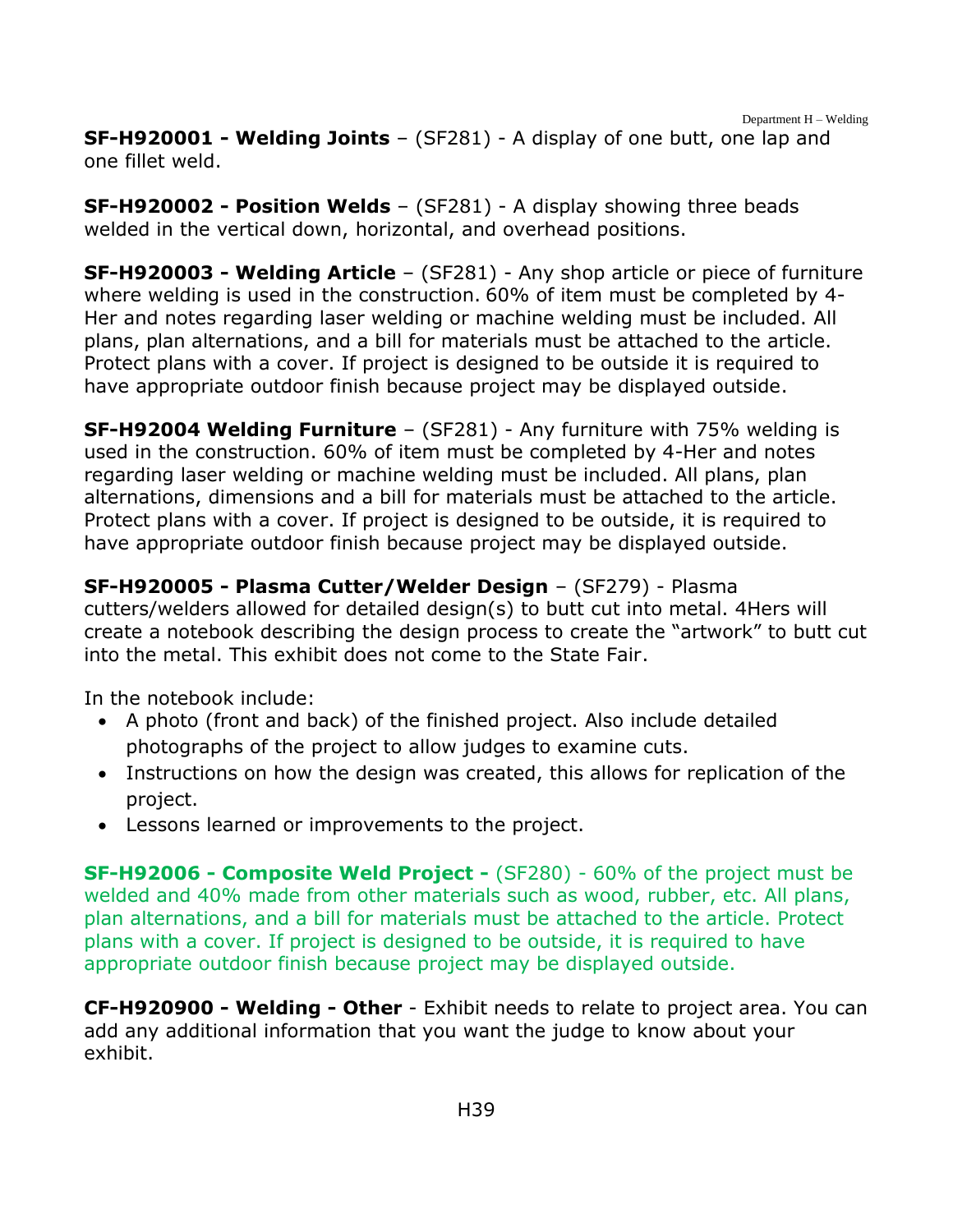### **DEPARTMENT H - ENTOMOLOGY**

<span id="page-40-0"></span>Entomology exhibits give 4-H'ers the opportunity to demonstrate their knowledge about insects and insect displays. This category has multiple projects that allows 4-H'ers to progress over numerous years. For help getting started with this project contact your county 4-H extension office.

#### **Rules**

1. Specimens in display collections should be mounted properly and labeled with location, date of collection, name of collector, and order name. Follow mounting and labeling instructions in the Nebraska 4-H Entomology Manual. Boxes are preferred to be 12" high X 18" wide, and landscape orientation, so they fit in display racks. Purchase of commercially-made boxes is allowed. All specimens must be from the collector.

#### **Eligibility**

All static exhibits must have received a purple ribbon at the county fair to advance to the State Fair.

Exhibitors may, and should, correct and update collections for competition at the State Fair.

#### **Quota**

County Fair Quota - For general rules see the [General Rules and Regulations](https://unl.box.com/s/e7w1cmzwit0us89x96k1h2gdrs51dsy2)  [Section of the Fair Book](https://unl.box.com/s/e7w1cmzwit0us89x96k1h2gdrs51dsy2)

State Fair Quota - Refer to general rules for information regarding quota <https://4h.unl.edu/fairbook/general/rules>

#### **Scoresheets, Forms, and Contest Study Materials**

Scoresheets, forms, contest study materials, and additional resources can be found at [https://go.unl.edu/ne4hentomology.](https://go.unl.edu/ne4hentomology)

#### **Special Awards**

Premier 4-H Science Award is available in this area. Visit here for more details <https://4h.unl.edu/fairbook/premier-science-award>

#### **Resources**

To find the youth and leader resources associated with this project area go to **[https://4hcurriculum.unl.edu/.](https://4hcurriculum.unl.edu/)** Use the search box to search by curriculum area.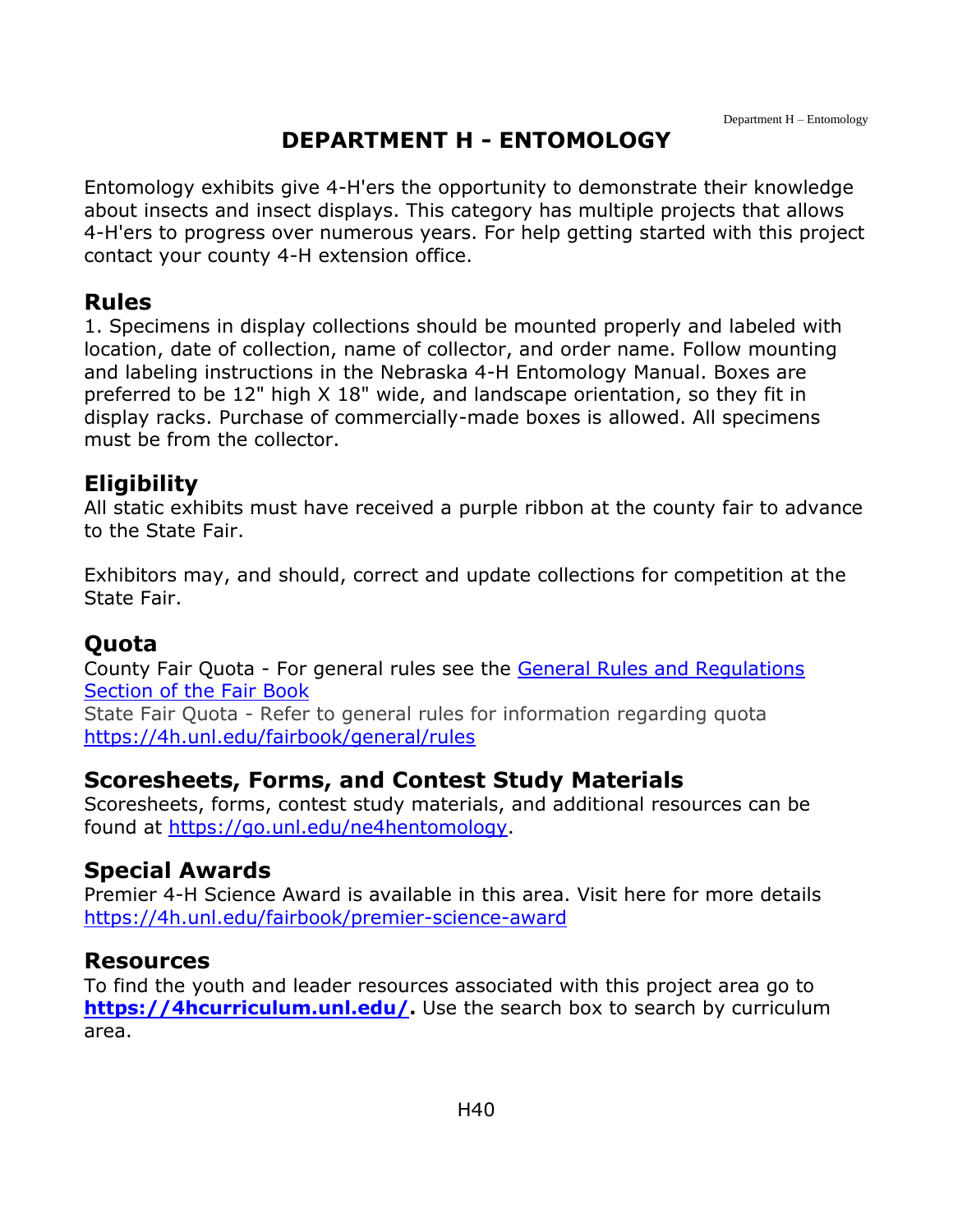### **DIVISION 800 - ENTOMOLOGY CLASSES**

<span id="page-41-0"></span>**CF-H800900 - Killing Jar** - relaxing jar and net (1st year only)

**SF-H800001 - Entomology Display - 1st Year Project** - (SF186) - Collection to consist of 25 of more different kinds (species) of insects representing at least 6 orders. Limit of one box.

**SF-H800002 - Entomology Display - 2nd Year Project** – (SF186) - Collection to consist of a minimum of 50 kinds (species) of insects representing at least 8 orders. Replace damaged or poorly mounted specimens. At least 25 species must be present from July 1 of the previous year. Limit 2 boxes.

**SF-H800003 - Entomology Display - 3rd Year or More Project** - -(SF186) **-** Collection to consist of a minimum of 75 kinds (species) of insects representing at least 10 orders. Replace damaged or poorly mounted specimens. At least 25 species must be present from after July 1 of the previous year. Limit of 3 boxes.

**SF-H800004 - Special Interest or Advanced Insect Display –** (SF187) - Educational display developed according to personal interests and/or advanced identification capability. This also is an opportunity to highlight favorite insects in a creative arrangement. Insects should conform to pinning and mounting standards as in Classes 1-3 and be protected in an insect box. **Each** specialty display should include names of the insects, interesting information about them, and why the display was made. Advanced identification collections should have insects grouped with labels that correspond with identification level (e.g. family, genus, species). A specialty collection may consist of insects by **taxonomic** group (e.g. butterflies, grasshoppers, dragonflies, scarab beetles) or by **host**, **subject** or **habitat** (e.g. insect pests of corn, aquatic insects, insect mimicry, insect galls, insects from goldenrod, insect pollinators, etc.).

**SF-H800005 - Insect Habitats** – (SF186) - Habitats consist of any hand-crafted objects, made of natural or artificial material which are placed outdoors, and which promote or conserve insects in the environment. Insects may include bee pollinators, butterflies, beneficial insects, etc. A one-page report describing activities must accompany the exhibit.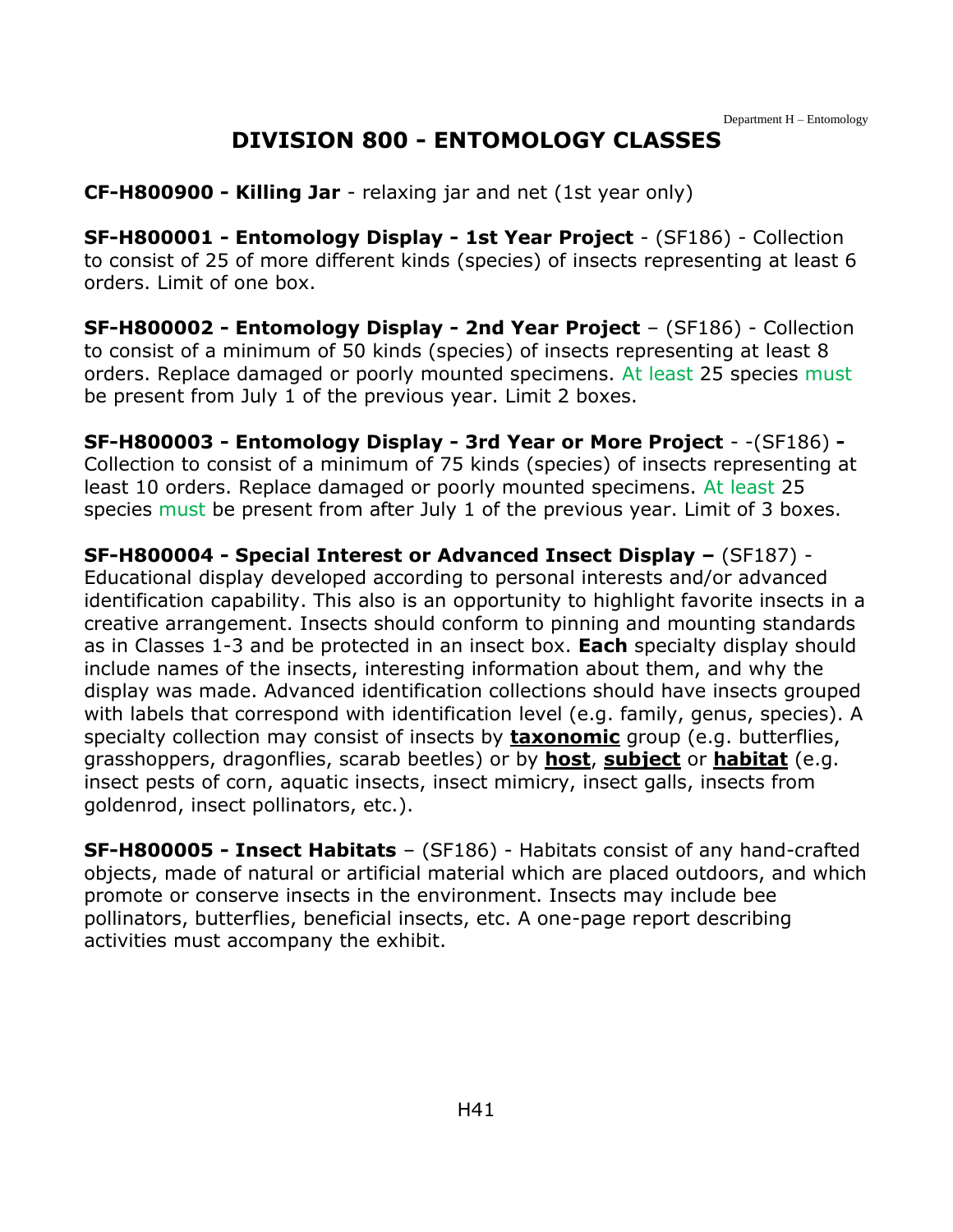Department H – Entomology

**SF-H800006 - Macrophotography** – (SF189) - Subjects should be insects, spiders or other arthropods, or any nests, webs, or constructions they make. All exhibit prints should be either  $8'' \times 10''$  or  $8\frac{1}{2}$  x  $11''$  and mounted on rigid, black 11" X 14" poster or black matt board. Either orientation is acceptable. No frames or mat boards framing is allowed. A caption of a few sentences should explain the subject, and be printed on white paper and glued below the print on the poster or board.

**SF-H800007 - Insect Poster/Display Exhibits** – (SF190) - Exhibits can be posters or three-dimensional displays, and artistic creativity is encouraged. Posters should be no larger than 22" x 28". They should be instructional and can be attractive and have pictures, drawings, charts, or graphs. Posters and displays may show any aspect of insect life, habitat, or related conservation or management. Examples include life history and other facts about an insect; insect anatomy; how to manage insects in a farm, home, lawn, or garden setting; experiences rearing one kind of insect; survey of an important insect; insect behavior (ex. nesting, finding food, mobility, defenses, etc.); habitats (.e.g. forests, grasslands, wetlands, rivers, or lakes) and what insects are found there, etc. Three-dimensional displays, such as dioramas, sculptures, models or decorative boxes should have a page of explanatory information accompanying them and fit within a 22" x 28" area.

**SF-H800008 - Reports or Journals** – (SF191) - Reports and journals should be in a 3-ring binder. A report may be informational, that is, an original article about a favorite insect, a history of insect outbreaks, diseases caused by insects, insects as food, etc. Or, it may be a research report about an investigation or experiment done in a scientific manner. It then should have a basic introduction of the insect studied, methods used, observations, and results of the project. Tables, graphs and images are helpful to include. A journal is an observational study over a period of time with personal impressions. It may cover watching changes in kinds of butterflies over the summer, rearing a specific insect from egg to adult, managing a bee hive, observations of insects in a specific habitat, accounts of insect behavior in a forest or flower garden, etc.

**CF-H800901 - Entomology - Other** - Exhibit needs to relate to project area. You can add any additional information that you want the judge to know about your exhibit.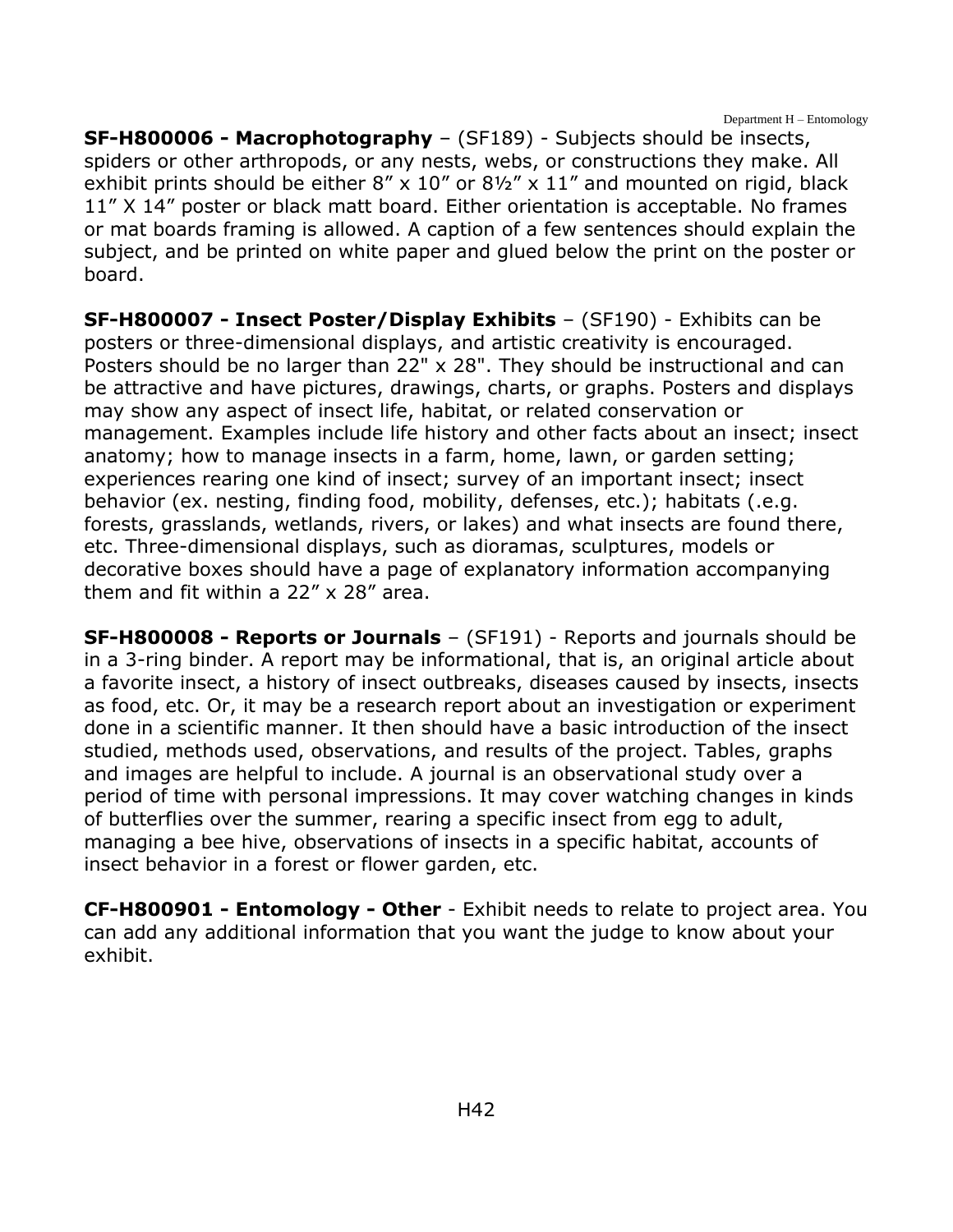# **DEPARTMENT H - VETERINARY SCIENCE**

<span id="page-43-0"></span>The purpose of a Veterinary Science exhibit is to inform the public about a common health problem of animals or a veterinary science principle. Do not confuse veterinary science exhibit topics with animal husbandry or production topics.

# **Rules**

1. A Veterinary Science exhibit may consist of a poster, notebook, or a display. The exhibit may represent material from any of the Veterinary Science projects including entry level exhibits from Unit I.

2. If photographs are to be part of the exhibit, remember that they will be viewed by the public. Make sure that the photographs are in good taste and will not be offensive to anyone. Graphic photographs of excessive bleeding, trauma or painful procedures are not appropriate. For exhibits related to veterinary surgical procedures, aseptic techniques need to be shown, for example, use of drapes, use of sterile procedures, wearing of gloves and other appropriate veterinary medical practices.

3. **First-Aid Kits:** Because of public safety concerns and risk of theft of first-aid kit contents (veterinary drugs/equipment) with perceived potential for drug abuse, **animal first aid kits containing any drugs or medications will be immediately disqualified and not displayed. First Aid kits wishing to include medication information should instead utilize written descriptions, photographs, drawings, computer generated print-outs or empty packaging of pharmaceuticals.**

4. **Veterinary Science Posters** - This exhibit presents the viewer with a design that is simple and direct, unlike a display that usually presents more information. A poster should not exceed 22" x 28" and may be either vertical or horizontal.

5. **Veterinary Science Displays** - A display may include but is not limited to: a 3-dimensional exhibit, a scale model, the actual product (for example: skeleton; teeth; samples of leather, fur, or dried skin damaged by disease or parasites) or a notebook. A display is not a poster. A display may be mounted on poster board not to exceed 22" x 28" or on 1/4" plywood or equivalent that does not exceed 24" high or 32" wide or in a three ring binder or another bound notebook format.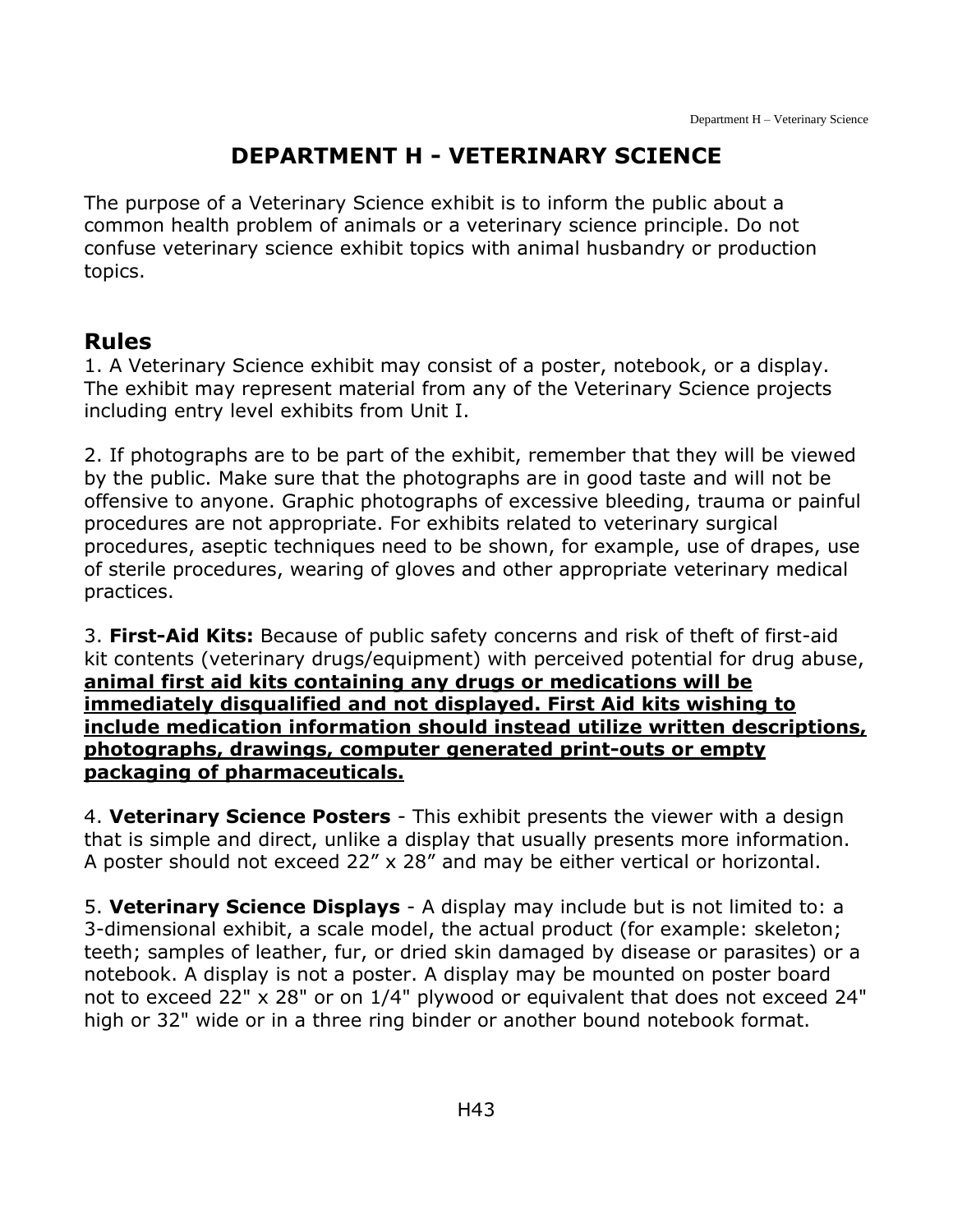# **Eligibility**

All static exhibits must have received a purple ribbon at the county fair to advance to the State Fair.

### **Quota**

County Fair Quota - For general rules see the General Rules [and Regulations](https://unl.box.com/s/e7w1cmzwit0us89x96k1h2gdrs51dsy2)  [Section of the Fair Book](https://unl.box.com/s/e7w1cmzwit0us89x96k1h2gdrs51dsy2) State Fair Quota - Refer to general rules for information regarding quota <https://4h.unl.edu/fairbook/general/rules>

# **Scoresheets, Forms, and Contest Study Materials**

Scoresheets, forms, contest study materials and additional resources can be found at [https://go.unl.edu/ne4hvetscience.](https://go.unl.edu/ne4hvetscience)

### **Special Awards**

Premier 4-H Science Award is available in this area Visit here for more details <https://4h.unl.edu/fairbook/premier-science-award>

#### **Resources**

To find the youth and leader resources associated with this project area go to **[https://4hcurriculum.unl.edu/.](https://4hcurriculum.unl.edu/)** Use the search box to search by curriculum area.

# **DIVISION 840 - VETERINARY SCIENCE CLASSES**

# <span id="page-44-0"></span>**Exhibit Rules**

- 1. Appropriate Veterinary Science Topics:
	- Maintaining health
	- Specific disease information
	- Photographic display of normal and abnormal characteristics of animals
	- Animal health or safety
	- Public health or safety
	- Proper animal management to ensure food safety & quality
	- Efficient and safe livestock working facilities
	- Or a topic of the exhibitors choosing related to veterinary medicine or veterinary science

\*Remember, since these are science displays, all references and information needs to be properly cited. Proper sources include but are not limited to: Professional journals and publications, professional AVMA accredited websites, interviews with Veterinarians and excerpts from Veterinary Educational Literature. *Plagiarism will*